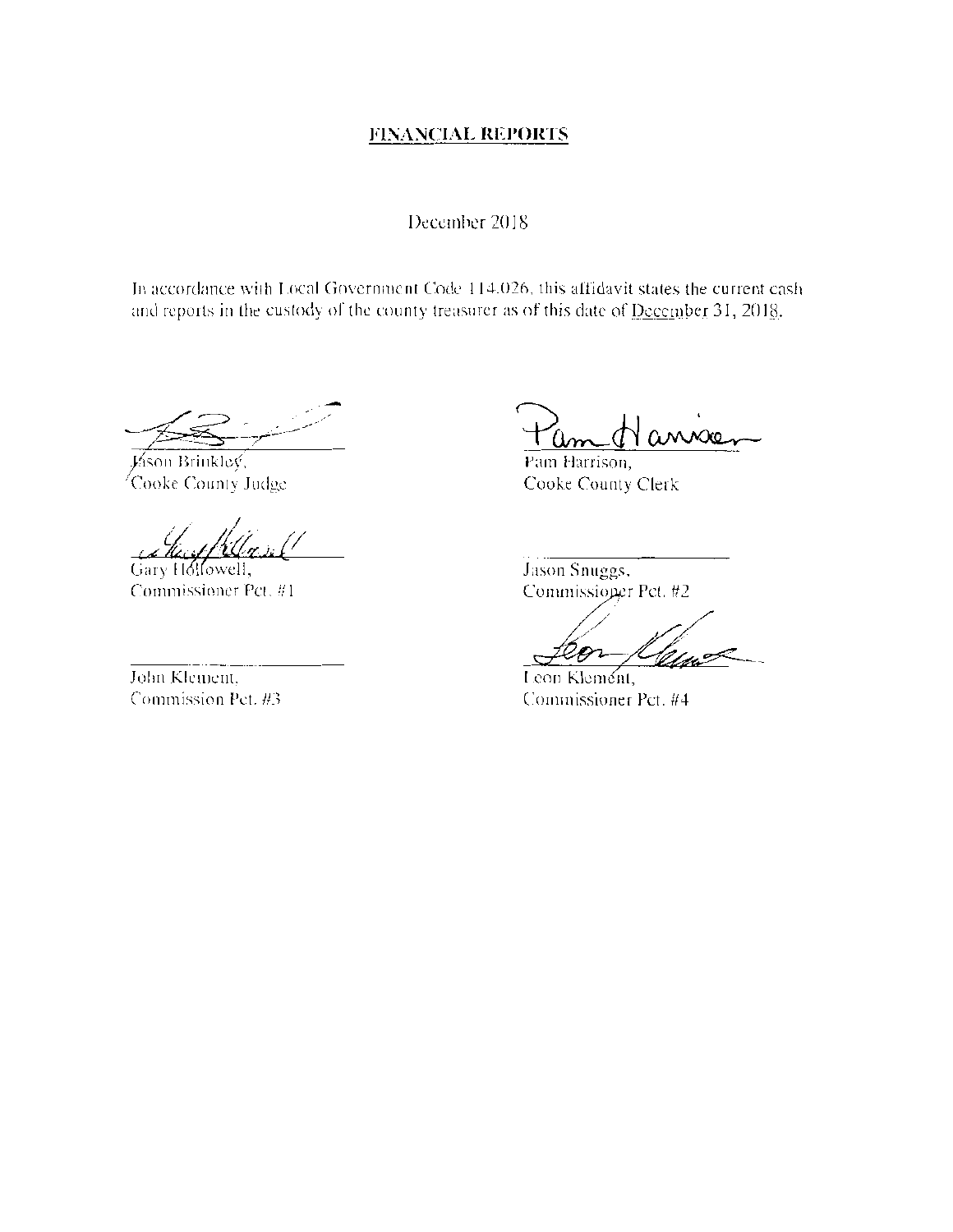#### **AFFIDAVIT**

## **STATE OF TEXAS**

#### **COUNTY OF COOKE**

#### The members of the Commissioners' Court of Cooke County, Texas, state as follows:

The requirement of Subsection (C) of the Texas Local Government Code, §114.026 have been met for the term of **December 2018**. The amount of cash and other assets in the custody of the County Treasurer at the time of examination are:

Cash (includes on hand, money market accounts, and short term investments) \$35,238,547.54

Other Assets (long term investments)  $$ 0.00 \,$ .

Sworn to and subscribed this  $14$  day of  $\sqrt{4}$ 

Jason Brinkley, Cooke County Judge

Gout tall evel

Gary Hollowell, Commissioner, Pct 1

Jason Snuggs, Commissioner, Pct 2

Leon Klement, Commissioner, Pct 4

John Klement, Commissioner, Pct 3

**ATTEST:** 

Pam Harrison, County Cler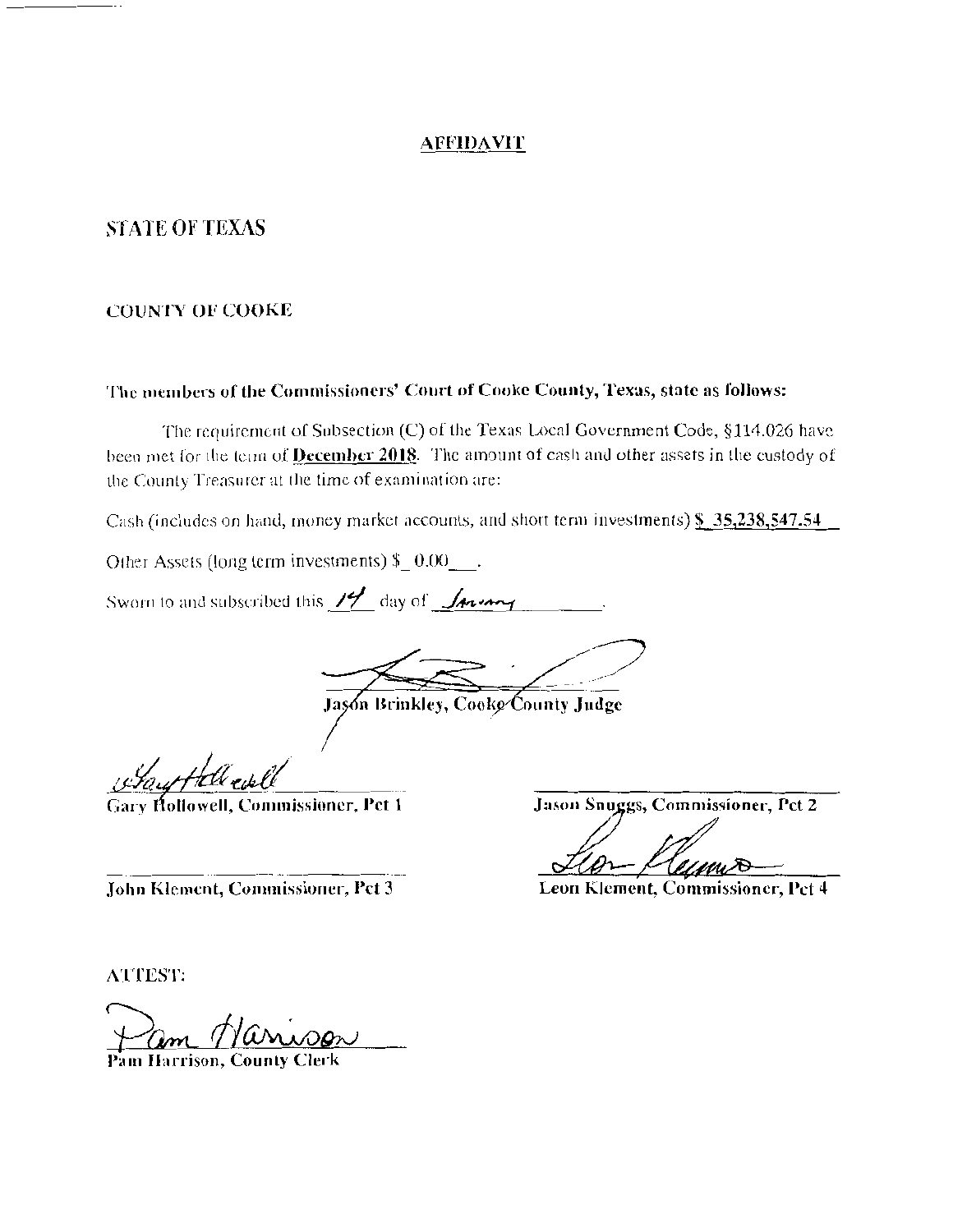

# MONTHLY REPORT

# DECEMBER 2018

# PATTY BRENNAN

# COOKE COUNTY TREASURER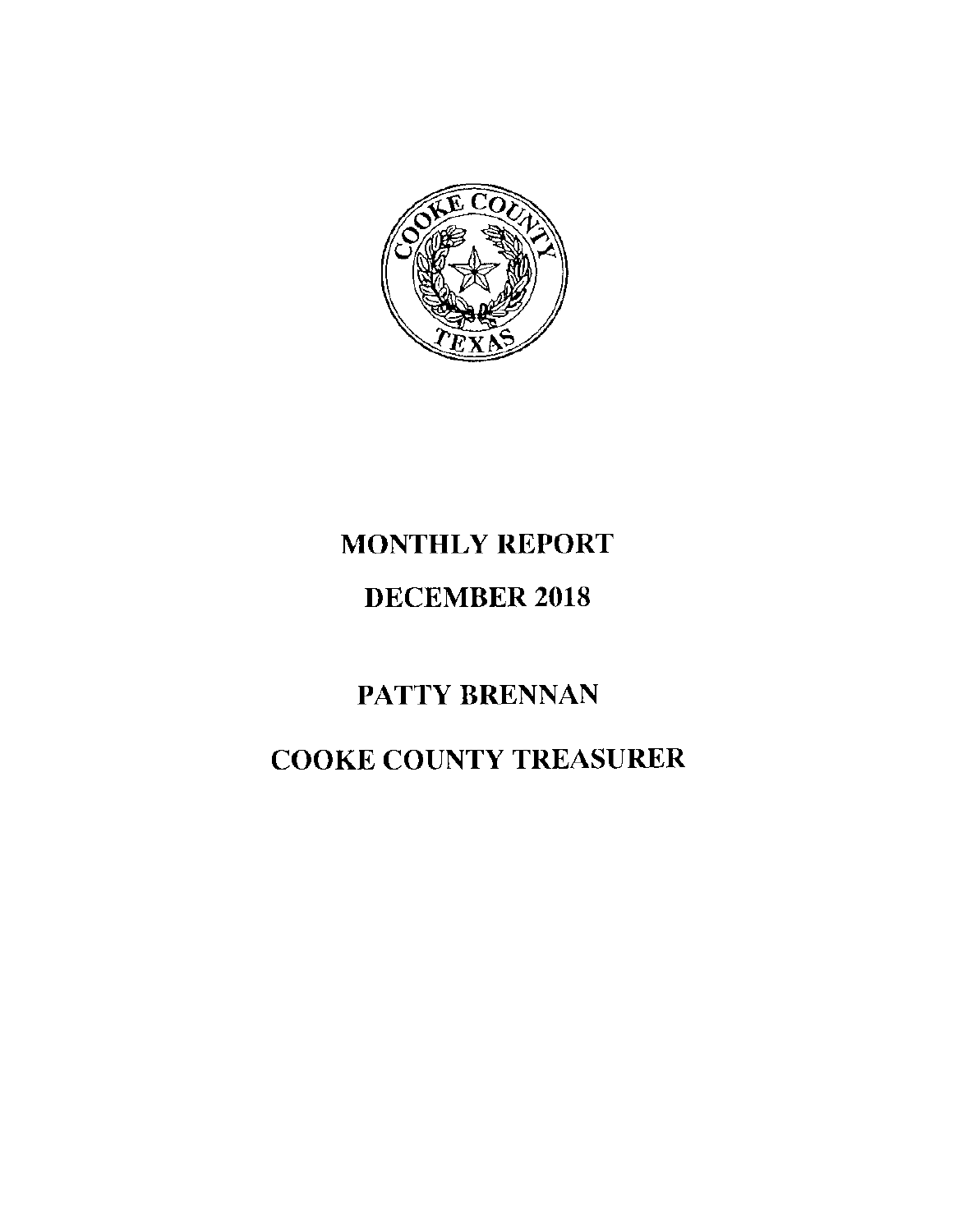|                       |                         |                                                                                                                                         |                                            |                                                                                                                                        | <b>NATA</b>                               |
|-----------------------|-------------------------|-----------------------------------------------------------------------------------------------------------------------------------------|--------------------------------------------|----------------------------------------------------------------------------------------------------------------------------------------|-------------------------------------------|
|                       |                         |                                                                                                                                         |                                            |                                                                                                                                        | 0112736710                                |
|                       |                         |                                                                                                                                         |                                            |                                                                                                                                        |                                           |
|                       |                         |                                                                                                                                         |                                            |                                                                                                                                        |                                           |
|                       |                         |                                                                                                                                         |                                            |                                                                                                                                        |                                           |
| ENDING STATEMENT DATE | RECONCILED BOOK BALANCE | CORNIZE KONES DENDE DENK SERGENENE DENDE<br>OUTSTANDING DEDUCTIONS<br>CANDITIC ANDISTRONS<br>STISDEED DES DES TES<br>CUTSTANDIXG CHECKS | CUNRENT RONES EXPERS BAXR STADEREST PAIANO | PRESCRIPTE CALING BRAN CERTAIN STRIPS FOR SOLUT<br>CLEARED DEDOCTTONS<br>CLARED ADDITIONS<br>CLEARED DEPOSITS<br><b>ULEARED CHECKS</b> | BANK RECONCILIATION FOR PAYRCEL<br>TOTALS |
|                       |                         |                                                                                                                                         | i                                          |                                                                                                                                        |                                           |
| 12/31/2018            | \$144,441.52            | 5147,480.03<br>\$3,038.56-<br>\$3,038.56-<br>0.07<br>ა<br>00                                                                            | \$147,480.08                               | -091864'010'13<br>98.956,236.69<br>5150,269.42<br>538,227.43-<br>$\frac{4}{3}$                                                         |                                           |
|                       |                         |                                                                                                                                         |                                            |                                                                                                                                        | BRXC10                                    |
| CLERK: PB             |                         | ď۵                                                                                                                                      |                                            | ς.<br>œ<br>ىئ                                                                                                                          | PAGI                                      |
|                       |                         |                                                                                                                                         |                                            |                                                                                                                                        | U.                                        |

 $\label{eq:2.1} \frac{1}{\sqrt{2}}\left(\frac{1}{\sqrt{2}}\right)^{2} \left(\frac{1}{\sqrt{2}}\right)^{2} \left(\frac{1}{\sqrt{2}}\right)^{2} \left(\frac{1}{\sqrt{2}}\right)^{2} \left(\frac{1}{\sqrt{2}}\right)^{2} \left(\frac{1}{\sqrt{2}}\right)^{2} \left(\frac{1}{\sqrt{2}}\right)^{2} \left(\frac{1}{\sqrt{2}}\right)^{2} \left(\frac{1}{\sqrt{2}}\right)^{2} \left(\frac{1}{\sqrt{2}}\right)^{2} \left(\frac{1}{\sqrt{2}}\right)^{2} \left(\$ 

 $\Delta \sim 10^4$ 

 $\mathbf{r}^{\mathbf{r}} = \mathbf{r}^{\mathbf{r}}$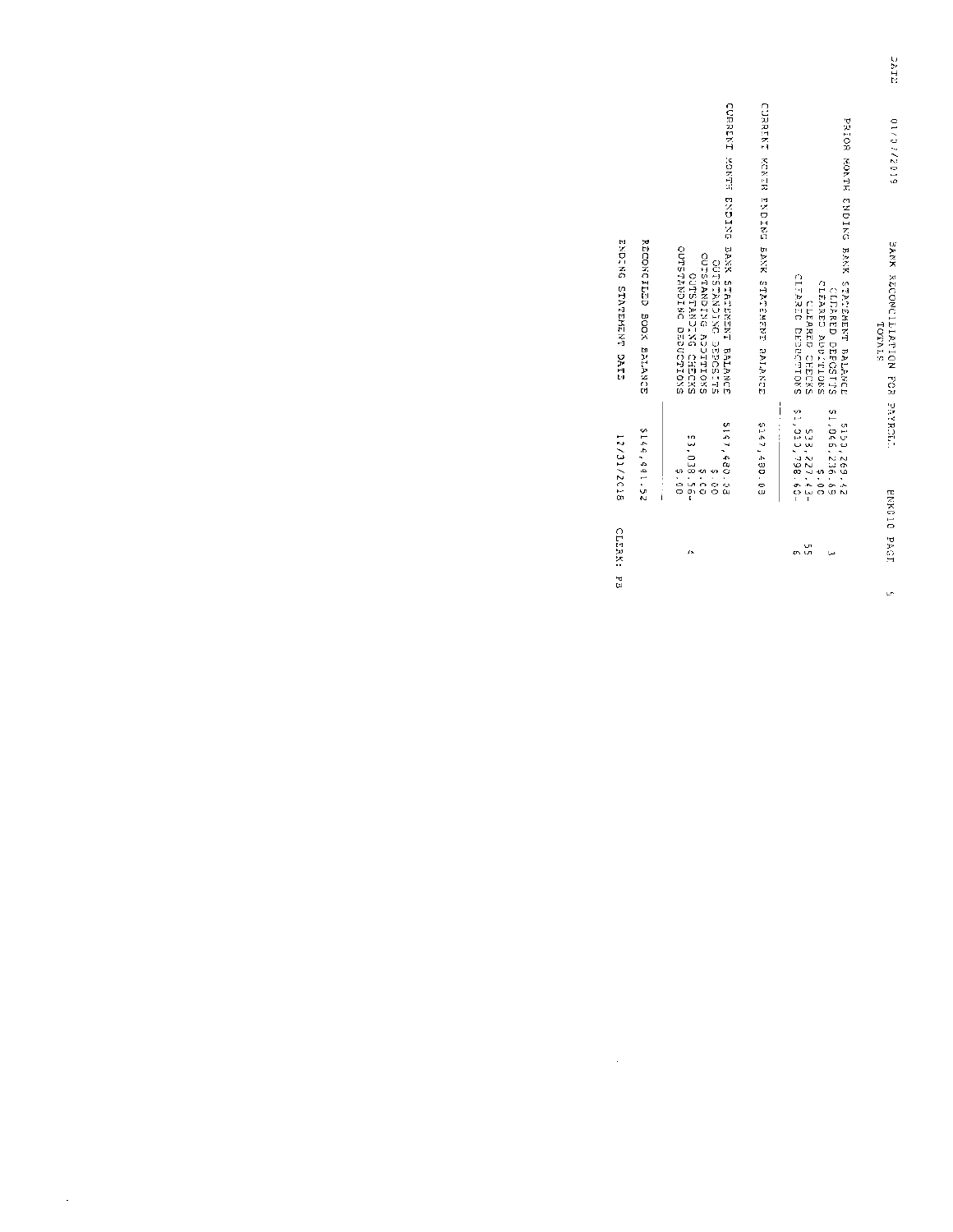|                                                  |                                                                                                                                     |                                             |                                                                                                                          | DATE                                                    |
|--------------------------------------------------|-------------------------------------------------------------------------------------------------------------------------------------|---------------------------------------------|--------------------------------------------------------------------------------------------------------------------------|---------------------------------------------------------|
|                                                  |                                                                                                                                     |                                             |                                                                                                                          | 01/03/2019                                              |
|                                                  |                                                                                                                                     |                                             |                                                                                                                          |                                                         |
|                                                  |                                                                                                                                     |                                             |                                                                                                                          |                                                         |
|                                                  |                                                                                                                                     |                                             |                                                                                                                          |                                                         |
| RECONCILLIO BOOK SALANCE<br>せんじせんじ みんていせんかん しょとけ | CURRENT MONTH ENDING BANK STATEMELROE<br>OCHOTAZOTZG DNDCCUULOZS<br>COLLESTAND ADDITIONS<br>SILESCRED DRECKS<br>CXDISTANCING CHICKS | CONSERT MONTH DROTAG HANX MURTURAN SATANDED | PRICE ENTRICULATE ENDING SING SENDERICE<br>CLEARED DEDUCTIONS<br>CIRARED NOGLIERNO<br>CLEARED DIPOSITE<br>CLEARED CHECKS | <b>RANX REAST TREE TREE TREE SAMES</b><br><b>TOTALS</b> |
|                                                  |                                                                                                                                     | ļ                                           |                                                                                                                          |                                                         |
| \$5,960,563.67<br><b>8:02/16/27</b>              | 56,296,776.23<br>\$330,2:2.56-<br>\$330,2:2.56-<br>6.00<br>0.01                                                                     | S6, 290, 776, 23                            | \$2,654,322.94-<br>\$6,170,028.25<br>S401,622.20<br>54,368,472.52                                                        |                                                         |
|                                                  |                                                                                                                                     |                                             |                                                                                                                          | <b>BXX010 2502</b>                                      |
| CILERK: PB                                       | بين<br>د                                                                                                                            |                                             | <b>515</b><br>$\frac{2}{3}$                                                                                              |                                                         |
|                                                  |                                                                                                                                     |                                             |                                                                                                                          | E)                                                      |

 $\overline{\phantom{a}}$ 

 $-$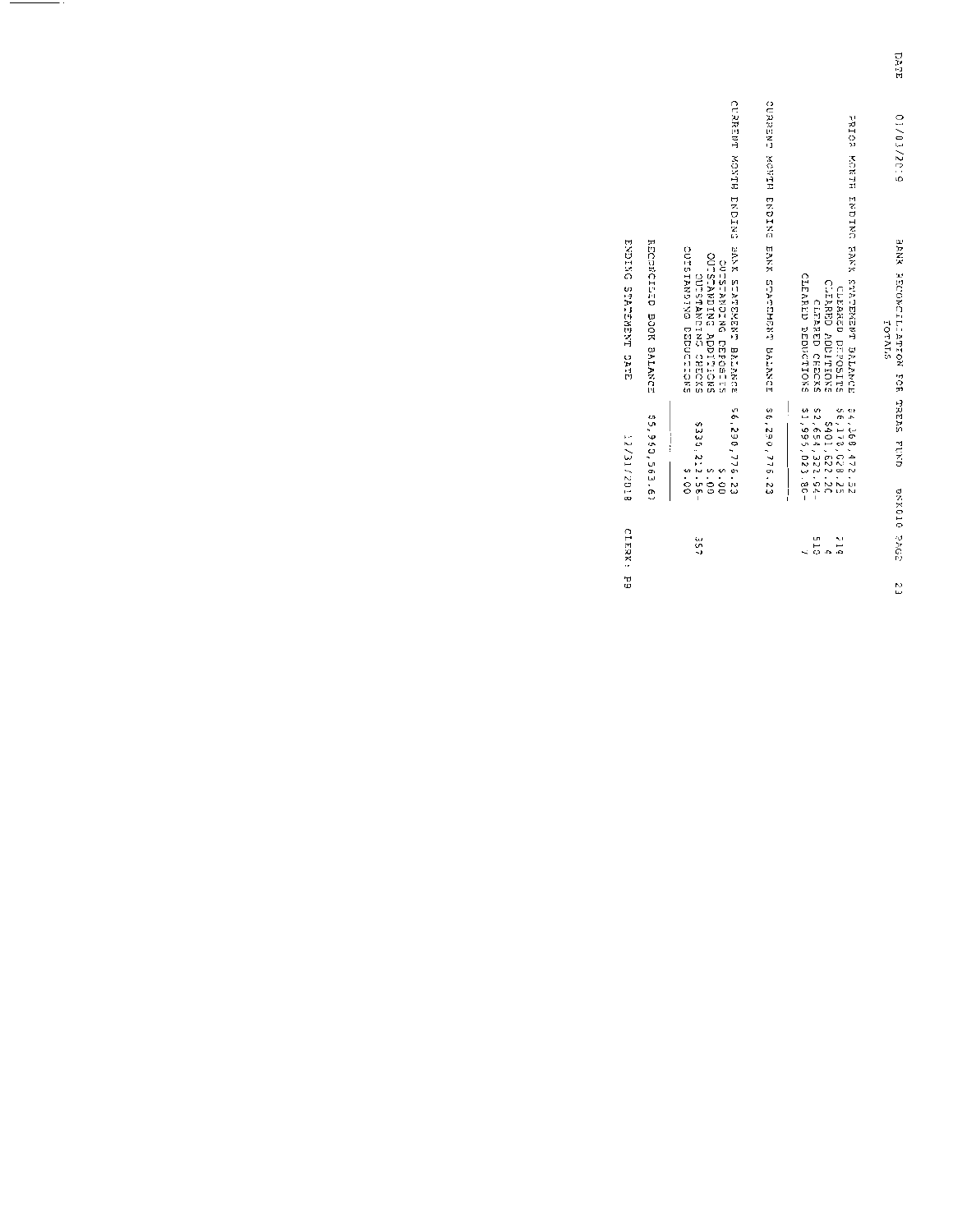

 $\bar{\mathcal{A}}$ 

# **Pledge Security Listing**

December 31, 2018

| m    |                        |                      | Salckeeping | Safeke naing |        | <b>Habinty</b> | Call |           |              |       |            |             |                     | Coment                                 |                     |               |
|------|------------------------|----------------------|-------------|--------------|--------|----------------|------|-----------|--------------|-------|------------|-------------|---------------------|----------------------------------------|---------------------|---------------|
|      | <b>CUSTP</b>           | Description          | Loration    | ficerint     | Coupon | <b>Onte</b>    | Date | Mondy     | <b>SRP</b>   | Fitch | ASC 320    | Face Ameunt | <b>Cornect Part</b> | <b>Book Value</b>                      | <b>Market Value</b> | Calar Less)   |
|      |                        |                      |             |              |        | .              |      |           | COOKE COUNTY |       |            |             |                     | <b>NORTH DISTURBANCE OF A THE WAY.</b> |                     | <b>WARRAN</b> |
| 2047 | 3: ZBMRNA:             | <b>FHLING GOZBBS</b> | <b>FHLB</b> |              | 5.DO   | 06/01/2021     |      | AAA       | AA+          | AAA   | <b>HTM</b> | 157.950     | 1.825.SP            | 1.025.50                               | 1,449.20            | 23.20         |
| 2107 | 314100558              | FMMA 889252          | FRUN        |              | 5.00   | 04/01/2021     |      | <b>AM</b> | An +         | ٨٨٨   | нтм        | 135,405     | 978.72              | 928.22                                 | 968.76              | 999           |
| 3643 | 3125MM0x4              | FRUMC GIB469         | FFLB<br>--- |              | 2 OO   | C6/01/2028     |      | AM.       | 204          | AAA   | <b>NTH</b> | 212.150     | 97.096.35           | 07.317.79                              | 93,931-201          | (3,950,00).   |
|      | Total for COOKE COUNTY |                      |             |              |        |                |      |           |              |       |            | 475.513     | 99,900.42           | 100,172.06                             | 96,769.16           | (1,152.91)    |

Although the Information in this report has been obtained from socroes heliceed to be reliable, us accuracy cammibilie gov anneed

1/3/2019 3:27:48 PM 

 $\sim$   $-$ 

Triventory | Pledge Entity | v1.2

Page 1 of L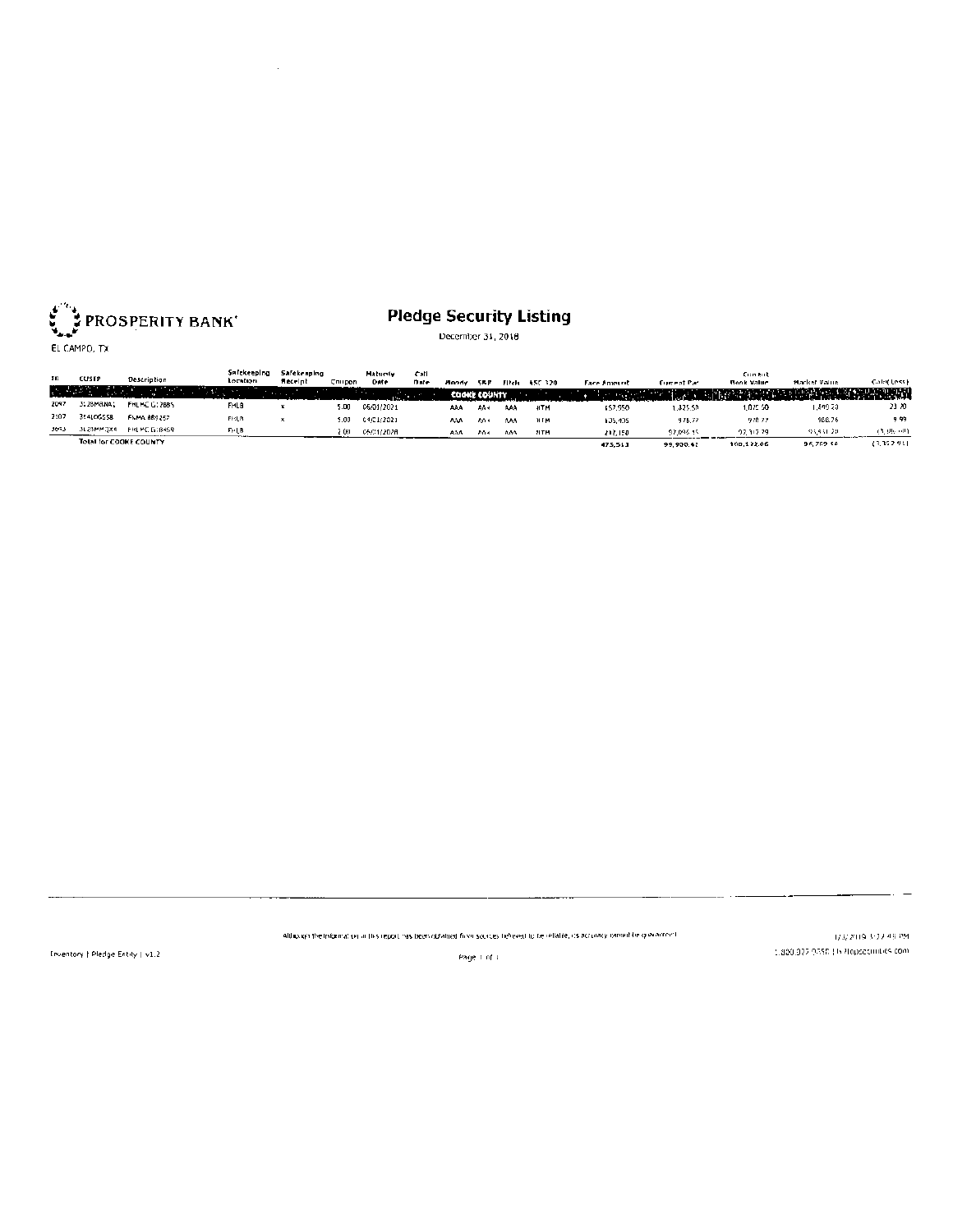|                       |                                         | report                             |                              |     |
|-----------------------|-----------------------------------------|------------------------------------|------------------------------|-----|
| PAGE<br>HOLDINGS      | 1 12/31/18 19:35:02<br>BAPN032N         |                                    | FEDERAL RESERVE BANK PLEDGEE |     |
|                       | CC1 PROD                                |                                    |                              |     |
|                       |                                         | DISTRB PT J1                       |                              |     |
|                       |                                         | AS OF CLOSE OF BUSINESS 12-31-2018 |                              |     |
| PLEDGEE: COOKE COUNTY |                                         | J7BM                               | INSTITUTION ID: #J7BM        |     |
|                       | 100 S. DIXON                            |                                    |                              |     |
|                       | RM. 106                                 |                                    |                              |     |
|                       |                                         |                                    |                              |     |
|                       | <b>GAINESVILLE</b>                      | 76240<br>TX T                      |                              |     |
|                       | HOLDER : 081500862 - LANDMARK BANK      |                                    | RESP FRB:H1                  |     |
| CUSIP #               | ACCOUNT: J7BM - *COOKE COUNTY           |                                    |                              |     |
|                       |                                         |                                    | BVF                          | PAR |
| <b>BALANCE</b>        | BOOK VALUE                              |                                    |                              |     |
| 800,000.00            | 3130A1X32 2.875 FHLB 24 RK 06-14-24     |                                    | 1.0000000000                 |     |
| 3130A5R35             | 800,000.00                              |                                    |                              |     |
| 500,000.00            | 2.875 FHLB 25 TG 06-13-25               |                                    | 1.0000000000                 |     |
| 31300LVH5             | 500,000.00<br>FMAR 848716 G             | $01 - 01 - 37$                     | 0.2340103800                 |     |
| 200,000.00            | 46,802.08                               |                                    |                              |     |
| 3133EJQC6             | FCFR 03LI BR 20/02 02-25-20             |                                    | 1.0000000000                 |     |
| 400,000.00            | 400,000.00                              |                                    |                              |     |
| 3133EJR50             | FCFR 03LI BY 20/06 06-15-20             |                                    | 1.0000000000                 |     |
| 2,000,000.00          | 2,000,000.00                            |                                    |                              |     |
| 3133TTX48             |                                         |                                    | 0.0879706300                 |     |
| 300,000.00            | 26,391.19                               |                                    |                              |     |
| 3133XDVS7             | 5.25 FHLB 20 EK                         | 12-11-20                           | 1,0000000000                 |     |
| 700,000.00            | 700,000.00                              |                                    |                              |     |
| 3133X8L34             | 5.365 FHLB 24 EE 09-09-24               |                                    | 1.0000000000                 |     |
| 2,000,000.00          | 2,000,000.00                            |                                    |                              |     |
|                       | 3133732Y7 3.625 FHLB 21 IR              | $03 - 12 - 21$                     | 1.0000000000                 |     |
| 1,000,000.00          | 1,000,000.00                            |                                    |                              |     |
|                       | 3136ACLE9 FNRM RC025BD R13F025 03-25-33 |                                    | 0.4217873900                 |     |
| 1,400,000.00          | 590,502.35                              |                                    |                              |     |
| 3136ACU25             | FNRM RC015DC R13F015                    | $03 - 25 - 33$                     | 0.4406486500                 |     |
| 500,000.00            | 220, 324.33                             |                                    |                              |     |
| 3136AKJK0             | FNRM CL041CM R14F041                    | $06 - 25 - 40$                     | 0.4799191600                 |     |
| 1,000,000.00          | 479,919.16                              |                                    |                              |     |
| 3137B1CT7             | FGRM 4195LH 12/15/31                    | $12 - 15 - 31$                     | 0.4071603800                 |     |
| 600,000.00            | 244, 296.23                             |                                    |                              |     |
| 31392WB41             | FGRM 2512PG 10/15/22                    | $10 - 15 - 22$                     | 0.1068786100                 |     |
| 400,000.00            | 42,751.44                               |                                    |                              |     |
| 31394H2Q3             | FGRM 2662DH 08/15/23                    | $08 - 15 - 23$                     | 0.3215354100                 |     |
| 1,200,000.00          | 385,842.49                              |                                    |                              |     |
| 31395HVM9             | FGRA 2896BZ 11/15/34                    | $11 - 15 - 34$                     | 0.9152520800                 |     |
| 200,000.00            | 183,050.42                              |                                    |                              |     |
| 38374F2L7             | GNRM 2004-24 ZM                         | $04 - 20 - 34$                     | 0.7564142617                 |     |
| 700,000.00            | 529,489.98                              |                                    |                              |     |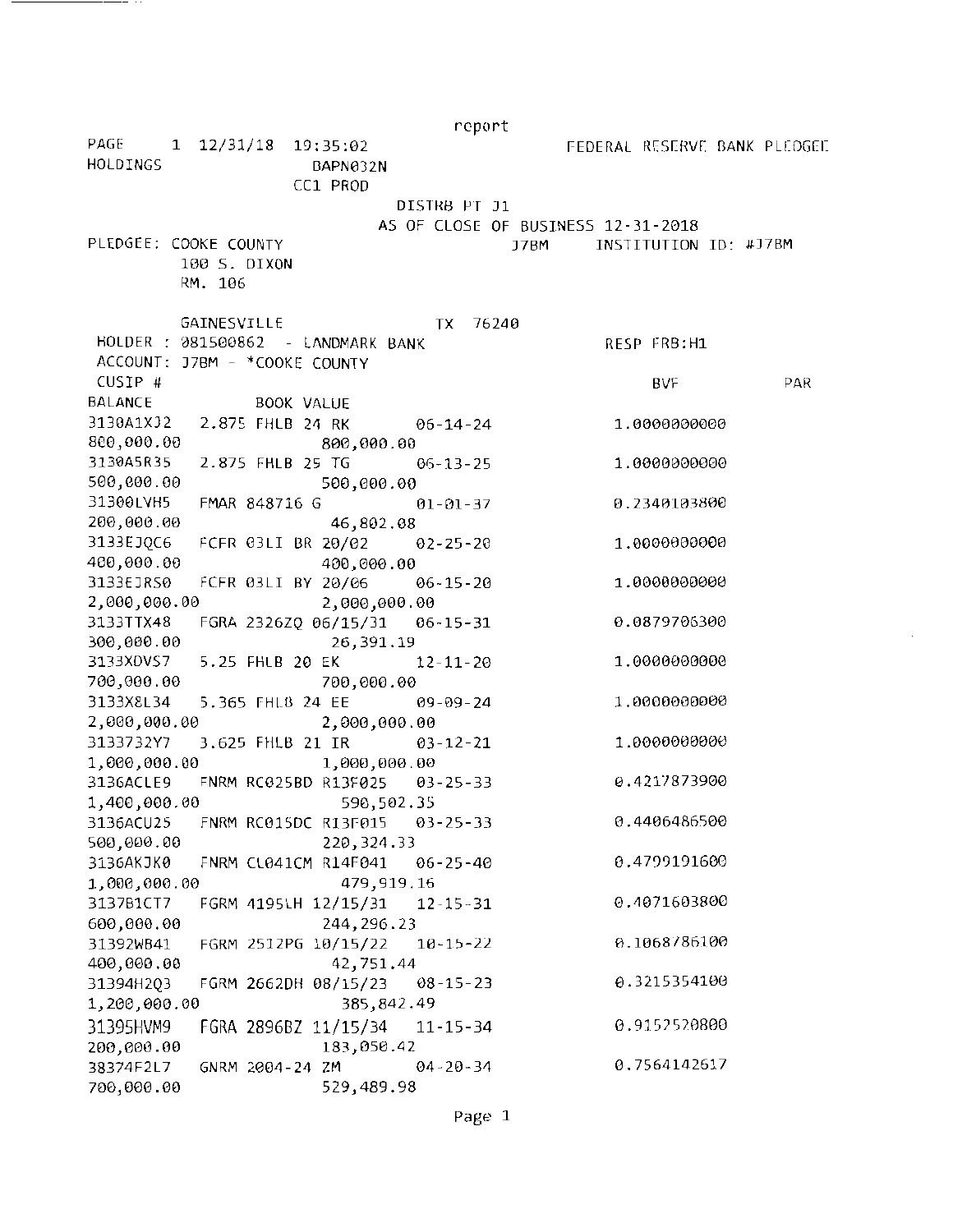report

SUBTOTAL:

| 13,900,000.00 | 10, 149, 369.67 | GRAND TOTAL: |
|---------------|-----------------|--------------|
| 13,900,000.00 | 10,149,369.67   |              |

 $\ddot{\phantom{0}}$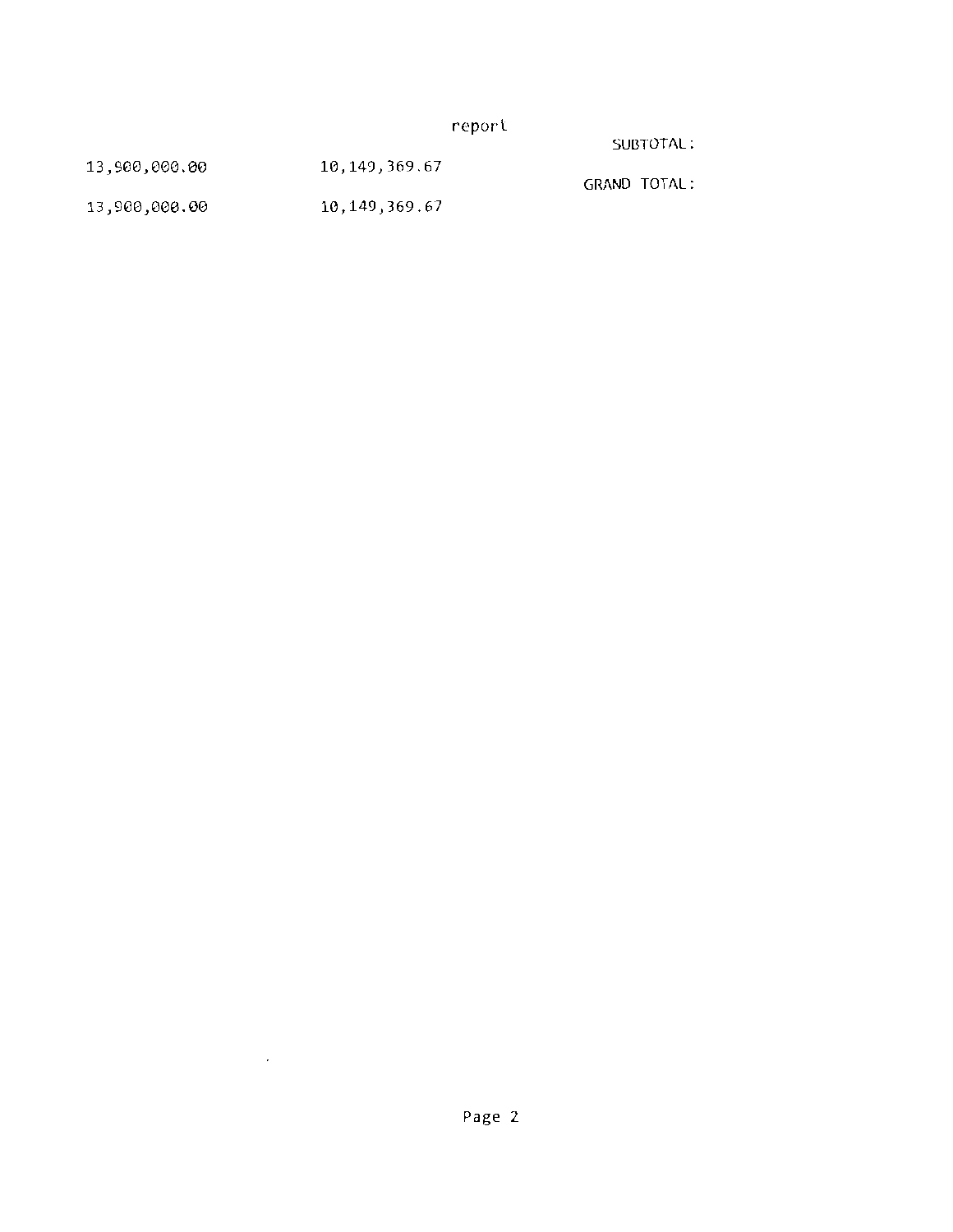|          |                               |                                    |              | report                |                              |         |
|----------|-------------------------------|------------------------------------|--------------|-----------------------|------------------------------|---------|
|          | PAGE 1 12/20/18 19:21:09      |                                    |              |                       | FEDERAL RESERVE BANK PLEDGEE |         |
| ACTIVITY |                               | BAPN032N                           |              |                       |                              |         |
|          | 12/20/18 CC1 PROD             |                                    |              |                       |                              |         |
|          |                               |                                    | DISTRB PT J1 |                       |                              |         |
|          |                               |                                    |              | CYCLE DATE 12-20-2018 |                              |         |
|          | PLEDGEE: COOKE COUNTY         |                                    |              | J7BM                  | INSTITUTION ID: #J7BM        |         |
|          | 100 S. DIXON                  |                                    |              |                       |                              |         |
|          | RM. 106                       |                                    |              |                       |                              |         |
|          |                               |                                    |              |                       |                              |         |
|          | GAINESVILLE                   |                                    | TX.          | 76240                 |                              |         |
|          |                               | HOLDER : 081500862 - LANDMARK BANK |              |                       | RESP FRB:H1                  |         |
|          | ACCOUNT: J7BM - *COOKE COUNTY |                                    |              |                       |                              |         |
| CUSIP #  | TRANSACTION ID                |                                    |              |                       | PAR AMOUNT                   | CLOSING |
| PAR BAL  | BVF                           |                                    | BOOK VALUE   |                       |                              |         |
|          | 3133EJRS0 FCFR 03LI BY 20/06  |                                    |              | $06 - 15 - 20$        |                              |         |
|          |                               |                                    |              | 2,000,000.00          |                              |         |
|          | 1220 QMGBA003 000733          |                                    |              |                       | 2,000,000.00+                |         |

 $\bar{z}$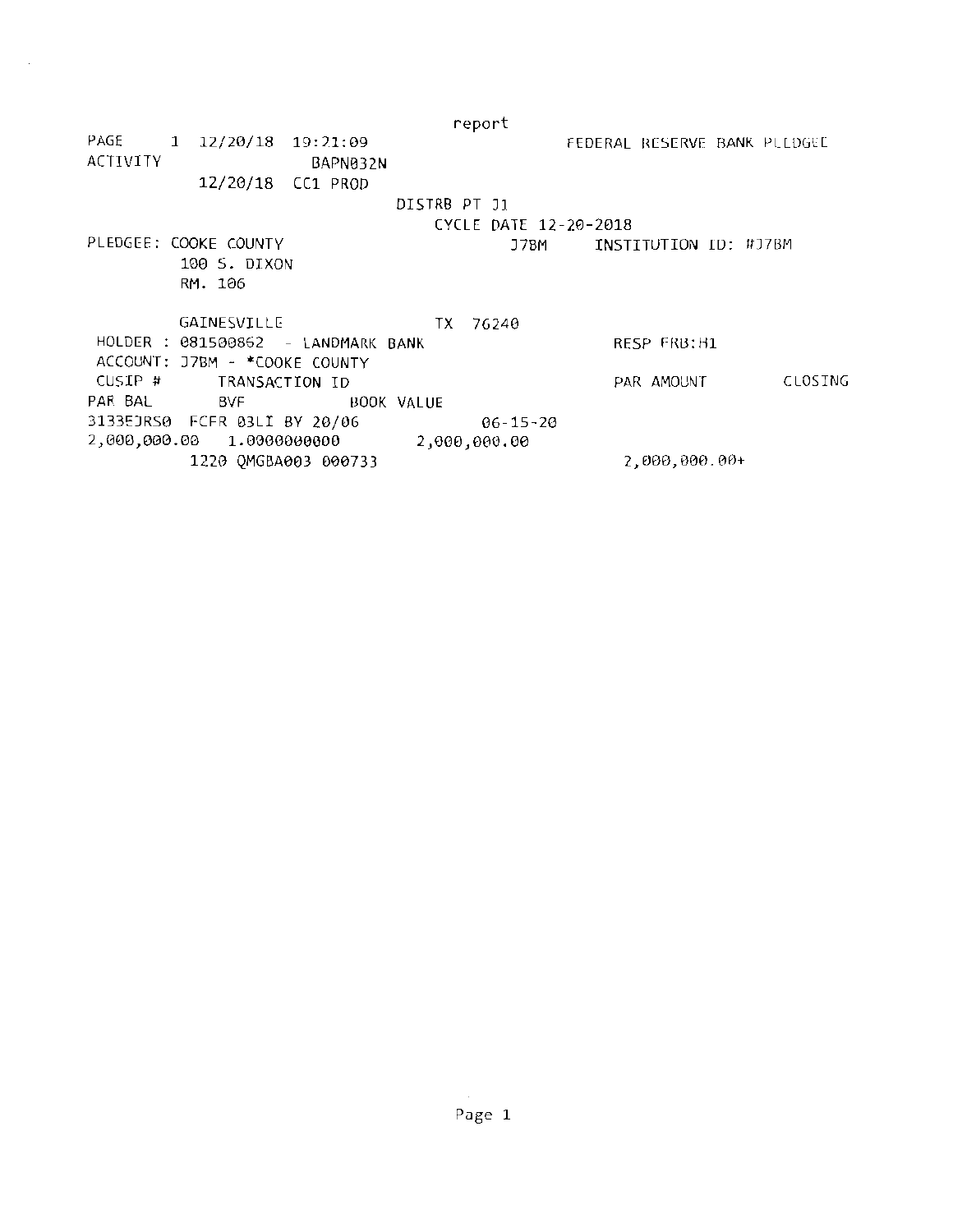#### Pledge Inventory Report

# Candmark Bank<br>Columbia, MO<br>FROM 12/1/2018 TO 12/31/2018

<sup>1165 (1)</sup> Sammer (1)<br>11/2019 Papal Dale<br>11/2019 PAS Rep: Vance Pap<br>11/2010 Account Rep: Bob Fitzpatick

| Cusip         | Description                  | Masurily Dale   | Intent     | S&P   | Markel Price Of | Original Habe | Book Value   |
|---------------|------------------------------|-----------------|------------|-------|-----------------|---------------|--------------|
| Ticket        | Location Code/Name<br>Greup  |                 | Coupon     | Moody | Maturity (Yr)   | Par           | Market Value |
|               | Pleaged: J7BM - COOKE COUNTY |                 |            |       |                 |               |              |
| 3133FJQC6     | FED FARM CR BK               | 02/25/2020      | <b>AFS</b> | AA+   | 12/31/2018      | 400.000.00    | 400,085.13   |
| 1142450       | FED - FEDERAL RESERVE BANK   | AG2             | 2.46925    | Aaa   | 1.15            | 400,000.00    | 399 B34 00   |
| 3133EJRS 0    | FED FARM CR BK               | 06/15/2020      | AFS.       | AA+   | 12/31/2018      | 2.000.000.00  | 2.000.099.21 |
| 1143713       | FED - FEDERAL RESERVE BANK   | AG <sub>2</sub> | 2.58819    | Ааа   | 1,46            | 2,000,000.00  | 1,993,459.94 |
| 3130A1XJ2     | FED HOME LN BK               | 06/14/2024      | <b>AFS</b> | AA I  | 12/31/2018      | 800 000 00    | 824, 271.44  |
| 1104690       | FED - FEDERAL RESERVE BANK   | AGY             | 287500     | Аав   | 5.46            | 800,000.00    | 804 343 99   |
| 313045335     | FEDERAL HOME LOAN DA         | 06/13/2025      | AFS.       | AA+   | 12/31/2018      | 100,000.00    | 413 709 79   |
| 1102932       | FED - FEDERAL RESERVE BANK   | AGY.            | 2 B7500    | Aaa   | 6.45            | 400,000.00    | 399.150.00   |
| 3130A5335     | FEDERAL HOME LOAN BA         | 06/13/2025      | AF S       | AA+   | 12/31/2018      | 103,000 00    | 102.641.05   |
| 1104689       | FED - FEDURAL RESERVE BANK   | AGY             | 2 87500    | Aaa   | 645             | 100 000 00    | 99,790.00    |
| 3133732Y7     | FED HOME LN BK               | 03/12/2021      | <b>AFS</b> | AA+   | 12/31/2018      | 1.000.000.00  | 1,023,534.42 |
| 1131459       | FED - FEDERAL RESERVE BANK   | AGY             | 3.62500    | Aaa   | 2.20            | 1.000,000.00  | 1.020.709.99 |
| 3133X8L34     | FED HOME LN BK               | 09/09/2024      | AFS.       | AA.   | 12/31/2018      | 2,000,000,00  | 2.322 164 79 |
| 1087540       | FED - FEDERAL RESERVE BANK   | AGY             | 5.36500    | Aaa   | 57G             | 2.000 000 00  | 2,265,919.06 |
| 3133XDVS7     | FED HOME LN BK               | 12/11/2020      | AFS        | AA+   | 12/31/2018      | 200.000.00    | 742.710.93   |
| 933583        | FED - FEDERAL RESERVE BANK   | AGY             | 5 25000    | Ааа   | 1.95            | 700,000.00    | 235 077 01   |
| 31300LVH5     | FHLMC ARM POOL#8487          | 01/01/2037      | AF S       |       | 12/31/2018      | 200,000.00    | 49.797.00    |
| 851172        | FED FEDERAL RESCRYE BANK     | MB <sub>3</sub> | 4 50600    |       | 18.02           | 46.802.08     | 49,094.91    |
| 313377 X48    | fhimo remic ser 2326         | 06/15/2031      | AF 5       |       | 12/31/2018      | 300,000 00    | 29.205.03    |
| 783451        | FED - FEDEPAL RESERVE BANK   | MB4             | 6.50000    | NF1   | 12.46           | 26,391.19     | 29,164.37    |
| 3136ACLC9     | FNM13025 BD                  | 03/25/2033      | AF S       |       | 12/31/2016      | 1.400,000 CO  | 577,474.57   |
| 879690        | FED FEDERAL RESERVE BANK     | MB4             | 2.00000    | Nr    | 14.24           | 590, 502.05   | 571,856.40   |
| 3156ACU25     | FNM13015 DC                  | 03/25/2033      | AF S       |       | 12/31/2018      | 500,000.00    | 215,708.48   |
| <b>881004</b> | FED - FEDERAL RESERVE BANK   | MB4             | 2.00000    | N٢    | 14.24           | 220.324.33    | 211.593.24   |
| 3136AK3K0     | <b>FNR 2014-41 GM</b>        | 06/25/2040      | AFS        |       | 12/31/2018      | 1,000,000 GC  | 462 930 71   |
| 916714        | FED - FEDERAL RESERVE BANK   | M94             | 1.50000    | Nr    | 21.50           | 473,919.16    | 460,564.43   |

This report reflects information submitted to us by the customer. It is not intended to be used as the official<br>record of safekeeping location and/or pledged holdings. This information should be provided by the customer's<br>

FTN Financial PASPort

Page 122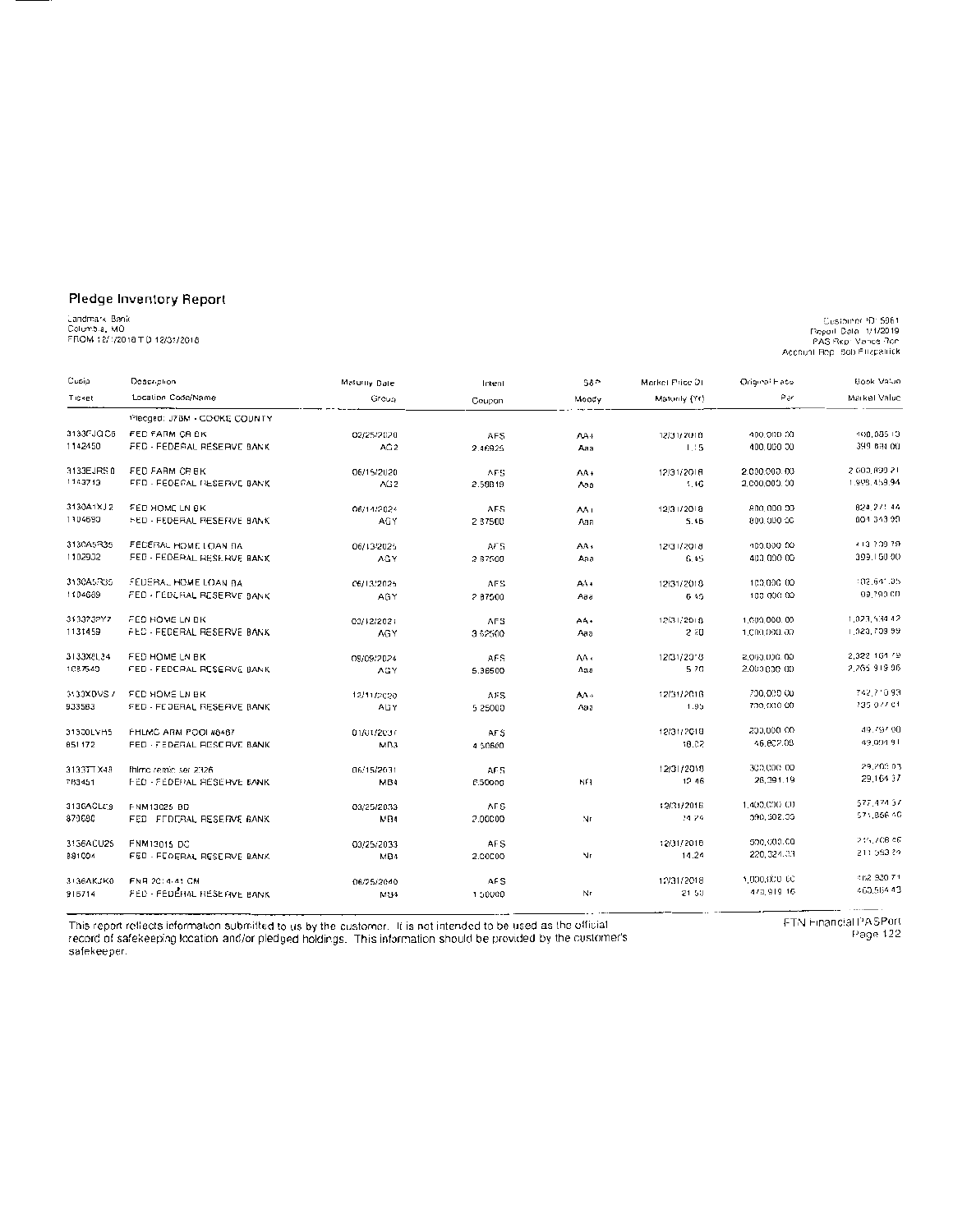#### Pledge Inventory Report

TONPI PIedged UTBM - COOKE COUNTY

: HOM 75\1\5019 1.0 15\31\5010<br>Сочкаре" ИО<br>Геофизик Вялх

8 I

200000  $12^{\circ}31$ ⊳ūw 203/82494 959 409.00 1N. FED - FEDERAL RESERVE BANK 84413E 2010/05/2015 00.000,007 15\31\5018 SHV 04/50/2004 QVWD40S4 SW 38314551 13519733 08.21 210000 >8W 1931090.45 ١N FED - FEDERAL RESERVE DANK 886652 #ECZ/SW1# 15/31/5018 BV POS 761 30.000.003 ¶∕r£ **FHL2896 B 2 BAAPS6018 DOOGD S** 20.090.02  $300, 945, 40$ d 05 **FIN POW** FED - FEDEDAL RESERVE BANK 883503 405'765'7 00.000.008.1 15/31/5048 SHV. 08/19/5053 **FIL2662 DH** 31394HDQ3 2.60000 43,666.24 42.751.44 67 E ŁΩ ≯BM FED - FEDERAL RESCRIVE BANK  $51895$ 15\37\5078  $\mathcal{L}\nu \gtrsim (\mathcal{L}^{\dagger}\nu \nu$ 400'000'00 **VLS** 10/12/5055 FHI 2512 P.G. **INSTANCE**  $000051$ S311451-30 244 390 53 96.21 ż νHW HED - FEDERAL RESERVE BANK 882621 va seatzicz CD 000 009 15\31\5018  $5 + V$ 1808/91/21 EJIL4195 LH **TO IBTETE** Pledged: J7BM - COOKE COUNTY warmuk (xi) Coupon Αροσιγι eionb an-syltamery ⊮d Latisting Coek/Name rakai T வடி கொடு arad yimin Dare រព ខ១១៤ ខេត្តស d85 រូបចំរប Cescriplion HOOK VOUS cnzıb

Page 123 ho<sup>c</sup>l2A<sup>ci</sup> laionan HV31

10 VIV 155 33

01030325.09

1868 :QEnomotanG<br>erostitic placification<br>homey load :qofilinnoopA<br>abruagstiFidaB :qofilinnoopA

(01101305)

00.000.000.61

safekeeper. record of safekeeping location and/or pledged bolings. This information should be provided by the customer's Tria certa de la certa de la babasa del py transpara ser el caracterista de la certa de la certa de la certa de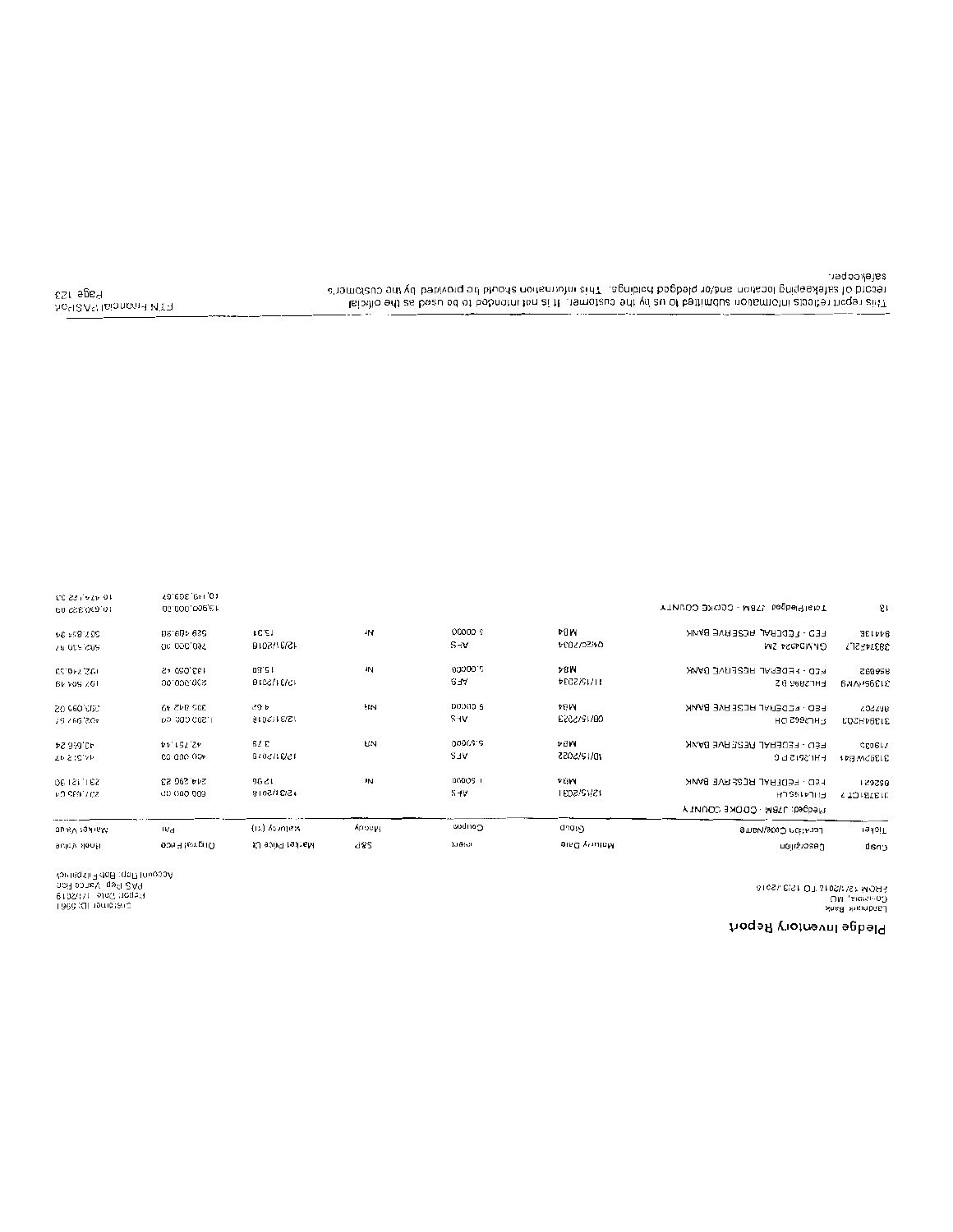**landmark Bank, N.A. Cooke County As of: Monday, December 31, 2018** 

#### *Detail Section:*

| <u>Account No.</u> | Balance     | <u>Int Rate</u> | <b>Type</b> | Officer          |
|--------------------|-------------|-----------------|-------------|------------------|
| 28002408           | \$0         | 0.00%           | <b>TDSV</b> | R <sub>1</sub> B |
| 28002416           | \$0         | 0.00%           | <b>TDSV</b> | R1B              |
| 28900090           | \$147,480   | 0.00%           | СK          | R1B              |
| 28900287           | \$6,290,776 | 0.70%           | СK          | R1B              |
| 28900325           | \$12,967    | 0.00%           | СK          | R <sub>1</sub> B |
| 28900333           | \$0         | 0.00%           | СK          | R1B              |
| 28900341           | \$0         | 0.00%           | СK          | R <sub>1</sub> B |
| 28900368           | \$603,801   | 0.70%           | СK          | R <sub>1</sub> B |
| 28900376           | \$71,935    | 0.00%           | СK          | R <sub>1</sub> B |
| 28900384           | \$38,671    | 0.00%           | СK          | R <sub>1</sub> B |
| 28900392           | \$629       | 0.00%           | СK          | R <sub>1</sub> B |
| 28900406           | \$18,593    | 0.00%           | CK          | R1B              |
| 28900414           | \$830       | 0.00%           | СK          | R1B              |
| 28900422           | \$0         | 0.00%           | CK          | R <sub>1</sub> B |
| 28900449           | \$0         | 0.00%           | CK          | R1B              |
| 28900457           | \$0         | 0.00%           | CK          | R1B              |
| 28900465           | \$0         | 0.00%           | СK          | R1B              |
| 28900481           | \$393,896   | 0.00%           | СK          | R <sub>1</sub> B |
| 28900511           | \$1,091     | 0.00%           | СK          | R <sub>1</sub> B |
| 28900538           | \$2,026     | 0.00%           | CК          | R <sub>1</sub> B |
| 28901259           | \$3,555     | 0.00%           | СK          | ELE              |
| 28901593           | \$21,653    | 0.00%           | СK          | JDH              |
| 4170003539         | \$69,950    | 0.00%           | СK          | R1B              |
| 4170009684         | \$0         | 0.00%           | СK          | R1B              |
| 4170009700         | \$3,592     | 0.00%           | СK          | R <sub>1</sub> B |
| 4170013934         | \$0         | 0.00%           | СK          | JDH              |
| 4170023065         | \$0         | 0.00%           | СK          | R <sub>1</sub> B |
| 4170045332         | \$20,059    | 0.00%           | СK          | T <sub>1G</sub>  |
| 4170049177         | \$0         | 0.00%           | СK          | T <sub>1G</sub>  |
| 4170056479         | \$609,706   | 0.00%           | СK          | T1G              |
| 4170056487         | \$8,000     | 0.00%           | СK          | T1G              |
| 4170800744         | \$0         | 0.00%           | <b>TDSV</b> | <b>HQL</b>       |
| 4170800751         | \$0         | 0.00%           | TDSV        | JDH              |
| 4170801528         | \$0         | 0.00%           | <b>TDSV</b> | R1B              |
| 4170801536         | \$0         | 0.00%           | <b>TDSV</b> | R <sub>1</sub> B |
| 4170802286         | \$0         | 0.00%           | <b>TDSV</b> | JDH              |
| 4170802294         | \$0         | 0.00%           | <b>TDSV</b> | JDH              |
| 4170802849         | \$0         | 0.00%           | <b>TDSV</b> | <b>JDH</b>       |

*1/3/2019 8·59:18 AM*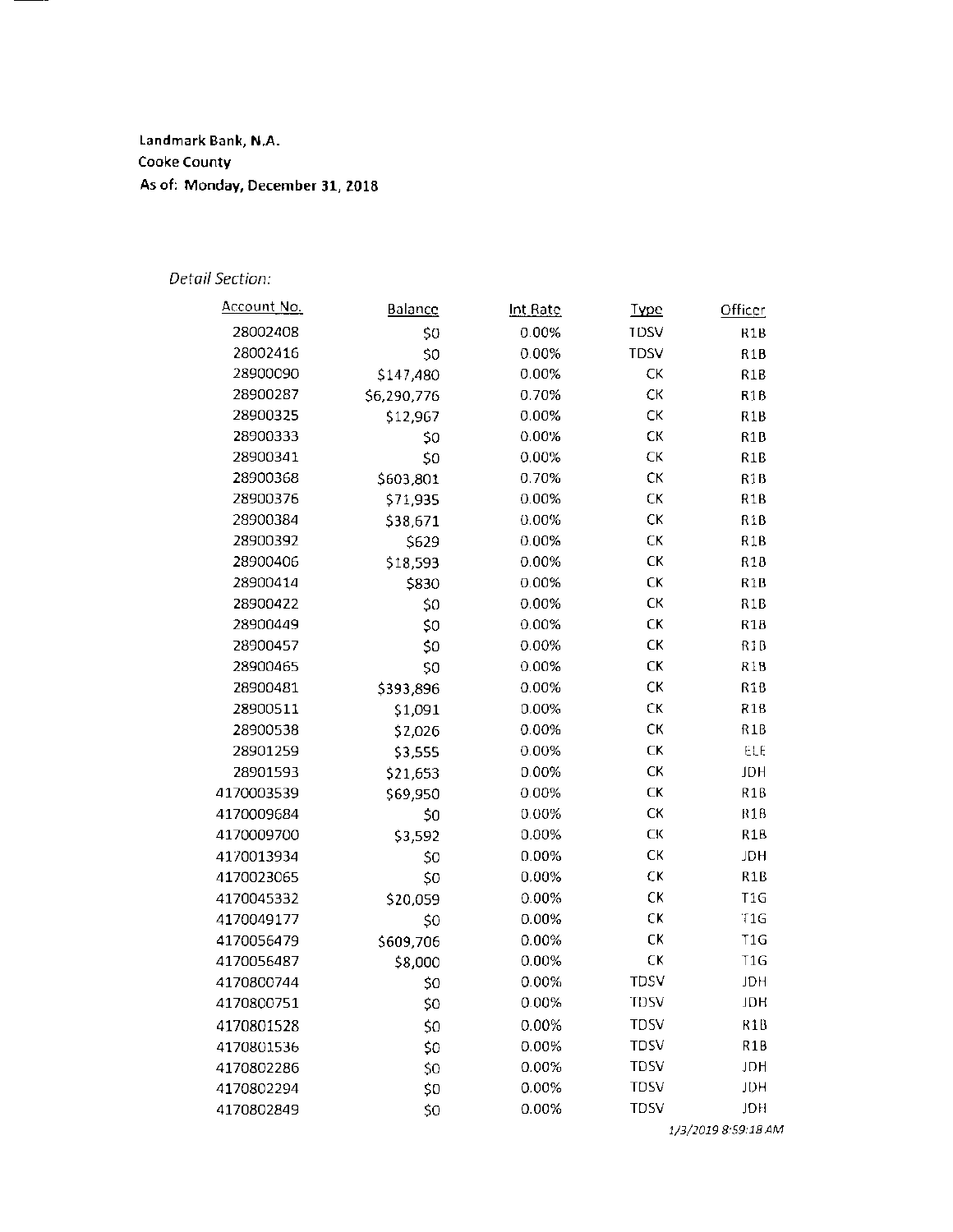| 4170802856 | \$0       | 0.00%    | <b>TDSV</b> | JDH              |
|------------|-----------|----------|-------------|------------------|
| 4170803896 | \$0       | 0.00%    | <b>TDSV</b> | R1B              |
| 4170803904 | \$0       | 0.00%    | <b>TDSV</b> | R1B              |
| 4170804019 | \$0       | 0.00%    | 1DSV        | R1B              |
| 4170804142 | \$0       | $0.00\%$ | <b>TDSV</b> | R <sub>1</sub> B |
| 4170804159 | \$0       | $0.00\%$ | <b>TDSV</b> | R <sub>1</sub> B |
| 4170804415 | \$0       | 0.00%    | <b>TDSV</b> | T1G              |
| 4170804423 | \$0       | 0.00%    | <b>TDSV</b> | T <sub>1</sub> G |
| 4170804761 | \$0       | 0.00%    | <b>TDSV</b> | T <sub>1</sub> G |
| 4170804779 | \$0       | 0.00%    | TDSV        | T1G              |
| 4170805073 | 50        | 0.00%    | TDSV        | T1G              |
| 4170805081 | \$0       | 0.00%    | <b>TDSV</b> | T <sub>1</sub> G |
| 4170805198 | \$8,000   | 1.05%    | TDSV        | JDH              |
| 4170805677 | \$0       | 0.00%    | <b>TDSV</b> | T <sub>1</sub> G |
| 4170805685 | \$0       | 0.00%    | <b>TDSV</b> | T1G              |
| 4170806451 | \$7,500   | $0.80\%$ | <b>TDSV</b> | T <sub>1</sub> G |
| 4170806469 | \$7,500   | 0.80%    | <b>TDSV</b> | T <sub>1G</sub>  |
| 4170806691 | \$0       | $0.00\%$ | <b>TDSV</b> | T1G              |
| 4170806709 | \$0       | 0.00%    | <b>TDSV</b> | T1G              |
| 4170807095 | \$500,000 | 1.93%    | <b>TDSV</b> | T <sub>1</sub> G |
| 4170807103 | \$500,000 | 1.93%    | TDSV        | T1G              |
|            |           |          | .           |                  |
|            |           |          |             |                  |

#### Collateral Section:

| Description / LOC No.     | Amount       | Maturity Date      |
|---------------------------|--------------|--------------------|
| Securities - Market Value | \$10,474,122 | (See add'I report) |

| Pledge Report Summary:                   |    |            |  |
|------------------------------------------|----|------------|--|
| <b>Total Deposits</b>                    | \$ | 9,342,211  |  |
| Plus Additional Coverage (per Agreement) | \$ | 0          |  |
| <b>Total Collateral Needed</b>           |    | 9.342.211  |  |
| Collateral Pledged                       | S  | 10,474,122 |  |
| <b>FDIC Insurance</b>                    |    | 250,000    |  |
| <b>Total Collateral Provided</b>         |    | 10,724,122 |  |
| Total Public Funding Excess / (Needed)   |    | 1,381,912  |  |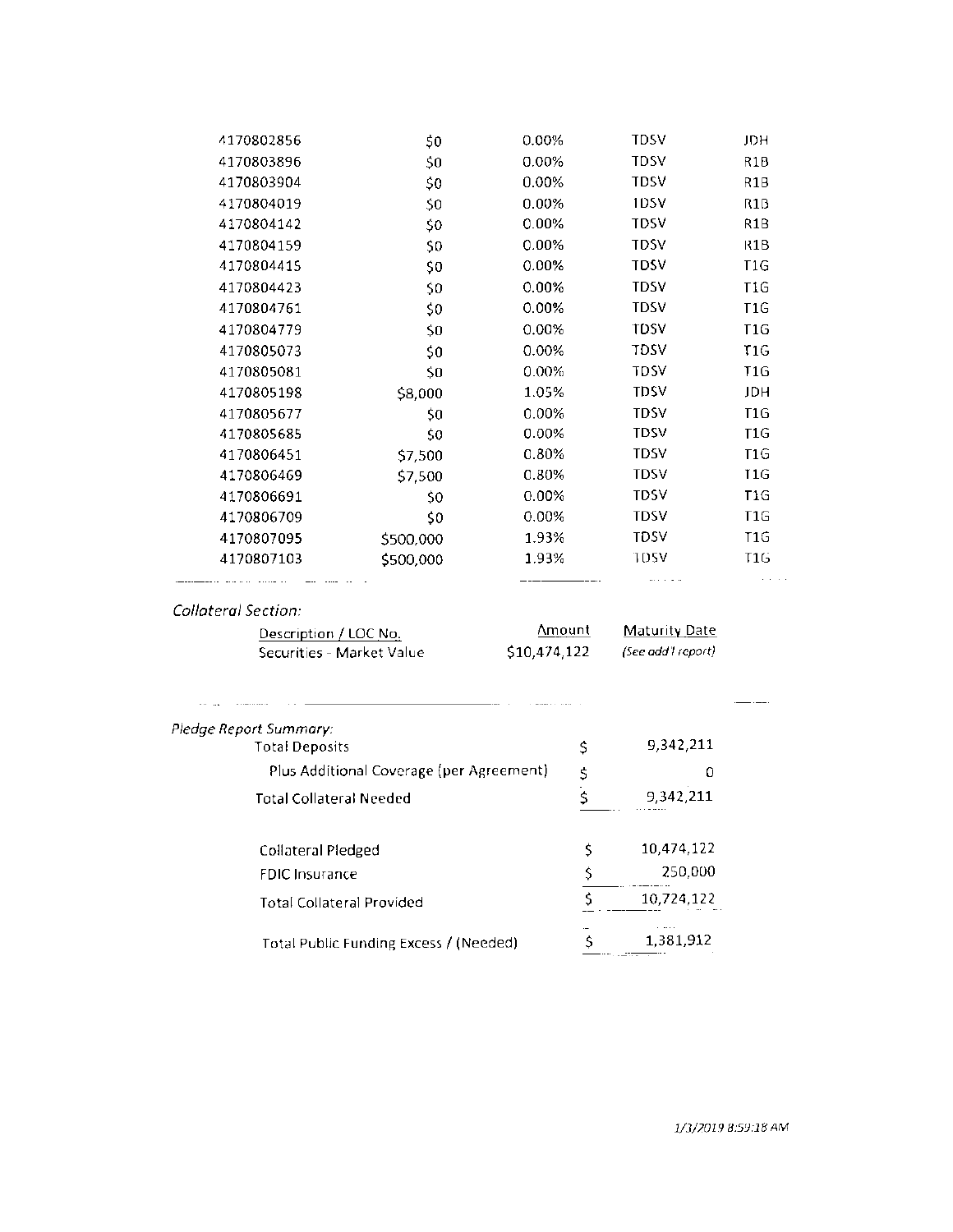#### C.D. INVESTMENTS ----------

## LANDMARK BANK

#### DECEMBER 2018

| $C.D.$ #                  | PURCHASE DATE   | <b>AMOUNT</b> | MAT. DATE    |
|---------------------------|-----------------|---------------|--------------|
|                           |                 |               |              |
| GEN/4170807103            | May 26, 2018    | 500,000.00    | May 26, 2019 |
| GEN/4170807095            | May 26, 2018    | 500,000.00    | May 26, 2019 |
| Library $-$ Liddell 6451  | Jan 17, 2017    | 7,500.00      | Jan 17, 2019 |
| Library - Liddell 6469    | Jan 17, 2017    | 7,500.00      | Jan 17, 2019 |
| Library Rosenstein 5099   | Sept 12, 2017   | 11,000.00     | Dec 12, 2020 |
| Library - Rosenstein 5198 | 16, 2017<br>Dec | 8,000.00      | Mar 16, 2021 |

#### INT. EARNED MONTHLY:

 $2$ -Gen CD's 2-Liddell CD's 2-Rosenstein CD's  $@$  1.05%  $\omega$  1.93%  $\omega$  .80%

Interest is deposited into the Treasurer's Fund. The 2 Gcn CDs' interest is deposited monthly, and the 4 Library's COs' interest is deposited quarterly.

## PROSPERITY BANK

GEN/14401708 Sept 17, 2017 250,000.00 Sept 17, 2019

INT. EARNED MONTHLY:

Gen CD @ .90%

Interest accrues monthly and is deposited monthly with depository hank into the Treasurer's Fund.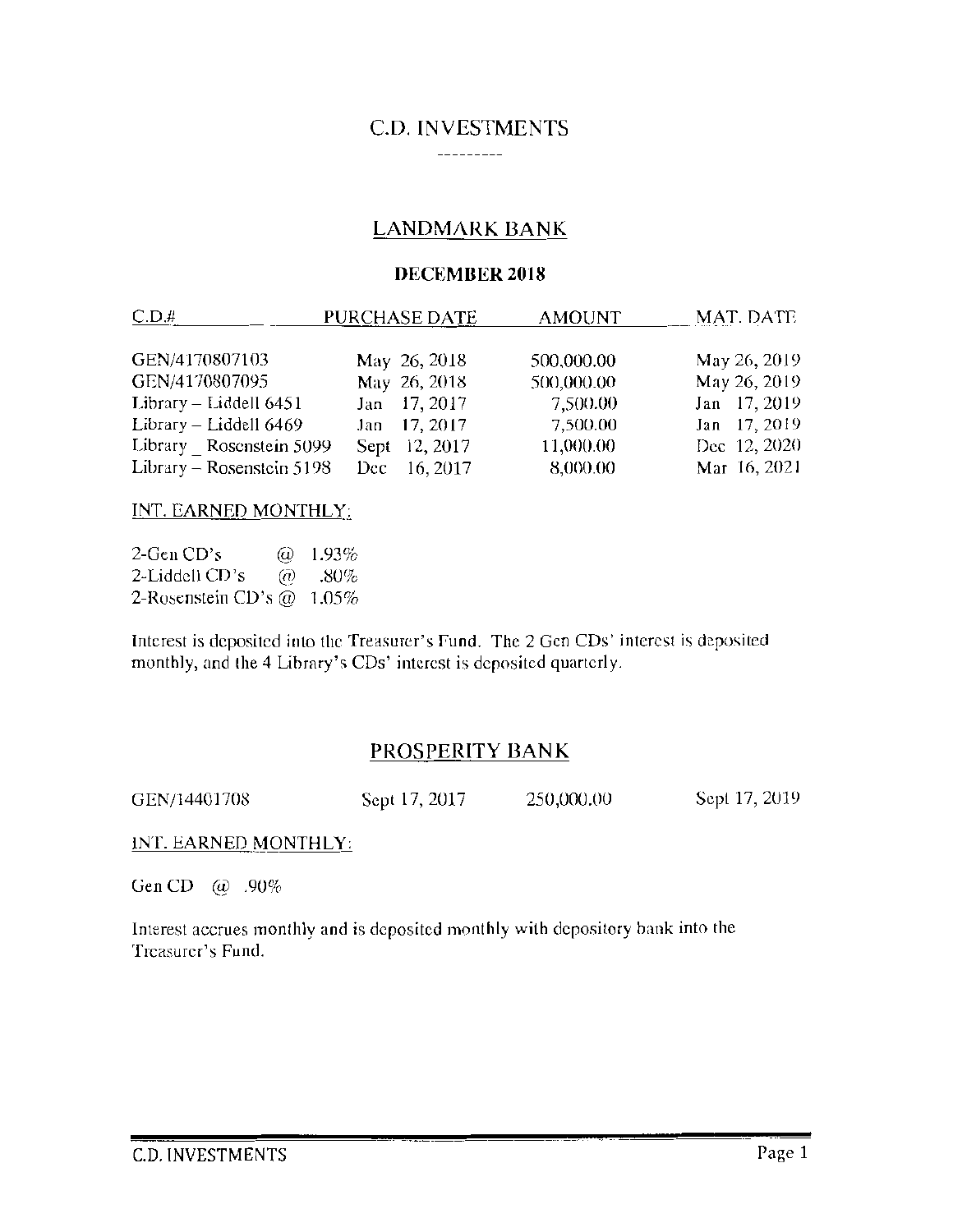### C.D. INVESTMENTS  $-$  -  $-$  -  $-$  -  $-$  -  $-$

# THE FIRST STATE BANK

#### DECEMBER 2018

| C.D.t.    | PURCHASE DATE | AMOUNT     | MAT. DATE     |
|-----------|---------------|------------|---------------|
| GEN/71445 | Sept 17, 2017 | 250,000.00 | Sept 17, 2019 |

### INT. EARNED MONTHLY:

GenCO @ .90%

Interest accrues monthly and is deposited monthly with depository bank into the Treasurer's Fund.

# MUENSTER STATE BANK

| GEN/2129 | Sept 17, 2017 | 250,000.00 | Sept 17, 2019 |
|----------|---------------|------------|---------------|
|----------|---------------|------------|---------------|

### INT. EARNED MONTHLY:

Gen CD @ .90%

Interest accrues monthly and is deposited monthly with depository bank into the Treasurer's Fund.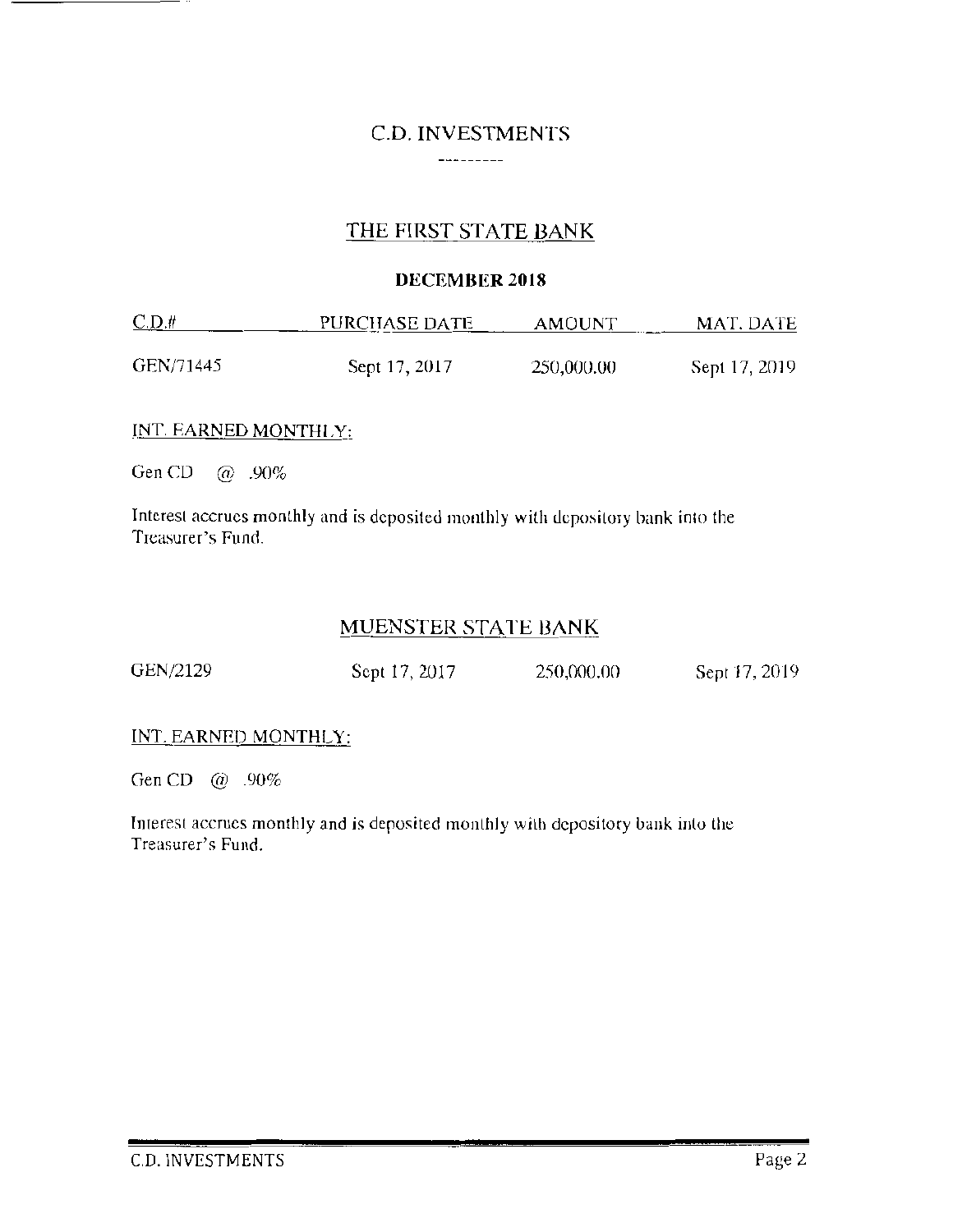# **STONE CASTLE**

#### **Cooke County**

Attn: Palty Brennan 101 5. Dixon Street Gainesville, TX 76240

#### **Depositor Statement**

**December 1, 2018- December 31, 2018** 

**Account#: 104791304900** 

#### **Account at-a-Glance**

| Beginning Balance                                                                                        | 2,006,846.18                |  |  |  |  |  |
|----------------------------------------------------------------------------------------------------------|-----------------------------|--|--|--|--|--|
| + Net Deposits                                                                                           | -6.846.18                   |  |  |  |  |  |
| + Net Accrued Interest <sup>2</sup>                                                                      | 3,636.36                    |  |  |  |  |  |
| Ending Balance                                                                                           | 2,003,636.36                |  |  |  |  |  |
| Days In Period <sup>4</sup><br>Average Daily Balance <sup>&gt;</sup><br>Net APY This Period <sup>6</sup> | 31<br>2,001,325.07<br>2.14% |  |  |  |  |  |
| Available Balance <sup>7</sup>                                                                           | 2,000,000.00                |  |  |  |  |  |

#### **Depositor Information**

| Website: www.ficaaccount.com          |
|---------------------------------------|
| <b>Support Center: (866) 343-5516</b> |

#### **Account Transactions**

| Description | Date       | Amount(USD\$) |
|-------------|------------|---------------|
| Withdrawal  | 2018-12-07 | $-6,846.18$   |

#### **Insured Depository Detail**

| <b>Depository Bank</b>                        | <b>FDIC Cert#</b> | Balance(USD\$) |
|-----------------------------------------------|-------------------|----------------|
| AimBank                                       | 3304              | 17.43          |
| American National Bank                        | 19300             | 418.20         |
| <b>BNB Bank</b>                               | 6976              | 6,166.42       |
| Banc of California, National Association      | 35498             | 30,561,73      |
| BancCentral National Association              | 4033              | 404.40         |
| Bank of China - New York Branch               | 33653             | 162,191.44     |
| Bank of Fayette County                        | 10308             | 20.65          |
| Bank of Princeton                             | 58513             | 28,363.82      |
| Bank of Romney                                | 845               | 10.26          |
| Bank of Southern California National Associat | 57044             | 153.27         |
| Bank of the Ozarks                            | 110               | 47,406.72      |
| Bank3                                         | 15205             | 689.59         |
| BankUnited National Association               | 58979             | 923.24         |
| Bennington State Bank                         | 16402             | 11.83          |
| Blue Ridge Bank, National Association         | 35274             | 17,046.46      |
| Branson Bank                                  | 35420             | 31.81          |
| Brunswick Bank and Trust Company              | 20220             | 35.23          |
| Carolina Alliance Bank                        | 58432             | 64.41          |
| Carolina Trust Bank                           | 57026             | 16,82          |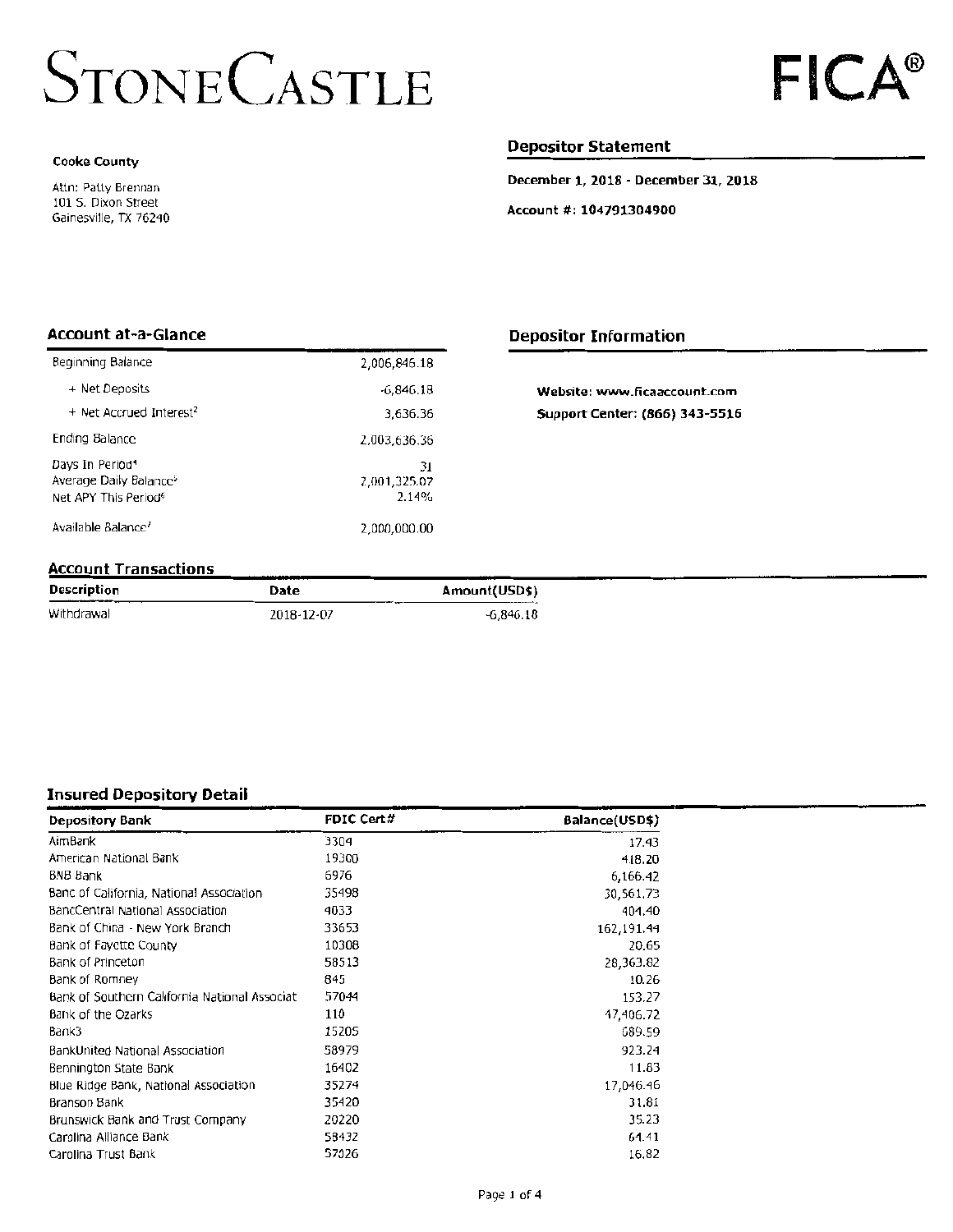# **STONE CASTLE**

Attn: Patty Brennan 101 S. Dixon Street Gainesville, TX 76240

#### **Depositor Statement**

December 1, 2018 - December 31, 2018

Account #: 104791304900

Total

2,003,636.36

#### **Disclosure Information**

the Federally Insured Cash Account (i) ("FICA") is not a member of the Federal Deposit insurance Corporation ("FDIC"), hut the banks in which the money is deposited att FDIC members. The FDIC is an independent agency of th

2 het Accrued Interest is the estimated amount of the accrued interest earned for the ourient monthless any FICA Fee with respect to such interest. Net Accrued Interest cannot he withdrawn from the accruit to the control o

3 Aggregate Net Accrued Interest is the sum of the current month's Net Accrued Interest and any price period Net Accrued Interest not yet paid.

4 Days In Period ("DIP") is the number of days in the period beginning on, and including the fater of, the first cay of the month or the business day an initial deposit is received by the FICA Custodian of received on the day immediately following if received after 3:00PM EST, and ending on, and including, the last day of the month. OIP does not include any date on which the banner is seriously following if received after 3:00PM EST, and en

5 Average Daily Balance is the sum of the beginning balance plus any deposits less any withdrawals averaged across number of days in Days In Penod.

6 Net APY This Period is the annualized vield that reflects the relationship between the net interest received plus any Net Accrudd Interest and the Average Daily Balance for the statement period.

7 Available Balance reflects the amount that can be withdrawn as of the date of the statement. This balance is the Endiric Bulance less the Aggregate Net Accrued Interest amount

We encourage you to compare the information provided in our statement with the U.S. Bank custody statement. You may access the U.S. Bank custody statement by calling 1866-343-5516.

StoneCaste Cash Management, LLC is an SEC Registered Investment Advisor, StoneCastle Cash Management, LLC is mailliate of StoneCastle Parlieris, LLC, a leading somt management and financial company ilerity can be struck in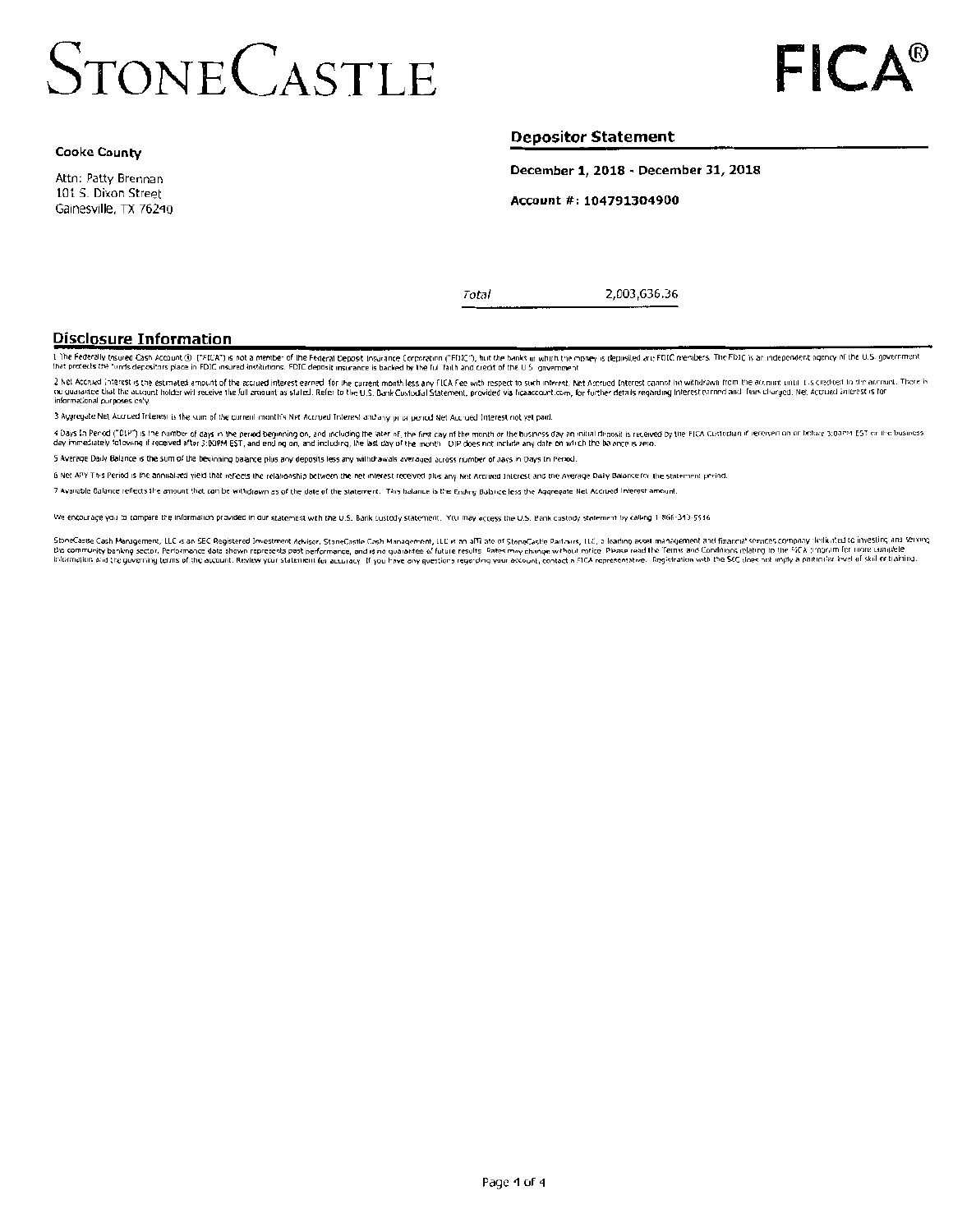# INVESTMENTS· TEXPOOL PATTY BRENNAN, COOKE COUNTY TREASURER DECEMBER 2018

 $\begin{array}{c} 1 \\ 1 \\ 1 \\ 3 \end{array}$ 

|                           | <b>BALANCE</b>      |     |                           |     | WITH-           | <b>CURRENT</b>           |      | <b>ENDING</b>  |
|---------------------------|---------------------|-----|---------------------------|-----|-----------------|--------------------------|------|----------------|
| <b>ACCT NAME</b>          | <b>FORWARD</b>      |     | DEPOSITS                  |     | <b>DRAWALS</b>  | <b>INTEREST</b>          |      | <b>BALANCE</b> |
|                           |                     |     |                           |     |                 |                          |      |                |
| GENERAL                   | \$<br>5,138,566.61  | s   | 375,000.00 \$             |     |                 | \$<br>10,273.18 \$       |      | 5,523,839.79   |
| R & B-1                   | \$<br>493,475.99    | \$  | 50,000.00                 | -\$ |                 | \$<br>997.43             | S    | 544,473.42     |
| R&B-2                     | \$<br>309,637.19    | \$  | 50,000.00                 | -\$ |                 | \$<br>640.32             | S    | 360,277.51     |
| R & B -3                  | \$<br>303,006.36    | \$  | 150,000.00                | -\$ |                 | \$<br>766.39             | \$   | 453,772.75     |
| R & B -4                  | \$<br>526,142.17    | \$  | 150,000.00                | -\$ |                 | \$<br>1,199.83           | S    | 677,342.00     |
| FM & L                    | \$<br>325,550.64    | \$  | ۰                         | \$  |                 | \$<br>632.43             | -\$  | 326,183.07     |
| <b>STATE FUNDS</b>        | \$<br>8,294.16      | \$  |                           | \$  |                 | \$<br>16.15              | - \$ | 8,310.31       |
| <b>TJPC</b>               | \$<br>12,774.62     | \$  |                           | \$  |                 | \$<br>24.85              | -\$  | 12,799.47      |
| DIST CLK PRESERVATION     | \$<br>10,316.66     | \$  |                           | \$  |                 | \$<br>20.04              | s    | 10,336.70      |
| <b>COUNTY/DIST TECH</b>   | \$<br>1,564.48      | \$  |                           | \$  |                 | \$<br>3.11               | S    | 1,567.59       |
| <b>ADULT PROB</b>         | \$<br>202,528.34    | \$  |                           | \$  |                 | \$<br>393.42             | \$   | 202,921.76     |
| JUV-ISP                   | \$<br>4,938.96      | \$  |                           | \$  |                 | \$<br>9.55               | -S   | 4,948.51       |
| <b>COURT REP</b>          | \$<br>43,482.52     | \$  |                           | Ś   |                 | \$<br>84.46              | \$   | 43,566.98      |
| PERM IMP                  | \$<br>1,112,503.94  | \$  | 25,000.00                 | \$  |                 | \$<br>2,180.51           | \$.  | 1,139,684.45   |
| LAW ENFORCEMENT ED        | \$<br>10,314.50     | \$  | ٠                         | \$  |                 | \$<br>20.04              | \$.  | 10,334.54      |
| JP-CH SECURITY            | \$<br>5,178.11      | \$  |                           | \$  |                 | \$<br>10.11              | \$.  | 5,188.22       |
| DIST CLK RECORDS MGMENT   | \$<br>15,478.06     | \$  |                           | \$  |                 | \$<br>30.07              | -\$  | 15,508.13      |
| DIST CLK ARCHIVE          | \$<br>4,127.24      | \$  |                           | \$  |                 | \$<br>7.98               | S    | 4,135.22       |
| COUNTY ATTY CHECK COLLECT | \$<br>2,635.74      | \$  |                           | \$  |                 | \$<br>5.09               | \$   | 2,640.83       |
| <b>JUV PROB-IVE</b>       | \$<br>77.56         | \$  |                           | \$  | 77.56           | \$                       | \$   |                |
| LAW LIBRARY               | \$<br>84,002.89     | \$  | 20,000.00                 | \$  |                 | \$<br>191.02             | \$.  | 104,193.91     |
| JP TECH                   | \$<br>17,337.12     | \$, |                           | \$  |                 | \$<br>33.70              | -\$  | 17,370.82      |
| C H SECURITY              | \$<br>135,874.92    | \$  |                           | \$  |                 | \$<br>263.92             | -S   | 136,138.84     |
| <b>REC MGMT</b>           | \$<br>119,223.69    | \$  |                           | \$  | 100,000.00      | \$<br>74.11              | \$   | 19,297.80      |
| <b>REC PRESV</b>          | \$<br>10,156.31     | \$  | 10,000.00                 | Ś   | $\overline{a}$  | \$<br>33.59              | s    | 20,189.90      |
| LIBRARY                   | \$<br>27,857.12     | \$  |                           | \$  |                 | \$<br>54.11              | -S   | 27,911.23      |
| <b>ARCHIVE</b>            | \$<br>56,164.19     | \$  |                           | s   |                 | \$<br>109.10             | \$   | 56,273.29      |
| DIST ATTY FORFEITURE      | \$<br>30,995.82     | \$  |                           | \$  |                 | \$<br>60.23              | \$   | 31,056.05      |
| SHERIFF FORFEITURE        | \$<br>38,681.32 \$  |     | $\tilde{\phantom{a}}$     | \$  |                 | \$<br>$75.14\frac{1}{2}$ |      | 38,756.46      |
| JAIL COMMISSARY           | \$<br>80,400.25 \$  |     |                           | \$  |                 | \$<br>$156.17 \quad$ \$  |      | 80,556.42      |
| 2004 GO-REFUNDING         | \$<br>241,491.06 \$ |     | 90,000.00                 | - S |                 | \$<br>$569.63 \quad $$   |      | 332,060.69     |
| <b>HOTEL/MOTEL TAX</b>    | \$<br>75,422.50 \$  |     |                           | \$  |                 | \$<br>$146.53 \quad$ \$  |      | 75,569.03      |
| TOTAL: TREAS FUND         | \$<br>9,448,201.04  | \$  | 920,000.00                | \$. | 100,077.56      | \$<br>19,082.21          | \$   | 10,287,205.69  |
| YEAR - TO - DATE INTEREST | <b>BAL FORWARD:</b> |     | <b>CURRENT INT.:</b>      |     | <b>BALANCE:</b> |                          |      |                |
|                           | \$<br>34,456.75 \$  |     | $19,082.21$ \$            |     | 53,538.96       |                          |      |                |
| AVG. YEILD FOR DEC 2018   |                     |     | 2.29% MKT VALUE/ SHARI \$ |     | 1.00            |                          |      |                |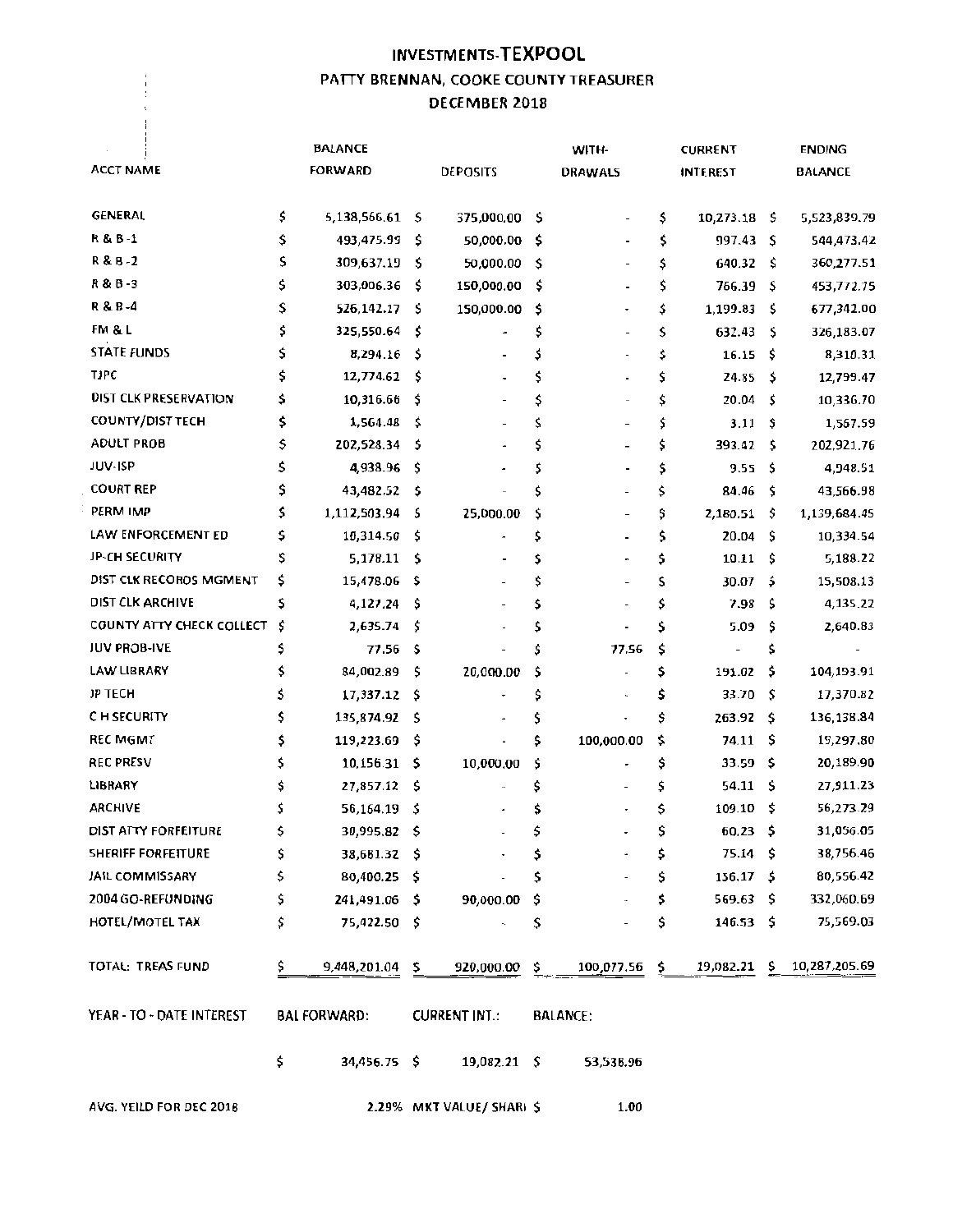# INVESTMENTS-TEX STAR PATIY BRENNAN, COOKE COUNTY TREASURER DECEMBER 2018

|                            | <b>BALANCE</b> |                   |      | WITH-           |                |  |    | <b>CURRENT</b>  | <b>ENDING</b> |              |  |
|----------------------------|----------------|-------------------|------|-----------------|----------------|--|----|-----------------|---------------|--------------|--|
| <b>ACCT NAME</b>           |                | <b>FORWARD</b>    |      | <b>DEPOSITS</b> | <b>DRAWALS</b> |  |    | <b>INTEREST</b> |               | BALANCE      |  |
|                            |                |                   |      |                 |                |  |    |                 |               |              |  |
| <b>GENERAL</b>             | \$             | $5,119,861.73$ \$ |      | 375,000.00      | - \$           |  | \$ | 10,323.48       | \$            | 5,505,185.21 |  |
| R & B-1                    | Ś.             | 363,355.52 \$     |      | 200,000.00      | Ŝ              |  | \$ | 961.44          | Ś.            | 564,316.96   |  |
| R&B-2                      | Ś.             | 254,770.21 \$     |      | 50,000.00       | Ś              |  | \$ | 538.22          | \$            | 305,308.43   |  |
| R & B -3                   | \$             | 281,690.18 \$     |      | 170,000.00      | - \$           |  | \$ | 759.37          | \$            | 452,449.55   |  |
| R&B-4                      | \$.            | 525,B80.28        | Š.   | 150,000.00      | \$             |  | \$ | 1,209.70        | \$            | 677,089.98   |  |
| FM & L                     | \$.            | 333,301.05 \$     |      |                 | \$             |  | \$ | 652.97          | \$            | 333,954.02   |  |
| <b>ADULT PROBATION</b>     | \$.            | 203,008.92 \$     |      |                 | \$             |  | \$ | 397.73          | s             | 203,406.65   |  |
| PERM IMP                   | \$.            | 1,112,873.34 \$   |      | 25,000.00       | \$             |  | \$ | 2,199.76        | \$            | 1,140,073.10 |  |
| <b>CC LIBRARY</b>          | S              | 30,620.84         | \$   |                 | Ś              |  | \$ | 59.97           | S             | 30,680.81    |  |
| <b>JP- CH SECURITY</b>     | \$             | 10,272.25 \$      |      |                 | \$             |  | \$ | 20.15           | \$            | 10,292.40    |  |
| <b>COURTHOUSE SECURITY</b> | \$             | 66,247.70 \$      |      |                 | \$             |  | \$ | 129.79          | \$            | 66,377.49    |  |
| RECORDS MANAGEMENT         | \$             | 45,668.72         | -S   |                 | Ś              |  | \$ | 89.45           | \$            | 45,758.17    |  |
| RECORDS PRESERVATION       | \$             | $10,137.37$ \$    |      | 10,000.00       | \$             |  | \$ | 33.89           | \$            | 20,171.26    |  |
| <b>ARCHIVE FEES</b>        | \$             | 25,609.25 \$      |      |                 | \$             |  | \$ | 50.16           | \$            | 25,659.41    |  |
| 2012 GO REFUNDING          | \$             | 230,879.80        | - \$ | 90,000.00       | \$             |  | \$ | 553.78          | \$            | 321,433.58   |  |
| <b>STATE FEES</b>          | Ś.             | 5,268.68          | -\$  |                 | \$             |  | \$ | 10.31           | \$            | 5,278.99     |  |
| DIST ATTY FORFEITURE       | \$             | 25,504.67 \$      |      |                 | \$             |  | s  | 49.94           | \$            | 25,554.61    |  |
| SHERIFF FORFEITURE         | \$             | 25,504.67 \$      |      |                 | \$             |  | \$ | 49.94           | \$            | 25,554.61    |  |
| JAIL COMMISSARY            | \$             | 25,119.31 \$      |      |                 | \$             |  | \$ | 49.20           | \$            | 25,168.51    |  |
| HOTEL/MOTEL TAX            | \$.            | 75,427.55 \$      |      |                 | \$             |  | S  | 147.77          | Ş             | 75,575.32    |  |
| TOTAL: TREAS FUND          | \$             | 8,771,002.04      | \$   | 1,070,000.00    | \$             |  | \$ | 18,287.02       | \$            | 9,859,289.06 |  |

| YEAR - TO - DATE INTEREST BAL FORWARD |  |              | <b>CURRENT INT.</b> |                            | <b>BALANCE</b> |      |  |
|---------------------------------------|--|--------------|---------------------|----------------------------|----------------|------|--|
|                                       |  | 32,309,83 \$ |                     | 18,287.02 \$ 50,596.85     |                |      |  |
| AVG, YEILD FOR DEC 2018               |  |              |                     | 2.31% MKT VALUE / SHARE \$ |                | 1.00 |  |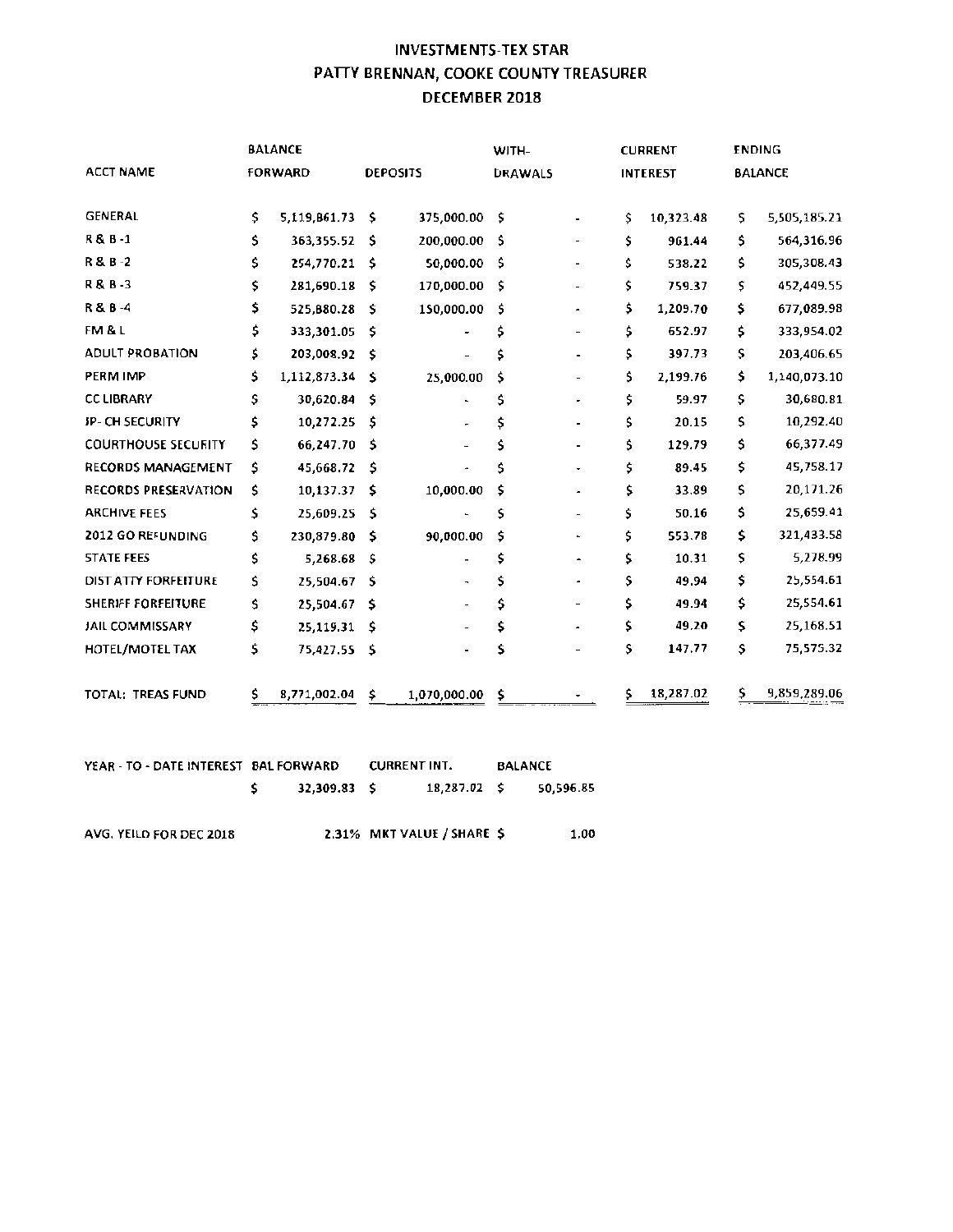## **INVESTMENTS-LOGIC PATTY BRENNAN, COOKE COUNTY TREASURER DECEMBER 2018**

|                             |    | <b>BALANCE</b> |                 |                          | WITH- |                          |    | <b>CURRENT</b>  |     | <b>ENDING</b>  |
|-----------------------------|----|----------------|-----------------|--------------------------|-------|--------------------------|----|-----------------|-----|----------------|
| <b>ACCT NAME</b>            |    | FORWARD        | <b>DEPOSITS</b> |                          |       | <b>DRAWALS</b>           |    | <b>INTEREST</b> |     | <b>BALANCE</b> |
| <b>GENERAL</b>              | \$ | 3,072,042.83   | - Ŝ             |                          | \$    | $\hat{\phantom{a}}$      | s  | 6,471.04        | Ŝ.  | 3,078,513.87   |
| R & B-1                     | Ś. | 358,842.28     | ŝ.              |                          | \$    | $\overline{\phantom{a}}$ | \$ | 755.89          | s   | 359,598.17     |
| R&B-2                       | s  | 205,353.45     | - \$            |                          | \$    |                          | \$ | 432.56          | -S  | 205,786.01     |
| R & B-3                     | \$ | 256,204.91     | -S              | $\overline{\phantom{a}}$ | Ś     | $\hat{\phantom{a}}$      | \$ | 539.68          | \$  | 256,744.59     |
| R & B -4                    | \$ | 256,204.91     | Š.              | $\overline{\phantom{a}}$ | Ś     |                          | \$ | 539.68          | Ŝ.  | 256,744.59     |
| FM & L                      | \$ | 102,676.66     | s               | ۰                        | \$    | ۰                        | s  | 216.26          | Ŝ   | 102,892.92     |
| <b>ADULT PROBATION</b>      | \$ | 153,839.67     | -Ś              | $\overline{\phantom{0}}$ |       |                          | \$ | 324.05          | \$  | 154,163.72     |
| <b>PERM IMP</b>             | S  | 311,198.52     | -Ś              | $\blacksquare$           |       | ۰                        | Ś  | 655.51          | Ŝ   | 311,854.03     |
| <b>LAW LIBRARY</b>          | \$ | 25,581.44      | -Ś              | $\overline{\phantom{a}}$ | S     | $\overline{a}$           | \$ | 53.87           | \$. | 25,635.31      |
| <b>COURTHOUSE SECURITY</b>  | \$ | 51,338.40      | -Ś              | $\overline{\phantom{a}}$ | \$    |                          | \$ | 108.14          | s   | 51,446.54      |
| <b>RECORDS MANAGEMENT</b>   | 5  | 154,015.06     | - \$            | $\overline{\phantom{a}}$ | \$    | 100,000.00               | \$ | 153.96          | Ŝ.  | 54,169.02      |
| <b>RECORDS PRESERVATION</b> | \$ | 58.69          | Ŝ.              | ۰                        | \$    | 58.70                    | \$ | 0.01            | s   | (0.00)         |
| <b>ARCHIVE FEES</b>         | \$ | 25,581.44      | Ŝ               | $\overline{\phantom{a}}$ | Ś     | $\blacksquare$           | \$ | 53.87           | Ŝ   | 25,635.31      |
| DIST ATTY FORFEITURE        | \$ | 25,581.44      | -Ś              |                          | Ś     | $\overline{\phantom{0}}$ | \$ | 53.87           | \$  | 25,635.31      |
| <b>SHERIFF FOREITURE</b>    | \$ | 25,581.44      | Ŝ               | $\overline{\phantom{a}}$ | Ś     | $\overline{\phantom{a}}$ | \$ | 53.87           | Ŝ.  | 25,635.31      |
| 2012 GO REFUNDING           | \$ | 79,019.06      | - 5             |                          |       |                          | \$ | 166.44          | .s  | 79,185.50      |
| <b>TOTAL: TREAS FUND</b>    | \$ | 5,103,120.20   | -\$             |                          | \$    | 100,058.70               | \$ | 10,578.70       | \$  | 5,013,640.20   |

| YEAR - TO - DATE INTEREST BAL FORWARD |             | <b>CURRENT INT.</b> |              | <b>BALANCE</b> |           |  |
|---------------------------------------|-------------|---------------------|--------------|----------------|-----------|--|
|                                       | 20,143.97 S |                     | 10.578.70 \$ |                | 30.722.67 |  |

AVG. YEILD FOR DEC 2018 2.48% MKT VALUE / SHAF \$ 1.00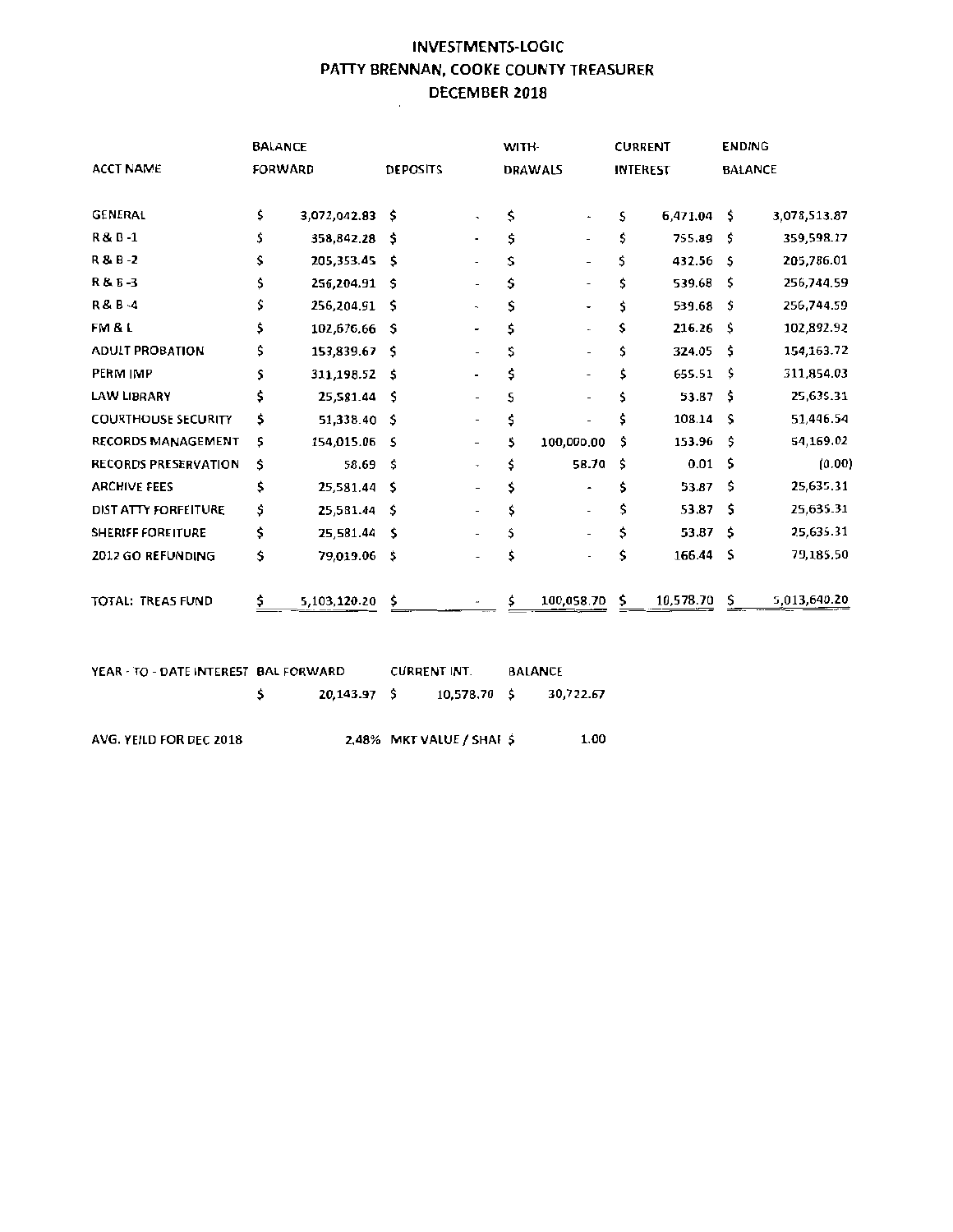| DATE 01/09/2019 TIME 13:25                      |                     | COMBINED STATEMENT OF CASH POSITION FOR DECEMBER |                                                    |                                                                              |               | GEL102 PAGE | 1 |
|-------------------------------------------------|---------------------|--------------------------------------------------|----------------------------------------------------|------------------------------------------------------------------------------|---------------|-------------|---|
| FUND NAME                                       | CHECKING<br>ACCOUNT | CHECKING<br>AMOUNT                               | TOOA<br>ACCOUNT                                    | TDOA<br>AMOUNT                                                               | FUND<br>TOTAL |             |   |
| 2019 001 GENERAL                                | TREAS FUND          | 4,117,579.33                                     | TEXPOOL<br>LOGIC<br>TEXSTAR<br>STONE<br>CERT DEPOS | 5,523,839.79<br>3,078,513,87<br>5,505,185.21<br>2,003,636.36<br>1,750,000.00 | 21,978,754.56 |             |   |
| 2019 Oli ROAD & BRIDGE 1                        | TREAS FUND          | 425,455.53                                       | TEXPOOL<br>LOGIC<br>TEXSTAR<br>STONE               | 544,473.42<br>359,598.17<br>564, 316.96                                      | 1,893,844.08  |             |   |
| 2019 012 ROAD & BRIDGE 2                        | TREAS FUND          | 428,382.56                                       | TEXPOOL<br>LOGIC<br>TEXSTAR                        | 560,277.51<br>205,786.01<br>305,308.43                                       | 1,299,754.51  |             |   |
| 2019 013 ROAD & BRIDGE 3                        | TREAS FUND          | 412,916.33                                       | TEXPOOL<br>LOGIC<br>TEXSTAR                        | 453,772.75<br>256,744.59<br>452,449.55                                       | 1,575,883.22  |             |   |
| 2019 014 ROAD & DRIDGE 4                        | TREAS FUND          | 529,395.48                                       | TEXPOOL<br><b>LOGIC</b><br>TEXSTAR                 | 677,342.00<br>256,744.59<br>677,089.98                                       | 2,140,572.05  |             |   |
| 2019 018 CERTZ TIF                              | TREAS FUND          |                                                  | TEXPOOL<br>TOCIC                                   |                                                                              |               |             |   |
| 2019 019 FM & LATERAL                           | TREAS FUND          | 15,312.03                                        | TEXPOOL<br>LOGIC<br>TEXSTAR                        | 326,183.07<br>102,892.92<br>333,954.02                                       | 778,342.04    |             |   |
| 2019 020 TJPC                                   | TREAS FUND          | 23,532.98                                        | TEXPOOL<br>LOGIC<br>TEXSTAR                        | 12,799.47                                                                    | 36, 332.45    |             |   |
| 2019 021 JUVENILE PROB-ISP                      | TREAS FUND          | 7,339.23                                         | TEXPOOL<br>LOCIC<br>TEXSTAR                        | 4,948.51                                                                     | 12,287.74     |             |   |
| 2019 022 JUVENILE PROBATION                     | TREAS FUND          | 14,431.59                                        | TEXPOOL                                            |                                                                              | 14,431.59     |             |   |
| 2019 023 JUVENILE PROB. IV-E                    | TREAS FUND          | 99.36                                            | TEXPOOL<br>TOGIC<br>TEXSTAR                        | 77.56<br>$77.56 -$                                                           | 99.36         |             |   |
| 2019 028 ADULT PROBATION                        | TREAS FUND          | 48,418.00                                        | TEXPOOL<br>LOGIC<br>TEXSTAR                        | 202,921.76<br>154, 163. 72<br>203,406.65                                     | 608,910.13    |             |   |
| 2019 029 COMMUNITY CORRECTIONS                  | TREAS FUND          | 29,276.17                                        | TEXPOOL<br><b>LOCIC</b>                            |                                                                              | 29, 276. 17   |             |   |
| 2019 C31 CONTRACT ELECTIONS                     | TREAS FUND          | 8,281,25                                         | TEXPOOL<br>LOGIC                                   |                                                                              | 8,281.25      |             |   |
| 2019 C32 DISTRICT CLERK PRESERVATION TREAS FUND |                     | 14,070.55                                        | TEXPOOL<br>T OC T C                                | 10,336.70                                                                    |               |             |   |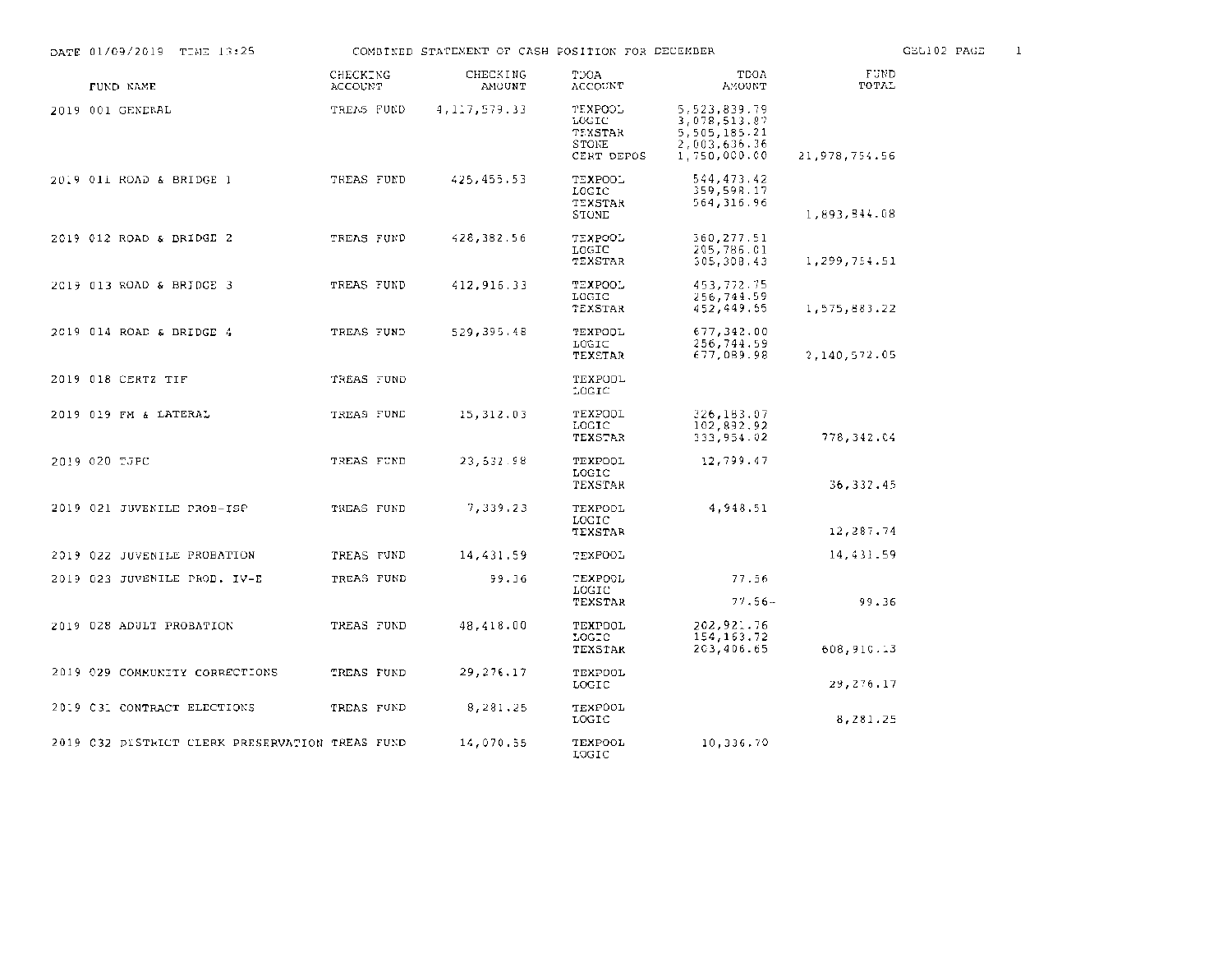| DATE 01/09/2019 TIME 13:25                      |                            | COMBINED STATEMENT OF CASH POSITION FOR DECEMBER |                                      |                                               |               | CELIOZ PACE | 2 |
|-------------------------------------------------|----------------------------|--------------------------------------------------|--------------------------------------|-----------------------------------------------|---------------|-------------|---|
| FUND NAME                                       | CHECKING<br><b>ACCOUNT</b> | CHECKING<br><b>AMOUNT</b>                        | TDOA<br>ACCOUNT                      | <b>TDOA</b><br><b>AMOUNT</b>                  | FUND<br>TOTAL |             |   |
|                                                 |                            |                                                  | TEXETAR                              |                                               | 24,407.25     |             |   |
| 2019 033 COUNTY/DISTRICT TECHNOLOGY FTREAS FUND |                            | 4,717.22                                         | TEXPOOL<br>LOGIC<br>TEXSTAR          | 1,567.59                                      | 6,284.81      |             |   |
| 2019 034 COURT REPORTER                         | TREAS FUND                 | 3,628.83                                         | TEXPOOL<br>LOGIC<br>TEXSTAR          | 43,566.98                                     | 47, 195.81    |             |   |
| 2019 035 PERMANENT IMPROVEMENT                  | TREAS FUND                 | 280,556.77                                       | TEXPOOL<br>LOGIC<br>TEXSTAR<br>STONE | 1, 139, 684, 45<br>311,854.03<br>1,140,073.10 | 2,872,168.35  |             |   |
| 2019 037 LAW ENFORCEMENT ED                     | TREAS FUND                 | 5,274.16                                         | TEXPOOL<br>LOGIC<br>TEXSTAR          | 10,334.54                                     | 15,608.70     |             |   |
| 2019 038 JP TECH                                | TREAS FUND                 | 26,405.42                                        | TEXPOOL<br>LOGIC<br>TEXSTAR          | 17,370.82                                     | 43,776.24     |             |   |
| 2019 040 LAW LIBRARY                            | TREAS FUND                 | 23,208.13                                        | TEXPOOL<br>LOGIC<br>TEXSTAR          | 104,193.91<br>25,635,31                       | 153,037.35    |             |   |
| 2019 041 CC LIBRARY FUND                        | TREAS FUND                 | 10, 116.10                                       | TEXPOOL<br>LOGIC                     | 27, 911, 23                                   |               |             |   |
|                                                 |                            |                                                  | TEXSTAR                              | 30,680.81                                     | 68,708.14     |             |   |
| 2019 042 CC HISTORICAL COMM.                    | TREAS FUND                 | 3,972.76                                         |                                      |                                               | 3,972.76      |             |   |
| 2019 043 JP COURTHOUSE SECURITY                 | TREAS FUND                 | 7,471.50                                         | TEXPOOL<br>LOCIC                     | 5,188.22                                      |               |             |   |
|                                                 |                            |                                                  | TEXSTAR                              | 10,292.40                                     | 22,952.12     |             |   |
| 2019 044 COURTHOUSE SECURITY                    | TREAS FUND                 | 25,782,40                                        | TEXPOOL<br>LOGIC<br>TEXSTAR          | 136,138.84<br>51,446.54<br>66, 377.49         | 279,745.27    |             |   |
| 2019 045 FLOOD DAMAGE                           | TREAS FUND                 |                                                  | TEXPOOL<br><b>LOGIC</b>              |                                               |               |             |   |
| 2019 046 CHAPTER 19                             | TREAS FUND                 | $417.69 -$                                       | TEXPOOL                              |                                               | $417.69 -$    |             |   |
| 2019 047 CC RECORDS MANAGEMENT                  | TREAS FUND                 | 2,878.26                                         | TEXPOOL                              |                                               | 2,878.26      |             |   |
| 2019 048 COUNTY RECORDS MANAGEMENT              | TREAS FUND                 | 23,302.76                                        | TEXPOOL<br>LOGIC<br>TEXSTAR          | 19,297.80<br>54,169.02<br>45,758.17           | 142,527.75    |             |   |
| 2019 049 CC RECORDS PRESERVATION                | TREAS FUND                 | 21,545.48                                        | TEXPOOL<br>LOGIC<br>TEXSTAR          | 20.189.90<br>$.01 -$<br>20,171.26             | 61,906.63     |             |   |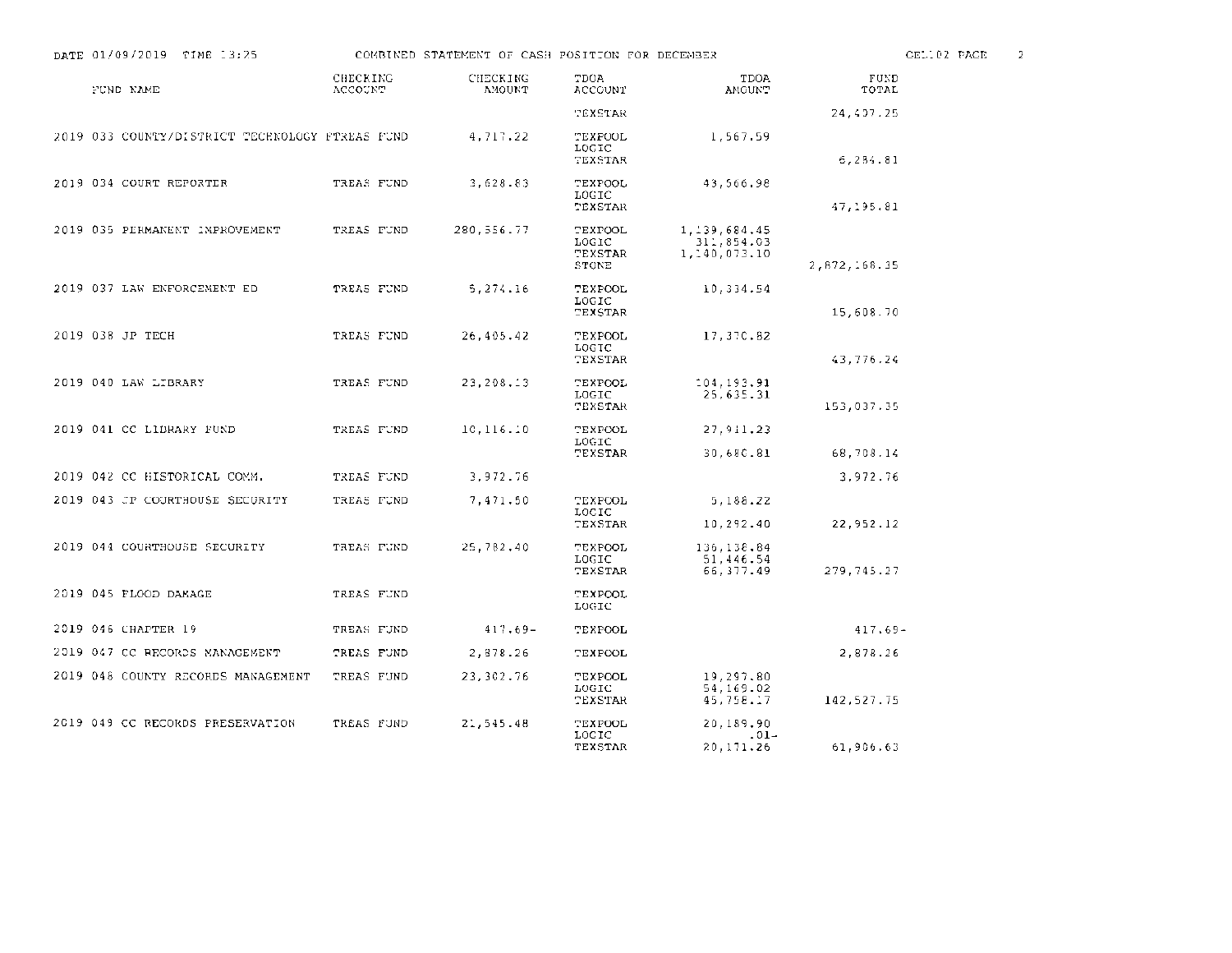| DATE 01/09/2019 TIME 13:25                      |                            | COMBINED STATEMENT OF CASE POSITION FOR DECEMBER |                                    |                                       |               | CEL102 PAGE |
|-------------------------------------------------|----------------------------|--------------------------------------------------|------------------------------------|---------------------------------------|---------------|-------------|
| FUND NAME                                       | CHECKING<br><b>ACCOUNT</b> | CHECKING<br>AMOUNT                               | <b>TDOA</b><br>ACCOUNT             | TDOA<br>AMOUNT                        | FUND<br>TOTAL |             |
| 2019 050 DIST CLERK RECORDS MANAGEMENTREAS FUND |                            | 22,045.46                                        | TEXPOOL<br>LOGIC<br>TEXSTAR        | 15,508.13                             | 37,553.59     |             |
| 2019 051 DISTRICT CLERK ARCHIVE                 | TREAS PUND                 | 20,737.61                                        | TEXPOOL<br>LOGIC<br>TEXSTAR        | 4,135.22                              | 24,872.83     |             |
| 2019 052 COUNTY CLERK ARCHIVE FEE               | TREAS FUND                 | 34,601.02                                        | TEXPOOL<br>LOGIC<br>TEXSTAR        | 56,273.29<br>25,635.31<br>25,659.41   | 142,169.03    |             |
| 2019 053 CA CHECK COLLECTING                    | TREAS FUND                 | 1,833.64                                         | TEXPOOL<br>LOCIC<br>TEXSTAR        | 2,640.83                              | 4, 474.47     |             |
| 2019 054 DA CHECK COLLECTING                    | TREAS FUND                 | 75.34                                            | <b>TEXPOOL</b>                     |                                       | 75.34         |             |
| 2019 055 CO ATTY FORFEITURE                     |                            |                                                  |                                    |                                       |               |             |
| 2019 056 DISTRICT ATTY FORFEITURE               | TREAS FUND                 | 13,677.01                                        | TEXPOOL<br>LOGIC<br>TEXSTAR        | 31,056.05<br>25,635.31<br>25,554.61   | 95,922.98     |             |
| 2019 057 D A SEIZURE FUND                       | TREAS FUND                 | 42,450.30                                        | TEXPOOL                            |                                       | 42,450.30     |             |
| 2019 058 SHERIFF FORFEITURE                     | TREAS FUND                 | 19,281.93                                        | TEXPOOL<br>LOCIC<br>TEXSTAR        | 38,756.46<br>25,635.31<br>25,554.61   | 109,228.31    |             |
| 2019 059 JAIL COMMISSARY                        | TREAS FUND                 | 25,993.73                                        | <b>TEXPOOL</b><br>LOGIC<br>TEXSTAR | 80,556.42<br>25, 168.51               | 131,718.66    |             |
| 2019 061 2004 GO REFUNDING DEDT SERVITREAS FUND |                            | 177,960,63                                       | TEXPOOL<br>LOGIC<br>TEXSTAR        | 332,060.69<br>79,185.50<br>321,433.58 | 910,640.40    |             |
| 2019 088 STATE FEES                             | TREAS FUND                 | 146,573.03                                       | TEXPOOL<br>LOGIC<br>TEXSTAR        | 8,310.31<br>5,278.99                  | 160,162.33    |             |
| 2019 C90 OFFICER'S TRUST                        | TREAS FUND                 |                                                  | TEXPOOL                            |                                       |               |             |
| 2019 091 LIBRARY TRUST - LIDDELL                | TREAS FUND                 | 1,138.54                                         | CERT DEPCS                         | 15,000.00                             | 16,138.54     |             |
| 2019 092 LIBRARY TRUST - ROSENSTEIN             | TREAS FUND                 | 1,406.40                                         | CERT DEPOS                         | 19,000.00                             | 20,406.40     |             |
| 2019 098 PAYROLL CLEARING                       | PAYROLL                    | 1,663,250.58                                     |                                    |                                       | 1,663,250.58  |             |
| 2019 100 CHILD ABUSE PREVENTION FUND TREAS FUND |                            | 324.52                                           | TEXPOOL                            |                                       | 324.52        |             |
| 2019 101 PRETRIAL DIVERSION                     | TREAS FUND                 | 11,094.00                                        | TEXPOOL                            |                                       | 11,094.00     |             |
| 2019 102 HOTEL OCCUPANCY TAX FUND               | TREAS FUND                 | 34,744,51                                        | TEXPOOL<br>LOGIC                   | 75,569.03                             |               |             |

 $\overline{\phantom{a}}$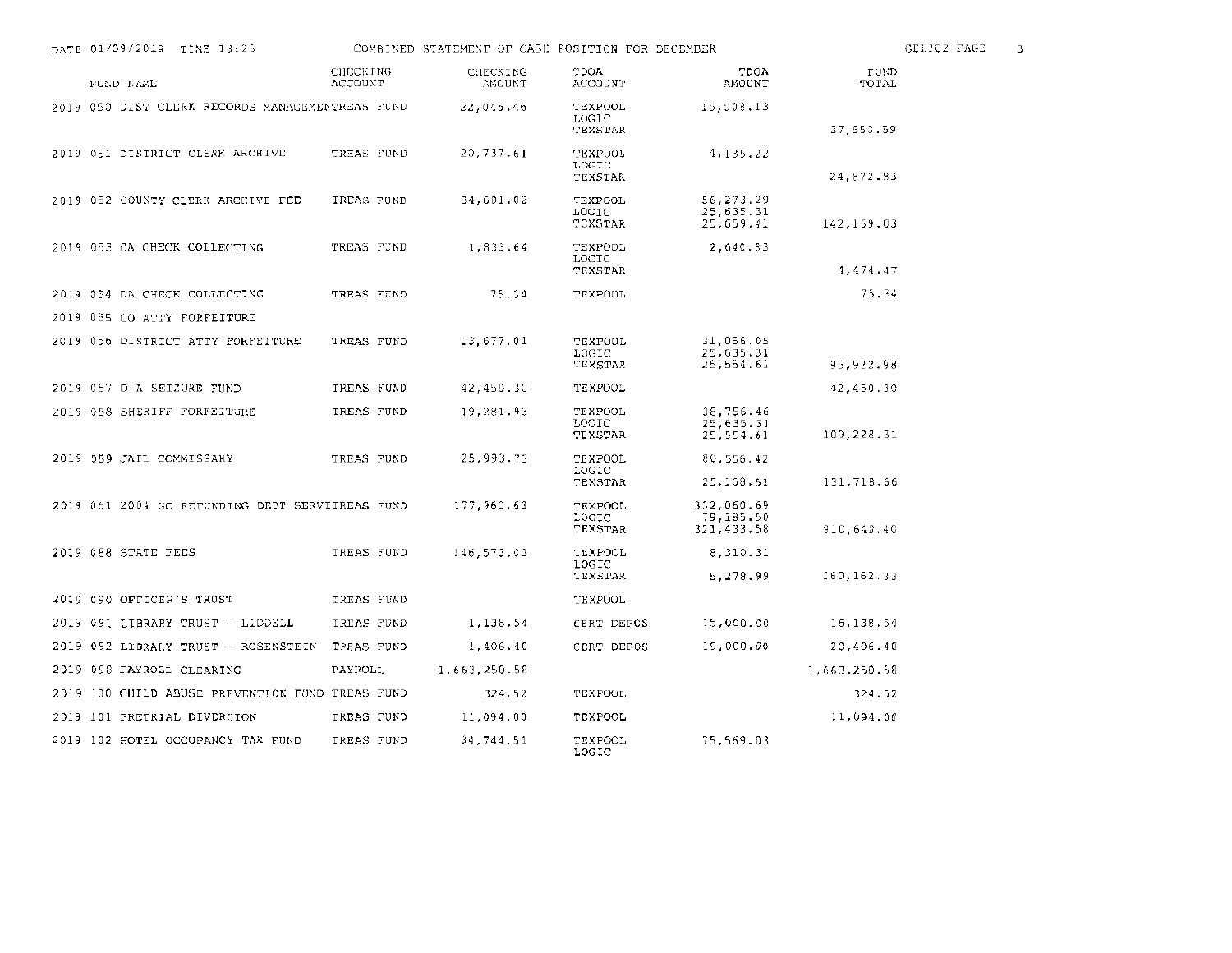| DATE 01/09/2019 TIME 13:25 |                     | COMBINED STATEMENT OF CASH POSITION FOR DECEMBER |                 |                             |               | GEL102 PAGE | -4 |
|----------------------------|---------------------|--------------------------------------------------|-----------------|-----------------------------|---------------|-------------|----|
| FUND NAME                  | CEECKING<br>ACCOUNT | CHECKING<br>AMOUNT                               | TDOA<br>ACCOUNT | TDOA<br>AMOUNT              | FUND<br>TOTAL |             |    |
|                            |                     |                                                  | TEXSTAR         | 75,575.32                   | 185,888.86    |             |    |
|                            |                     | . _ _ _ _ _ _ _ _ _ _ _ _ _                      |                 |                             |               |             |    |
| TOTAL                      |                     | 8,730,120,74                                     |                 | 28,947,771.30 37,677,892.04 |               |             |    |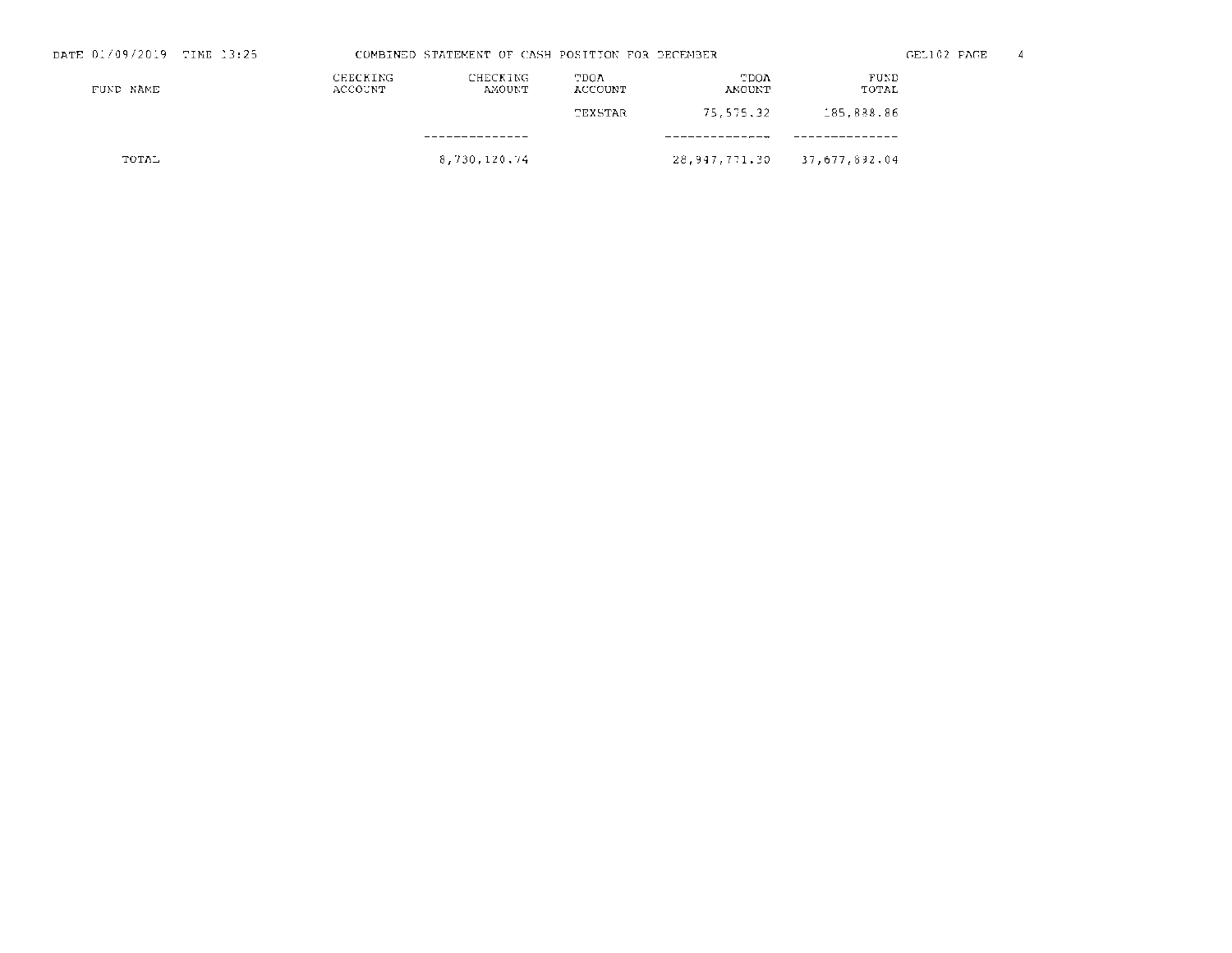| DATE 01/09/2019 TIME 13:25                                                                                                                   | COMBINED STATEMENT OF CASH POSITION FOR DECEMBER                              |
|----------------------------------------------------------------------------------------------------------------------------------------------|-------------------------------------------------------------------------------|
| CHECK ACCOUNT                                                                                                                                | CHECK                                                                         |
| ACCOUNT BALANCE - TREAS FUND<br>ACCOUNT BALANCE - PAYROLL                                                                                    | 7,066,870.16<br>1,663,250.58                                                  |
| TOTAL                                                                                                                                        | 8.73C, 120.74                                                                 |
| TDOA ACCOUNT                                                                                                                                 | TDOA                                                                          |
| ACCOUNT BALANCE - TEXPOCL<br>ACCOUNT BALANCE - LOGIC<br>ACCOUNT BALANCE - TEXSTAR<br>ACCOUNT BALANCE - STONE<br>ACCOUNT BALANCE - CERT DEPOS | 10,287,283.25<br>5,013,640.19<br>9,859,211.50<br>2,003,636.36<br>1,784,000.00 |
| TOTAL                                                                                                                                        | 28,947,771,30                                                                 |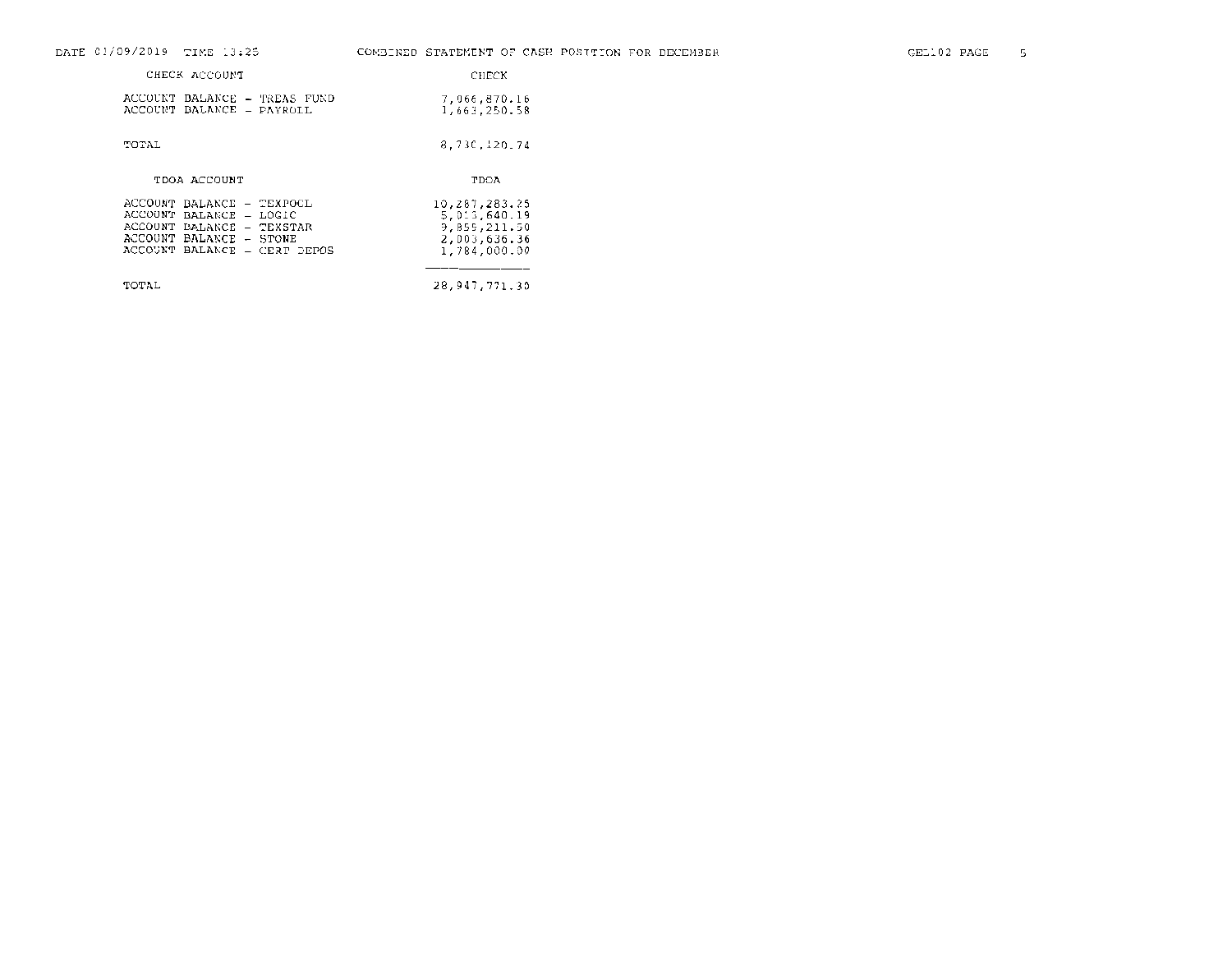| 610Z<br>610<br>CASA<br>CASA<br>E.M &<br><b>CASH</b><br>CASH<br><b>INVESTED</b><br>CRVESTED<br><b>LNVESTED</b><br><b>LATERAL</b><br>$\pmb{\mathsf{I}}$<br>ᄓ<br>x<br>e<br>ı<br>LAFERAL<br>$\mathbf{I}$<br>01907<br>TEXSTAR | Κ,<br>6 L G<br>e 1 a<br>CASH<br>CERTZZ<br><b>CASH</b><br>CASH<br>T-BILL<br>FUND TOTALS<br>TNVESTED -<br>INVESTED<br>$\blacksquare$<br>H<br>CERRIZ<br>TANDS-TAND<br>III<br>21301 | <b>9102</b><br>0.14<br>CASH IN<br>T-BILL<br>CASH<br>CASH<br><b>RCAD</b><br><b>CA58</b><br>សារ<br>TNVESTED<br>P,<br>INVESTED<br><b>LESTESTED</b><br>1<br><b>TOTALS</b><br>INVESTMENTS<br><b>BRIDGE</b><br>ROAD & BRTDGE<br>$\bar{1}$<br>Ļ,<br>TEXETAR<br>TOORXEL<br>DIDOT<br>٦þ.<br>۵D. | 5102<br>Ċ,<br>ω<br><b>CASH</b><br><b>CASH</b><br><b>ROAD</b><br><b>CASH</b><br>EASH<br>THIST<br>FUND TOTALS<br>- CELSIANI<br>INVESTRD -<br>r<br><b>INVESTED</b><br>$\,$<br><b>SRIPCE</b><br>INVESTMENTS<br>ROAD &<br>لم)<br>3501188<br>TEXSIAR<br>TOCHXE-<br>222C1<br>-re<br>w | 2019<br>2 I G<br>ROAD<br>CASH<br>CASH<br>CASH<br>17116-1<br>CASH<br>CNE1<br>ę,<br>INVESTED<br>INVESTED<br>- ROAD 6<br>LNVESTED -<br>TOTALS<br>INVESTRINTS<br>BRIDGE<br>1<br>$\overline{1}$<br>$\mathsf I$<br>$\sim$<br><b>BRIDGE</b><br>TEXSTAR<br><b>JIDCIL</b><br>TODEX34<br>٦t<br>Ν | 2019<br><b>C11</b><br>ROAD<br>CASH INVESTED<br>STONE CASTLE<br>T-BILL INVEST<br><b>CASH</b><br><b>CASH</b><br>CASH<br>FUND TOTALS<br>Larger School<br>Ŗ.<br>INVESTED<br>CHASSANI<br>1<br><b>BRIDGE</b><br>INTESTRENT<br>3 CHOE<br>Î,<br>Ē<br>ω<br>TEXETAR<br>TCOdXEL<br><b>Locit</b><br><b>RIDCE</b><br>U)<br>$\Pi$ is<br>нd, | 6702<br><b>DC</b><br>CASH<br>CASH INVESTMENT-CD<br>$T = B \; T \; L \; . \; S$<br>CASH INVESTS -<br>CASIL<br>CASH<br>CASE<br>CASE<br>GINERAL<br>FUKD<br>g<br><b>LANDSTRIP</b><br>CELEEANI<br><b>CRASSING</b><br>Ţ<br>TOTALS<br>- INVESTMENTS<br>にゅうご<br>GENERAL<br>$\overline{\phantom{a}}$<br>d x 2.3<br>STONE CASTLE<br>LOCTC<br>TEXSTAR<br>TOOGX3L | PATE 01/09/2019<br>NUCCONNE KAME<br>$-3:26$<br>CONGINEER SERVICE OF CARE SHOULDING |
|--------------------------------------------------------------------------------------------------------------------------------------------------------------------------------------------------------------------------|---------------------------------------------------------------------------------------------------------------------------------------------------------------------------------|----------------------------------------------------------------------------------------------------------------------------------------------------------------------------------------------------------------------------------------------------------------------------------------|--------------------------------------------------------------------------------------------------------------------------------------------------------------------------------------------------------------------------------------------------------------------------------|----------------------------------------------------------------------------------------------------------------------------------------------------------------------------------------------------------------------------------------------------------------------------------------|-------------------------------------------------------------------------------------------------------------------------------------------------------------------------------------------------------------------------------------------------------------------------------------------------------------------------------|-------------------------------------------------------------------------------------------------------------------------------------------------------------------------------------------------------------------------------------------------------------------------------------------------------------------------------------------------------|------------------------------------------------------------------------------------|
| 14 - 203 - 08<br>325 - 550 - 64<br>332 - 676 - 66<br>333 - 301 - 05                                                                                                                                                      | $\cdot$<br>$\pmb{\cdot}$<br>$\overset{\scriptscriptstyle\Box}{\circ}$<br>$\begin{smallmatrix} 0 & 0 \\ 0 & 0 \end{smallmatrix}$<br>၀ပ္                                          | $\overline{\phantom{a}}$ :<br>$\frac{20.368}{24.596.05}$<br>326, 665.69<br>526, 142.17<br>256, 204.91<br>لس<br>is?,<br>380<br>$\frac{2}{8}$                                                                                                                                            | ۰<br>246,<br>406,012,36<br>200,006.36<br>256,204.91<br>281,590.18<br>$\ddot{\phantom{0}}$<br>أحما<br>$\frac{6}{10}$                                                                                                                                                            | 226, 224<br>2005, 332<br>2005, 232<br>م<br>96'<br>$\frac{100}{20}$ . 00<br>Ė<br>٠<br>$\frac{1}{2}$<br>$\ddot{ }$<br>$\overline{1}$<br>စေ                                                                                                                                               | $\overline{\phantom{a}}$<br>$\overline{\phantom{a}}$<br>ing<br>Si<br>341-946-80<br>495-452-26<br>355-542-26<br>363-552-52<br>c<br>$\frac{26.36}{20.35}$<br>$\frac{1}{2}$                                                                                                                                                      | $\frac{1}{8}$<br>5, 138, 25, 25<br>3, 072, 042, 93<br>2, 006, 846, 18<br>2, 006, 846, 10<br>1.1<br>ŀ<br>750, 300, 23<br>607, 300, 23<br>ă<br>$-2996 - 1$<br>8,013.<br>$\cdot$ 0 0<br>$\omega$<br>ပေး                                                                                                                                                  | CASH BALANCE<br><b>BEGINNING</b>                                                   |
| 1,129.41<br>216.26<br>632.41<br>652.97                                                                                                                                                                                   | $\ddot{\circ}$<br>٠<br>$\frac{1}{2}$<br>5<br>Ιs<br>Š<br>C                                                                                                                       | $\cdot$ .<br>Œ<br>499,369.<br>Š.<br>51,199.8<br>$\frac{1}{2}$ $\frac{3}{2}$ 19.02<br>299.70<br>539.<br>ç<br>$\infty$<br>∾i∽<br>œ<br>$\omega$ $-$                                                                                                                                       | ç<br>150,766.3<br>040<br>328,131.<br>50, 197.<br>539.68<br>1759.37<br>$\sigma$<br>lo<br>د ا∙ ∙<br>r<br>N                                                                                                                                                                       | £,<br>335,202<br>1 J1<br>ပ္ပံ<br>5<br>0.640.3<br>$-5.55$<br>el 1.<br>432.51<br>$\ddot{ }$<br>Ł,<br>G<br>Z<br>c.<br>NONU<br>lc,                                                                                                                                                         | $\frac{86}{96}$ : $\frac{653}{96}$ , $\frac{984}{96}$<br>N<br>331,739<br>20),946.25.39<br>20),946.25<br>$50.92.22$<br>$50.997.63$<br>ė<br>$\omega$ N                                                                                                                                                                          | ć,<br>Ê<br>907,157.17<br>ω<br>نىا<br>26,<br>06,471.0<br>385,323.45<br>œ<br>ŕ,<br>3,636.36<br>ĉ<br>21<br>ټ<br>č.<br>٠<br>$\frac{1}{2}$<br>$\circ$<br>င္ပ<br>င္မ<br>Œ<br>Œ.<br>c                                                                                                                                                                        | STIRMSSAGESTO CIA<br>カウロウロゼリ<br>CASE<br>U:                                         |
| 20.45<br>$\frac{1}{2}$<br>$_{\rm 00}$ .<br>C O                                                                                                                                                                           | $\overline{\phantom{0}}$ 0 0<br>$rac{1}{6}$<br>Š<br>S<br>S                                                                                                                      | $-26.679992$<br>20 27 36<br>$\frac{1}{5}$<br>S<br>S                                                                                                                                                                                                                                    | ندا<br>ω<br>21,<br>21,227.<br>227.<br>$\blacksquare$<br>$\frac{5}{6}$<br>$\frac{1}{2}$<br>ă<br>Ġ,<br>$\Xi$                                                                                                                                                                     | ٠<br>ίE<br>لما<br>په<br>$-0.55$ .<br>$\frac{1}{2}$<br>$\cdot$<br>÷.<br>S<br>3<br>G.<br>ទី<br>$-72$<br>Ļ                                                                                                                                                                                | 24<br>249,<br>œ<br>÷<br>Ņ,<br>$\frac{230.63}{230.49}$<br>30.49<br>$\frac{1}{2}$<br>$\rm\stackrel{.}{\circ}$<br>$\rm \dot{S}$                                                                                                                                                                                                  | $\ddot{\phantom{0}}$<br>비<br>۰<br>526,887.66<br>$\frac{5}{2}$<br>ō١<br>۰<br>$-846.98 - 8$<br>$-33.84 -$<br>$\frac{1}{\circ}$<br>$\frac{1}{\alpha}$<br>8                                                                                                                                                                                               | <b><i>LROX DECEMENR</i></b><br>2月15日,见周围区回忆<br>CASE<br>50<br>å                     |
| $\omega$ - $\omega$<br>$\omega \circ \omega \sim$<br>uNmu<br>m.<br>$\sim$ $\sim$<br>3<br>28<br>28<br>28<br>29<br>$\begin{array}{c} 2.0000 \\ 0.0000 \\ 0.0000 \\ 0.0000 \end{array}$                                     | $\bullet$<br>٠<br>$\frac{8}{5}$<br>္ဗ<br>읽음                                                                                                                                     | Z<br>۰<br>p.<br>のとりい<br>4<br>J<br>ا۔ ص<br>$\sim$<br>$\circ$<br>Ļ<br>$\sim$ $\frac{1}{2}$<br>Φ<br>$\frac{1}{2}$<br>٠<br>$\hat{\phantom{a}}$<br>.680.<br>$-744.5$<br>395.01<br>ز ب<br>$\frac{1}{2}$<br>$\frac{6}{3}$<br>$\frac{1}{3}$<br>6<br>െ ജ                                        | T<br>as ha lo lo<br>$\zeta_I$<br>いいいー<br>Ч<br>U<br>12,916.93<br>25,772.727<br>25,772.727<br>۰.<br>ç<br>m<br>F<br>N,<br>Ù<br>$\sim$ $\circ$<br>ç<br><b>www</b>                                                                                                                  | F<br>$\overline{\phantom{a}}$<br>۶.)<br>きょうきょう<br>١٥<br>$\tilde{\epsilon}$<br>annan<br>Sannan<br>Sannan<br>$-1$<br>$\mathbf{U}^{\mathbf{1}}$ :<br>řί.<br>÷.<br>6.9<br>2.5<br>÷<br>البا<br>c<br>ىيا<br>ن ا ۱۰<br>$- - \sigma$                                                           | つうきょう<br>Ğθ<br>Ť,<br>$\frac{6}{3}$<br>5<br>14<br>14<br>ۣ<br>ω<br>ω<br>תו כ-<br>4<br>$\blacksquare$ :<br>É<br>$\omega$ $\omega$ $\omega$<br>$\ddot{\phantom{a}}$<br>ጣ<br>$\frac{1}{96}$<br>$\frac{1}{2}$ . $\frac{1}{4}$<br>$rac{1}{x}$<br>سه ۱.۱ س                                                                            | N<br>によ<br>E9' £99'<br>BE-' 595<br>BE-' 595<br>SER CO<br>ω<br>ر<br>cc.<br> ש⊓<br>c<br>þ<br>۰<br>v<br>25.31<br>$\mathcal{H}_{\rm{eff}}$<br>ت بن<br>ب<br>تقبيب<br>Ó<br>¢<br>$\cdot$<br>$\hat{\phantom{a}}$<br>eie<br>Sie<br>$\rm ^{\circ}$<br>いい<br>œ.<br>نما ن ار.<br>w<br>чл<br>O W                                                                   | ę.<br>白尾尾尾尾<br>n<br>S SV.<br>сицама<br><b>RALANCE</b><br>221123<br>EXA             |

 $\overline{a}$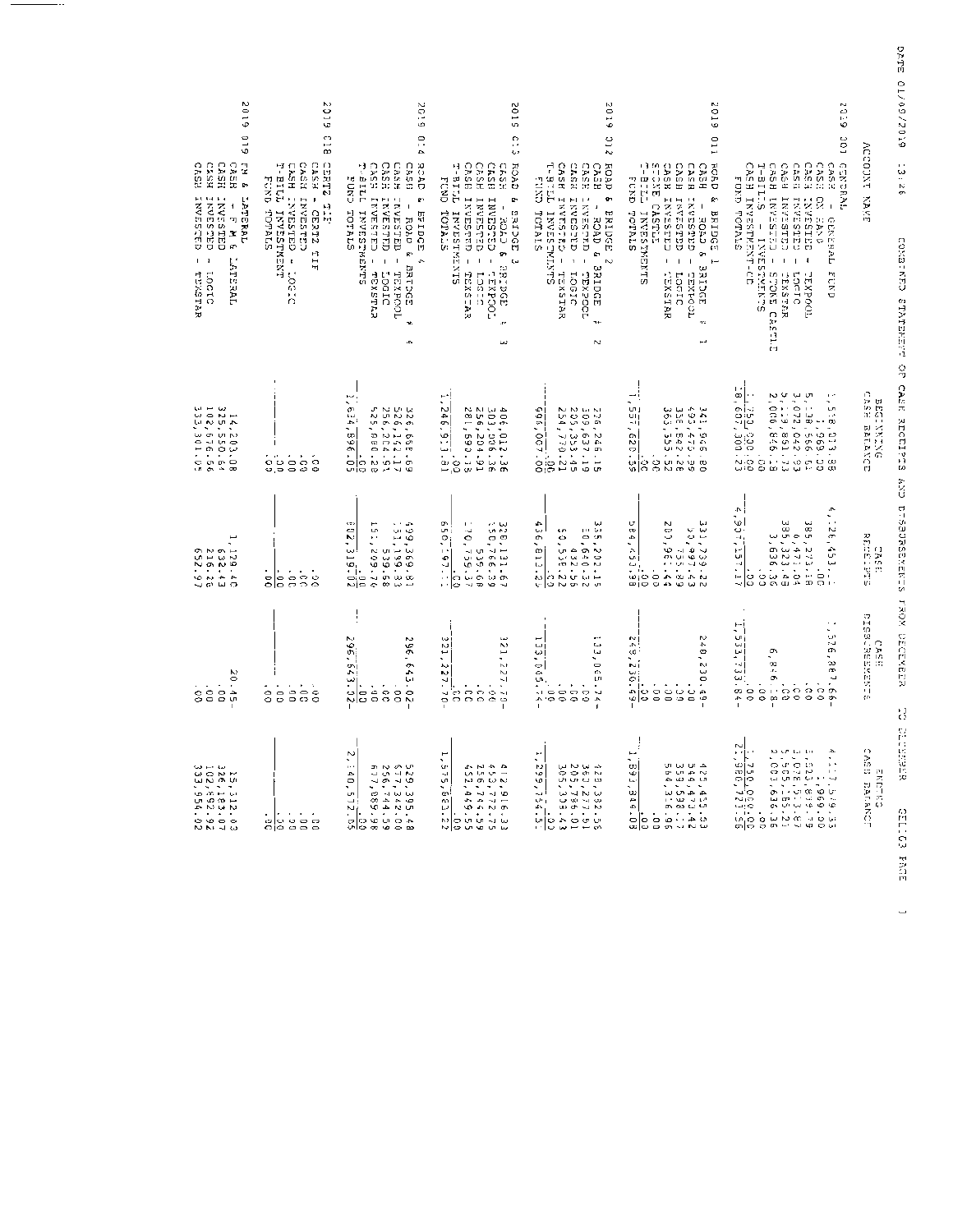| 6192<br>ن ج<br>با                                          | 2019<br><b>C32</b>                                                                                                                                                                                                 | 20.<br>Ю<br>CΩ<br>Π                                                                                                                                            | 2019<br>520                                                                                                                                                                                                | 2019<br>02 E                                                                                                                                                                                                                                                                                | 2019<br>22                                                                                                                                                                                   | Š<br>φ<br>220                                                                                      | Ř<br>IJ,<br>123                                                                                                                                                                                                                                                                                                                                   | n<br>C<br>Ф<br>o                                                                                                                                                                                  |                                                                            | DATE 01/09/2019                                  |
|------------------------------------------------------------|--------------------------------------------------------------------------------------------------------------------------------------------------------------------------------------------------------------------|----------------------------------------------------------------------------------------------------------------------------------------------------------------|------------------------------------------------------------------------------------------------------------------------------------------------------------------------------------------------------------|---------------------------------------------------------------------------------------------------------------------------------------------------------------------------------------------------------------------------------------------------------------------------------------------|----------------------------------------------------------------------------------------------------------------------------------------------------------------------------------------------|----------------------------------------------------------------------------------------------------|---------------------------------------------------------------------------------------------------------------------------------------------------------------------------------------------------------------------------------------------------------------------------------------------------------------------------------------------------|---------------------------------------------------------------------------------------------------------------------------------------------------------------------------------------------------|----------------------------------------------------------------------------|--------------------------------------------------|
| CONNIX/DISTRICT TECHNON FUN<br>CASH - COUNTY/PISTRICT TECH | DISTRICT CIERN PREEENNATION<br>CASH - DISTRICT CLERN PRESVATI<br>CASH INVESTED<br>CASH INVESTED<br>CASH -<br>INVESTMENTS<br>FUND TOTALS<br>DISTRICT<br>$\mathsf I$<br>$\overline{\phantom{a}}$<br>LOGIC<br>TEXSTAR | CONSIDERED ELECTIONS<br>CASH<br>CASH<br>CASH<br>EUNIO ICINIS<br>INVESTED<br>- CONTRACT<br><b>CELESTAY</b><br>ï<br>$\mathsf I$<br>ELECTIONS<br>TEXFOOL<br>22507 | CONSUNTING CORRECTIONS<br>CASH INVESTED<br>INVESTREES<br>CASE<br>EUND TOTALS<br>1<br>COMMUNITY CORRECTI<br>1<br>21507                                                                                      | CASE<br>CASE<br>CASH<br>CASH<br>ADULTY PROBATION<br>CASE<br>CXC<br><b>TAVESTED</b><br>DN HAND<br><b>TIVESTED</b><br><b>TANDSTED</b><br>t<br><b>TOTALS</b><br><b>Alive</b><br>$1 - 1$<br>PROBATION<br>$\mathbf{I}$<br>TEXETAR<br>21907<br><b>HRXPOC:</b>                                     | CASE<br>CASE<br>CASH<br>CASE<br>JUNEAU NE NEOD.<br>MINU HOTALE<br><b>INVESTED</b><br>INVESTED<br>L<br>NAFSTED<br>$\sf I$<br>$1\,\mathrm{V}-E$<br>$\mathsf I$<br>$1V - E$<br>LOCIC<br>TEXSTAR | <b>TANDALASHAS</b><br>CASS<br>JUVENILE PROBATION<br>FUND COTAIN<br>$\mathsf I$<br>TV. PROB.<br>ΛIC | CASH INVESTED<br>CASH INVESTED<br>OUNEXALLE PROB IN<br>INVESSINES<br>CRS<br>かロスじ けじけばい<br>$\bar{1}$<br><b>JUVENILEE</b><br>$\mathbf{I}$<br>PROPTEON<br>LOGIC<br>IEXSTAR                                                                                                                                                                           | $\tilde{\circ}$<br>t.<br>E<br>CASH<br>CASH<br><b>CASH</b><br>CASH<br>FUND TOTALES<br>n<br><b>LESTED</b><br>HASESTAN<br>TRAFFIC<br>TRAFFIC<br>ā<br>$\mathsf I$<br>$\mathbf{I}$<br>TEXSTAR<br>paso: | ACCOUNT NAME<br>٠,<br>BIL.<br>FUND TOTALS<br>1300 四周 1300 字目               | 35:26<br>COMBINED SIMILATEMENT OF CASH SECTIFIES |
| د<br>۰<br>-38.<br>š                                        | L<br>N<br>0,316.66<br>ښ<br>•<br>4,922.46<br>$\frac{.00}{.239.12}$<br>$\frac{1}{2}$                                                                                                                                 | ۹<br>۳<br>274.5<br>274.55<br>ြင<br>C C<br>LЛ                                                                                                                   | $\blacksquare$<br>Č,<br>ž,<br>G<br>م<br>130.5<br>130.51<br>o<br>O<br>ξ                                                                                                                                     |                                                                                                                                                                                                                                                                                             | ¦دت.<br>$21.72$<br>$-22.72$<br>$\frac{5}{30}$ .                                                                                                                                              | $rac{0.0}{0.0}$ , $rac{0.0}{0.0}$<br>¢,<br>00.922                                                  | 7,333.29<br>4.938.56<br>۹.<br>$\frac{172.25}{272.25}$<br>$\frac{1}{2}$                                                                                                                                                                                                                                                                            | ⊢<br>$\mathbf{L}$<br>56, 318, 95<br>12, 774, 95<br>12, 774, 95<br>$\frac{1}{2}$<br>561.<br>m<br>ြင                                                                                                | CASE EALANCE<br>BMG-28-180<br>$\frac{1}{775},\frac{1}{721},\frac{0.9}{43}$ |                                                  |
| ŀ,<br>żB.<br>ΞG                                            | A,<br>40.65<br>20.65<br>121.69<br>$\frac{1}{3}$<br>ြင                                                                                                                                                              | 6.70<br>6.70<br>$\frac{1}{3}$<br>ခြ                                                                                                                            | j,<br>į.<br>00.09<br>00.056<br>co<br>SO                                                                                                                                                                    | e<br>S<br>ă,<br>324.05<br>297.77<br>640.91<br>525.71<br>393.42<br>$\frac{1}{\mathbf{C}}$                                                                                                                                                                                                    | 77.682<br>17.62<br>$\frac{1}{2}$                                                                                                                                                             | $rac{6}{9}$<br>$rac{6}{9}$<br>$rac{6}{9}$<br>$rac{1}{9}$<br>$rac{1}{9}$                            | Н<br>$rac{5!}{5!}$<br>$\frac{5}{5}$<br>5.75                                                                                                                                                                                                                                                                                                       | న.<br>$\sim$<br>6.779.7<br>364.69<br>$24.6$<br>$\frac{1}{\infty}$<br>Ų.<br>w                                                                                                                      | i<br><b>NHODINI</b><br>2,611.00<br>CA3<br>щ<br>UJ.                         | AND DIGENSING PROM DECENSE                       |
| 8                                                          | $1, 253.56 - 0$<br>$-33.3.56 -$                                                                                                                                                                                    | 룲<br>, !.<br>9,000<br>0,000                                                                                                                                    | $\frac{a}{a}$ , 644.34.<br>4<br>644.34<br>$\frac{1}{\circ}$                                                                                                                                                | 27,618.43<br>27,618.43<br>$\frac{1}{3}$<br>$\frac{1}{10}$<br>ြိ                                                                                                                                                                                                                             | $-\frac{95.77}{900}$<br>$\frac{1}{68}$                                                                                                                                                       | $rac{1}{20}$                                                                                       | $\frac{1}{2}$<br>$\frac{1}{2}$<br>$\frac{1}{2}$<br>$\frac{1}{2}$<br>$\frac{1}{2}$<br>$\frac{1}{2}$<br>$\frac{1}{2}$<br>$\frac{1}{2}$<br>$\frac{1}{2}$<br>$\frac{1}{2}$<br>$\frac{1}{2}$<br><br>$\frac{1}{2}$<br><br>$\frac{1}{2}$<br><br><br><br><br><br><br><br><br><br><br><br><br><br><br><br><br><br><br><br><br><br><br><br><br><br><br><br> | 29,065.<br>ω<br>Ö.<br>$\sim$<br>$-0.65$ .<br>$\cdot$<br>$\sim$<br>공요<br>CO<br>8<br>G                                                                                                              | υ<br>TARKENG<br>İ<br>6333<br>20.45-<br>C<br>D <sub>2</sub><br>G            | ់                                                |
| ۵<br>۰<br>717.<br>Z<br>N)                                  | $\cdots$<br>ىم<br>0, 40<br>- 1<br>- 1073-536<br>- 1073-536<br>२.<br>$rac{8}{90}$                                                                                                                                   | $\ddot{\phantom{1}}$<br>$\ddot{\phantom{a}}$<br>a<br>$\infty$<br>$\sim$<br>٠<br>\$<br>Z<br>Φ<br>H<br>Ě.<br>있음음없                                                | N<br>N<br>e<br>G<br>۰<br>$\overline{\phantom{a}}$<br>$\sim$<br>$\sim$<br>A.<br>$\sim$<br>ĉ<br>$\ddot{\phantom{0}}$<br>C<br>$\overline{\phantom{a}}$<br>븝<br>$\circ$<br>$\circ$<br>$\overline{\phantom{a}}$ | $\begin{array}{l} 4.51.9 \\ 4.52.7 \\ 2.54.16 \\ 2.52.6 \\ 2.52.7 \\ 2.50.9 \\ 2.50.9 \\ 2.50.9 \\ 2.50.9 \\ 2.50.9 \\ 2.50.9 \\ 2.50.9 \\ 2.50.9 \\ 2.50.9 \\ 2.50.9 \\ 2.50.9 \\ 2.50.9 \\ 2.50.9 \\ 2.50.9 \\ 2.50.9 \\ 2.50.9 \\ 2.50.9 \\ 2.50.9 \\ 2.50.9 \\ 2.50.9 \\ 2.50.9 \\ 2.5$ | $\mathbf i$<br>$\ddot{\phantom{a}}$<br>5151<br>FIRITY<br>-16<br>$\frac{1}{2}$ , $\frac{1}{6}$<br>ွ<br>بابه<br>ക മ                                                                            | خ.<br>÷,<br>$\frac{65 \cdot 155}{90}$<br>4<br>H<br> ⇔ ഗ<br>Φ                                       | 7, 339.23<br>$\sim$<br>۰<br>N.<br>œj<br>레<br>$\cdot$<br>ڿۊ<br>$_{\rm o}^{\rm c}$                                                                                                                                                                                                                                                                  | - N<br>w;<br>23, 532. 98<br>23, 532. 99<br>획<br>332.5<br>$\pmb{\cdot}$<br>3<br>이의                                                                                                                 | ENDING<br>CASH RALANCE<br>778, 342.04                                      | ă<br>CEMPER<br>GEELICES<br>PACE                  |

N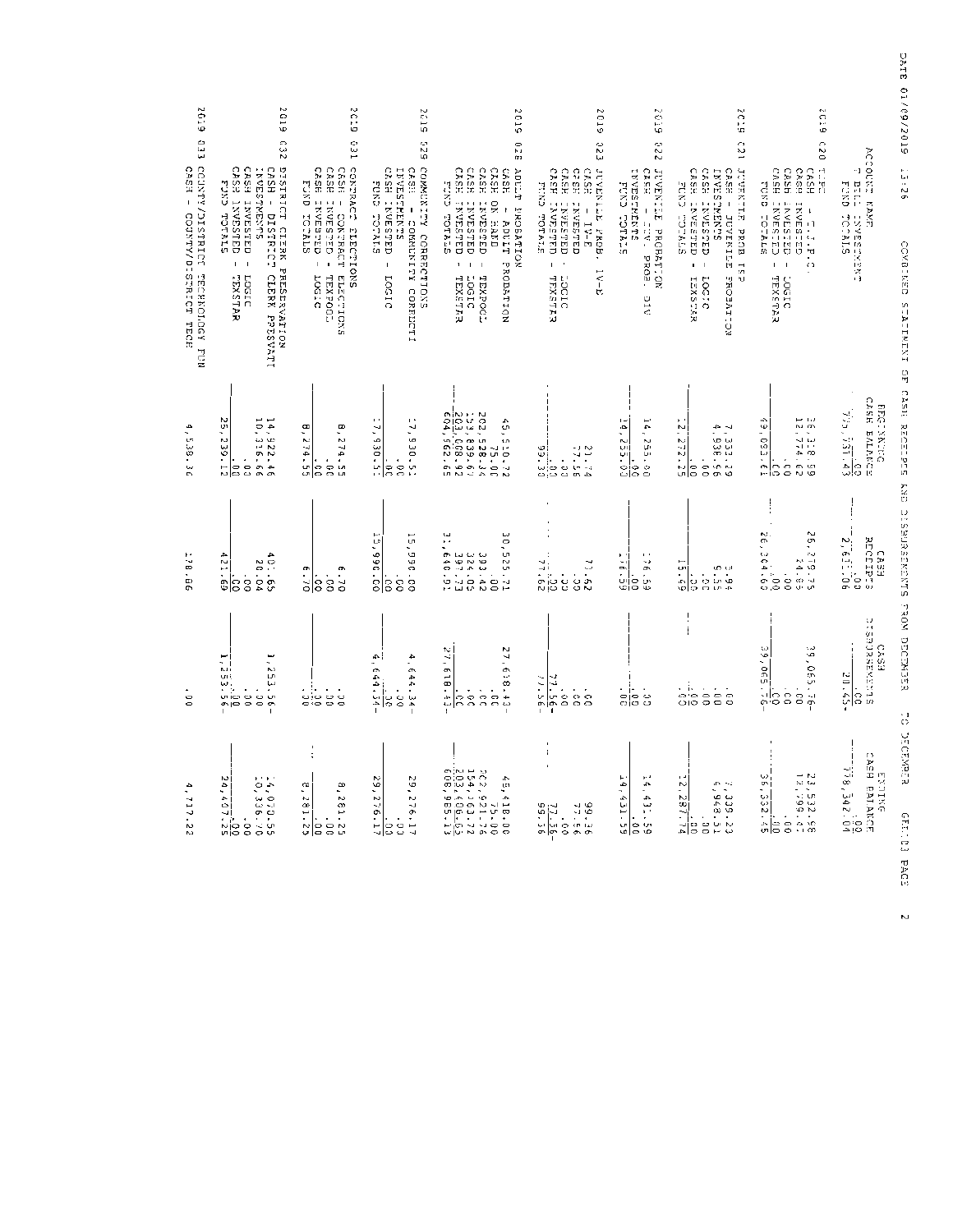| 2019<br>C 4 3                                                               | N,<br>Ċ,<br>5<br>263                                                                                      | 2019<br><b>D41</b>                                                                                                                                                                                       | 2019<br>C40                                                                                                                                                                          | $20 -$<br>١o<br>633                                                                                                                                              | <b>6002</b><br>es<br>4                                                                                                                                                        | 2019<br>ິນ                                                                                                                                                                                                                                                                                                                       | 2019 034                                                                                                                                                   |                                                                                                                         | 9576 01/99/2019                                                  |
|-----------------------------------------------------------------------------|-----------------------------------------------------------------------------------------------------------|----------------------------------------------------------------------------------------------------------------------------------------------------------------------------------------------------------|--------------------------------------------------------------------------------------------------------------------------------------------------------------------------------------|------------------------------------------------------------------------------------------------------------------------------------------------------------------|-------------------------------------------------------------------------------------------------------------------------------------------------------------------------------|----------------------------------------------------------------------------------------------------------------------------------------------------------------------------------------------------------------------------------------------------------------------------------------------------------------------------------|------------------------------------------------------------------------------------------------------------------------------------------------------------|-------------------------------------------------------------------------------------------------------------------------|------------------------------------------------------------------|
| CASH INVESTED<br>CASH<br>JP COURTHOUSE SECURITY<br>- JP COURTHOUSE SECURITY | CC FISTORICAL<br>CASE<br><b>FUND TOTALS</b><br>$\overline{\phantom{a}}$<br>GOOX5<br>COMM.<br>CO. HISTORIC | CC LIBRARY FUND<br>TTIB-L<br><b>CASH</b><br>CASH<br>CASHO<br>CASHI<br>C.K.<br>INVESTED -<br>INVESTED<br>INVESTED<br>$\sf I$<br>TOTALS<br>INVESTMENTS<br>COOKE COUNTY<br><b>TEXSTAR</b><br>21501<br>LIBRA | LAW LIBRARY<br><b>CASE</b><br><b>CASE</b><br>CASE<br>CASH<br>FUND TOTALS<br><b>CHARGES</b><br><b>CHARES</b><br>QULSIAN:<br>$\sf I$<br>LAW LIDRARY<br>$\mathsf I$<br>EAT2X21<br>21907 | JP TECH<br>OSCAMI SSVO<br>CASS INVESTED<br><b>ENVESTMCNTS</b><br>CASH<br><b>EDKC</b><br>$\mathbf I$<br>TOTALS<br>L<br>Ŀ<br>HOTE<br>I<br>LOGIC<br>TEXSTAR<br>EUND | CASH INVESTED<br>EASH<br>LASSECROPED FINE<br>CASH<br>CASH<br>FUND TOTALS<br>INVESTED<br>INVESTED<br><b>FIRE EXECUTIVES</b><br>$\mathsf I$<br>I<br>방<br>TEXSTAR<br>Locito<br>U | CASH INVESTED - TEXETAR<br><b>CASH</b><br>CASH<br>PERNEXAND INPROCENT<br>STONE CASTLE<br>CASH<br>TTIBIT<br>STATOT CAST<br>INVESTED -<br>- CRESEARI<br>$\mathsf I$<br>INVESTMENTS<br>PERMANET INPROVEM<br>21907<br>TOOSXEL                                                                                                        | COURS<br>CASH INVESTRO<br>CASH INVESTRI<br>FUXD TOTALS<br>CASH<br>SLNEW-SEANL<br><b>REPORTER</b><br>-COURT REPORTER<br>I.<br>LOGIC<br>UDGIC<br><b>EURD</b> | POCCORS EXE<br>CASH INVESTED<br>CASH INVESTED<br>SUNDAY STATES<br>ここくし ヨロコンロッ<br>$\vert \ \ \vert$<br>TLOCIC<br>CEXSTAR | 13:26<br>CORRENZE STATERIZENZE OF CASE REGERENCE ARU UNDERWERENC |
| $7, 198.23$<br>5, 178.11                                                    | ∾إ∾<br>.969<br>$\frac{269.55}{25.696}$                                                                    | ᡡ<br>30,620.84<br>$5,227.62$<br>27.63<br>ŕ,<br>$\frac{85.301}{00}$<br>$\cdot$<br>$\frac{1}{2}$                                                                                                           | 51,643.<br>64,002.69<br>25,581.44<br>4<br>2,059.4<br>$\ddot{\circ}$<br>23<br>١c                                                                                                      | 4<br>26,595.20<br>17,337.12<br>یبا<br>ç<br>$\frac{56}{32.55}$<br>cc.                                                                                             | 7,017.41<br>-aj<br>ورا<br>$\frac{16}{31.91}$<br>co                                                                                                                            | $\frac{1}{2}$ , 650, 464, 23<br>$\begin{array}{l} 1.13\, , 6.66\, , 4.3\, \\ 1.12\, , 2.503\, , 9.2\, \\ 2.11\, , 1.2\, , 673\, , 572\, \\ 1.12\, , 673\, , 573\, , 572\, \\ 1.12\, , 673\, , 573\, , 572\, , 572\, , 572\, , 572\, , 572\, , 572\, , 572\, , 572\, , 572\, , 572\, , 572\, , 572\, , 5$<br>$\frac{1}{\sqrt{2}}$ | 47,<br>4,137.17<br>$6 - 9$<br>$\blacksquare$<br>3<br>ရွိခြ                                                                                                 | CASH EALAND<br>BEGINNING<br>1,564.45<br>ш<br>۰.<br>$\frac{102}{102}$ .<br>,<br>ن<br>مان<br>š                            |                                                                  |
| 345.81<br>10.11                                                             | $\frac{3.21}{3.21}$                                                                                       | $\frac{1}{2}$ , c <sup>3</sup> 4.25<br>Φ<br>16.65<br>1119<br>54.11<br>$\frac{1}{9}$                                                                                                                      | 21,<br>N<br>1,608.64<br>20,191.02<br>$\ddot{\zeta}$<br>ω<br><b>53.5</b><br>53.87<br>je<br>I<br>ω                                                                                     | Ξ.<br>ĩ,<br>i A.<br>69.7I)<br>00<br>ie 1 - 19<br>33 - 70<br>$\frac{1}{2}$                                                                                        | N,<br>20.04<br>$\frac{56}{4.66}$<br>$\Delta$<br>$\frac{1}{10}$<br>ţ.<br>N                                                                                                     | $\frac{239}{ }$<br>(54)<br>164,952.64<br>27,160.51<br>N<br>94199.76<br>192.51<br>389.88<br>0C<br>ΨI<br>$\frac{1}{60}$<br>Ċ.                                                                                                                                                                                                      | w,<br>m<br>50.63<br>84.46<br>်း<br>၁၁<br>၁၁<br>i<br>S                                                                                                      | RECEIVE<br>CASH<br>$\frac{1}{2}$<br>سا<br>منا<br>ė.<br>v.                                                               |                                                                  |
| $72.54 -$                                                                   | $\frac{1}{2}$                                                                                             | $-69 - 69$<br>71.69.<br>$\frac{1}{2}$<br>$\frac{1}{2}$<br>$\frac{1}{9}$<br>.<br>ة                                                                                                                        | 20,4<br>w<br>õ,<br>ć<br>00109<br>G<br>3.30<br>SO<br>$\tilde{\mathbf{c}}$<br>မိ                                                                                                       | Γ,<br>Ļņ<br>551.57<br>-11<br>1.57<br>$0.0 -$<br>.<br>Ə<br>ίs                                                                                                     | ٠<br>۰<br>٠.,<br>↵<br>$47.87 -$<br>$\frac{18}{90}$ : $\frac{1}{2}$<br>$\frac{1}{2}$<br>å                                                                                      | op<br>ë<br>۰<br>$\frac{1}{284}$ $\frac{100}{20}$<br>Ωã<br>$4.50$ .<br>$\frac{1}{2}$<br>$\frac{1}{6}$<br>Ġ<br>$\frac{1}{2}$                                                                                                                                                                                                       | ٠<br>۰<br>إدب<br>355.<br>$\frac{5}{3}$<br>$\frac{1}{2}$<br>co<br>$\frac{6}{2}$<br>C O                                                                      | <b>TABLESS CREATE</b><br><b>CASH</b><br>o o<br>S<br>$\frac{1}{2}$<br>ςC<br>S                                            | FRONT DECENTRATE                                                 |
| 7,471.50<br>5,168.22                                                        | $\frac{3}{3}, \frac{9}{3}, \frac{22}{3}, \frac{7}{3}$<br>onjon                                            | $\sim \cdot$<br>ጡ<br>w<br>o۱<br>ë<br>- 911-116.12<br>27,911.23<br>27,911.23<br>۰<br>$rac{1}{20}$<br>Ģ<br>180.81<br>$\frac{1}{2}$                                                                         | 23,206<br>104,191<br>25,636<br>$\mathbf{I}$<br>$\mathbf{f}$<br>53,037<br>Ğ,<br>$\omega$ $\infty$<br>$\cdot$ .<br>$\frac{1}{2}$<br>없음                                                 | t,<br>$\sim N$<br>قبة<br>یبا<br>$\mathbb{Z}$ .<br>نما<br>£.<br>105.42<br>370.82<br>ტი :<br>$rac{1}{25}$<br>0 <sup>c</sup>                                        | ų,<br>o u<br>- -<br>Ğ,<br>274.16<br>234.54<br>$\frac{5}{2}$<br>$\bullet$<br>싫<br>$\frac{1}{2}$                                                                                | Z<br>۰<br>m<br>↵<br>Σ<br>Ξ.<br>ട്.<br>٠<br>닗<br>$\stackrel{\circ}{\circ}$                                                                                                                                                                                                                                                        | £,<br>م<br>$\sim$<br>3,628.8<br>۰<br>$\overline{\phantom{a}}$<br>ē,<br>÷ j.<br>$\cdot$<br>حزامه<br>$\mathcal{C}$<br>-!0<br>$\omega$<br>C                   | CASS EALANC<br>ENDING<br>419991<br>ا ت<br>۰<br>$\sim$<br>$\frac{3}{64}$ .<br>$\hat{\phantom{a}}$<br>휘<br>S<br>$+11$     | TO DECENSER<br>COTTED                                            |
|                                                                             |                                                                                                           |                                                                                                                                                                                                          |                                                                                                                                                                                      |                                                                                                                                                                  |                                                                                                                                                                               |                                                                                                                                                                                                                                                                                                                                  |                                                                                                                                                            |                                                                                                                         | 5945                                                             |

لىيا<br>.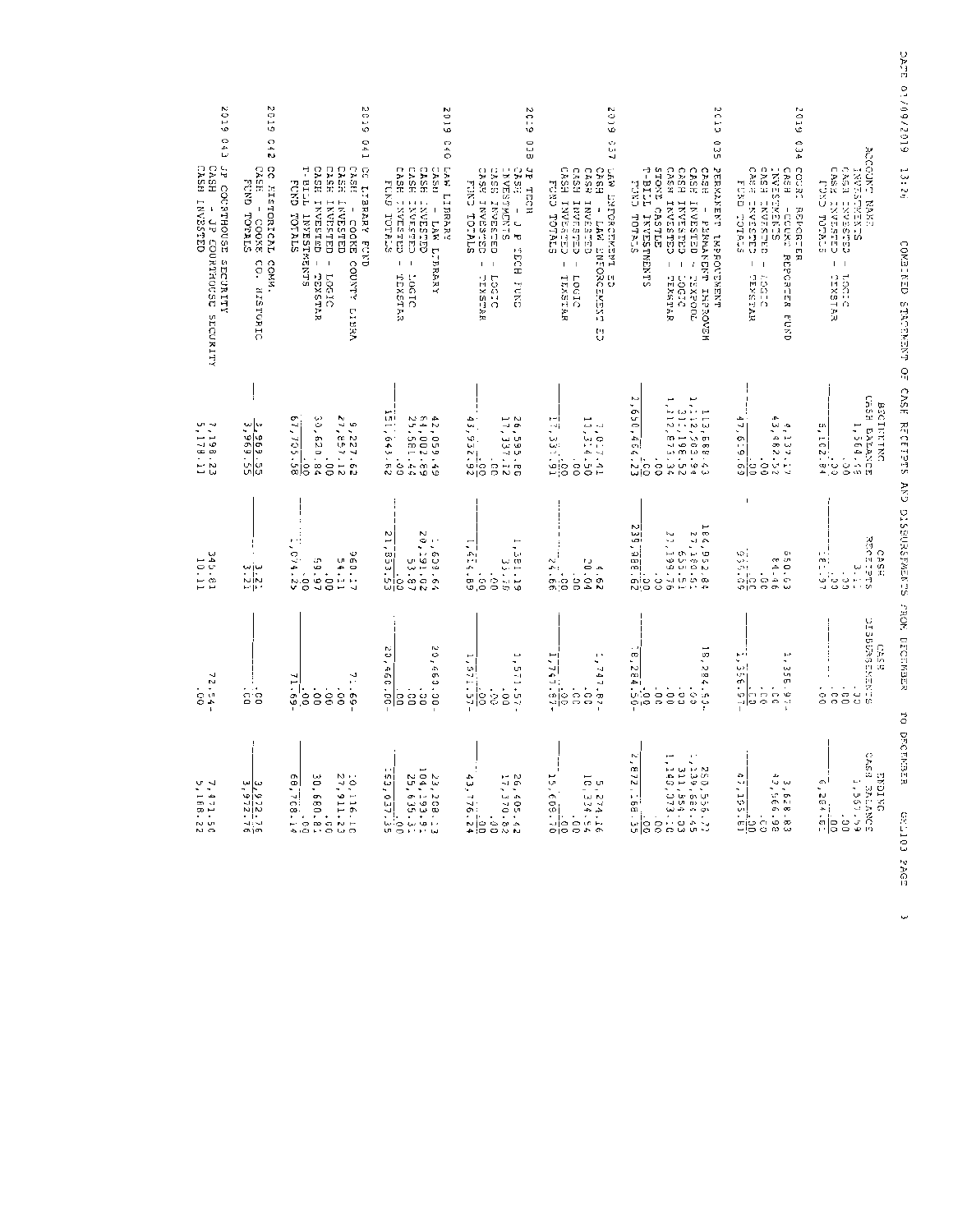| 2019<br>250                                                    | 670Z<br>O<br>UΊ<br>ы                                                                                                                                                   | 2019<br>oro                                                                                                                                                                                                                    | <b>2019</b><br><b>949</b>                                                                                                                                                         | 2019<br>046                                                                                                                                                                                                                                                                                                               | €10Z<br>047                                                                                                | 6 - 0 2<br>970                                                                                      | 2019<br>545                                                                                                                                                                                                                                                                                               | 6:0.7<br>C 4<br>Ą.                                                                                                                                                                                                                                   | ACCOUNT                                                                                                         |
|----------------------------------------------------------------|------------------------------------------------------------------------------------------------------------------------------------------------------------------------|--------------------------------------------------------------------------------------------------------------------------------------------------------------------------------------------------------------------------------|-----------------------------------------------------------------------------------------------------------------------------------------------------------------------------------|---------------------------------------------------------------------------------------------------------------------------------------------------------------------------------------------------------------------------------------------------------------------------------------------------------------------------|------------------------------------------------------------------------------------------------------------|-----------------------------------------------------------------------------------------------------|-----------------------------------------------------------------------------------------------------------------------------------------------------------------------------------------------------------------------------------------------------------------------------------------------------------|------------------------------------------------------------------------------------------------------------------------------------------------------------------------------------------------------------------------------------------------------|-----------------------------------------------------------------------------------------------------------------|
| COUNTY CLERK ARCHIVE<br>CASH<br><b>RECORDED ARCHIVE</b><br>FEE | CASH INVESTED<br>DISTRICT CLERK ARCHIVE<br>DISTRICT CLERK ARCHIVE<br>CASH INVESTED<br>INVESTMENTS<br>DISTRICT CLERK<br>FUND TOTALS<br>$\mathbf{I}$<br>LOCIC<br>TEXETAR | 515T<br>CASH<br>CASH<br>CASH INVESTED<br>CHARACT CYUT<br>CASH<br>CNOS<br>CLERK RECORDE<br><b>CHASHAMI</b><br>INVESTED<br>$\mathsf I$<br>D C RECORDS<br>$\mathbf I$<br>TLXSTAR<br>21507<br><b>KANAGEMENT</b><br><b>EARNSENS</b> | <b>CC RECORDS PRESERVATION</b><br>CASE<br>CASE<br>CASH<br><b>CASH</b><br>ELAIOT GYUS<br>CHASSLE<br>INVESTED<br>INVESTED - TENPOOL<br>- RECORDS PRESERVALL<br>- LOGIC<br>- TEXETAR | COUNTY SECONDE NAMES<br>CASH<br><b>CASH</b><br>CHESIANI HSWD<br><b>CASH</b><br>ELEPTALES<br>INVESTED -<br>INVESTED<br>$\mathbf I$<br><b>RECORDS</b><br>ï<br>$\mathbf I$<br><b>KARAGBRENE</b><br>TOOJXEI<br>TEXETAR<br>D2507                                                                                               | CC RECORDANCEMENT<br>TANESHREN, S<br>CASH - CC RECORDS MANAGEMANY<br>ELATOT CAUS<br>TOOLXE                 | CHAPTER 19<br><b>INVESTREMES</b><br>CASH - CRAPTER<br>FUND TOTALS<br>$\overline{\phantom{0}}$<br>Ψ٥ | <b>4000E</b><br>CASS <sub>1</sub><br>CASH INVESTED<br>CASH<br>FUND TOTALS<br>LNCHUND<br>DAMAGE<br>$\,$<br>COO <sup>-4</sup><br><b>DAMAGE</b><br>$\mathsf I$<br>$\pmb{\epsilon}$<br>21907<br>TOODAYST                                                                                                      | COURTROUSE SECTRIT<br>CASE INVESTIGAT<br>CASE<br>CASE<br>CASH<br>STRID LOTE<br>INVESTED<br><b>ORLSENS</b><br>- COURTHOUSE SECURIT<br>$\,$<br>$\,$ I<br>paster.<br>TEXETAR<br>٠ć                                                                      | CASH<br>CASS INVESTED<br>CETERALL RSAD<br><b>KAME</b><br><b>CROSSES</b><br>I.<br>$\mathbf I$<br>SASTAR<br>DOGTO |
| یم<br>م<br>375.<br>®                                           | NH<br>N.<br>24, 531.21<br>20,403.97<br>50,403.94<br>$\frac{1}{10}$                                                                                                     | 21,712.64<br>15,478.06<br>$\overline{37}$ ,<br>$\frac{515}{20}$<br>$\frac{1}{6}$                                                                                                                                               | $L^n$ $L^n$<br>34, 122. 36<br>10, 156. 11<br>5 2 3 3 5<br>1 5 5 7 5 7 5<br>5 4 7 4 - 7 7                                                                                          | $\begin{array}{l} 1.44644461 \\ 2.4464661 \\ 2.4466661 \\ 2.44666661 \\ 2.44666661 \\ 2.4466661 \\ 2.4466661 \\ 2.446661 \\ 2.446661 \\ 2.44661 \\ 2.44661 \\ 2.44661 \\ 2.44661 \\ 2.44661 \\ 2.44661 \\ 2.44661 \\ 2.44661 \\ 2.44661 \\ 2.44661 \\ 2.44661 \\ 2.44661 \\ 2.44$                                         | NJ İ<br>$\ddot{\phantom{0}}$<br>$\frac{2}{2}$ , 819.28<br>E19.2<br>$\infty$                                | le s<br>$\frac{0}{1}$                                                                               | . ;<br>ပ∣၀၀၀<br>ပ∣၀၀၀                                                                                                                                                                                                                                                                                     | J.<br>LΣ.<br>$\begin{array}{l} 2\, 4\, 6\, 6\, 6\, 7\, 8\, 7\, 8\, 7\, 8\, 7\, 8\, 7\, 8\, 7\, 8\, 7\, 8\, 7\, 8\, 7\, 8\, 7\, 8\, 7\, 8\, 7\, 8\, 7\, 8\, 7\, 8\, 7\, 8\, 7\, 8\, 7\, 8\, 7\, 8\, 7\, 8\, 7\, 8\, 7\, 8\, 7\, 8\, 7\, 8\, 7\, 8\, $ | CASH BALANCE<br><b>DNINNING</b><br>$\frac{10}{22}, \frac{2}{6}$ 4 6 4 6 7 5 9<br>$\cdot$<br>$\frac{1}{2}$       |
| Ō,<br>845.15                                                   | ند)<br>3 3 - 5 8<br>8 - 5 8<br>8 9 - 5 8<br>$-1.7$<br>$\blacksquare$<br>$\frac{1}{3}$<br>.<br>C                                                                        | $\mathbf{I}$<br>$\blacksquare$<br>$\frac{68.295}{0.0}$<br>$23.562$<br>$20.507$<br>$\frac{1}{2}$                                                                                                                                | Ē<br>RJ.<br>10,033.69<br>10,033.69<br>27,490.60<br>7, 423.12<br>10,033.59<br>c o                                                                                                  | $\begin{array}{c} 2 & 0 & 1 & 4 & 6 & 6 & 1 & 1 \\ 7 & 6 & 1 & 5 & 5 & 6 \\ 1 & 5 & 3 & 6 & 6 & 6 \\ 2 & 0 & 1 & 6 & 6 & 2 \\ 2 & 0 & 1 & 6 & 6 & 2 \\ 2 & 0 & 1 & 6 & 6 & 2 \\ 2 & 0 & 1 & 6 & 6 & 2 \\ 2 & 0 & 1 & 6 & 6 & 2 \\ 2 & 0 & 1 & 6 & 6 & 2 \\ 2 & 0 & 1 & 6 & 6 & 2 \\ 2 & 0 & 1 & 6 & 6 & 2 \\ 2 & 0 & 1 &$ | 86-85<br>$\frac{86.96}{9.0}$                                                                               |                                                                                                     | $\frac{1}{2}$<br>                                                                                                                                                                                                                                                                                         |                                                                                                                                                                                                                                                      | Suddana<br>CASP.<br>$\frac{1}{12}$                                                                              |
| .<br>.<br>620.00-                                              | $\frac{1}{3}$<br>.<br>s<br>έs<br>$\frac{1}{\sigma}$                                                                                                                    | .<br>واه<br>$\frac{1}{\circ}$<br>ė<br>8                                                                                                                                                                                        | $\frac{100}{20,056.70}$<br>50.000.00<br>UР<br>$-0.2 - 0$<br>Ş                                                                                                                     | $\begin{array}{l} 2.93 \,,\,0.28 \,,\, 56 \, \mathrm{e} \\ 1.00 \,,\, 0.00 \,,\, 0.00 \,,\, 0.00 \,,\, \\ 1.00 \,,\, 0.00 \,,\, 0.00 \,,\, 0.00 \,, \end{array}$<br>201565<br>$\frac{1}{9}$                                                                                                                               | $\cdot$<br>o,o o<br>ojo o                                                                                  | مثل<br>ą,<br>ΞY.<br>59.69<br>σ,<br>١ŝ                                                               | $\frac{1}{2}$ : $\frac{1}{2}$ : $\frac{1}{2}$ : $\frac{1}{2}$ : $\frac{1}{2}$ : $\frac{1}{2}$ : $\frac{1}{2}$ : $\frac{1}{2}$ : $\frac{1}{2}$ : $\frac{1}{2}$ : $\frac{1}{2}$ : $\frac{1}{2}$ : $\frac{1}{2}$ : $\frac{1}{2}$ : $\frac{1}{2}$ : $\frac{1}{2}$ : $\frac{1}{2}$ : $\frac{1}{2}$ : $\frac{1$ | M<br>$\frac{2}{2}$ , 950.<br>$\frac{60}{2}$<br>$2.95.010 - 0.00$<br>$\frac{1}{2}$                                                                                                                                                                    | いうの はじ みいけえじえつ<br>CASE<br>٠J<br>∾į.<br>ujo<br>$\mathcal{L}$<br>∴¦c<br>fÆ                                        |
| 34,601.02                                                      | N<br>N.<br>Ã,<br>20,737.61<br>4,135.22<br>$\infty$<br>$\frac{68.22.83}{20}$<br>$\frac{1}{6}$                                                                           | 37,553,59<br>$H = N$<br>22,045.46<br>22,045.46<br>İŝ<br>$\frac{1}{2}$                                                                                                                                                          | $\begin{array}{l} 2.0 \; . \; 1 \; 7 \; 1 \; . \; 0 \; . \; \\ -6 \; 1 \; , \; 9 \; 0 \; 6 \; . \; 6 \; 3 \end{array}$<br>21,545.45<br>20,199.90<br>$\mathbf{I}$                  | $\begin{array}{l} 23.7567 \\ 22.8577 \\ 25.8577 \\ 25.8577 \\ 25.8577 \\ 25.8577 \\ 25.8577 \\ 25.8577 \\ 25.8577 \\ 25.8577 \\ 25.8577 \\ 25.8577 \\ 25.8577 \\ 25.8577 \\ 25.8577 \\ 25.8577 \\ 25.8577 \\ 25.8577 \\ 25.8577 \\ 25.8577 \\ 25.8577 \\ 25.8577 \\ 25.8577 \\ 25.85$                                     | Νj<br>Z<br>$\overline{\phantom{0}}$<br>۰<br>œ.<br>Ţ.<br>$3.76 - 26$<br>$\frac{1}{2}$<br>M<br>ី<br>$\sigma$ | $4.17.69 -$<br>$5.2.69 -$                                                                           | $\frac{1}{2}$                                                                                                                                                                                                                                                                                             | 22.19.28.29.29<br>20.29.29.29.29<br>20.29.29.29.29<br>27.29.79.27                                                                                                                                                                                    | ENDING<br>CASH BALANCE<br>$\sim$ $\sim$<br>10,252,20<br>22,952,12<br>$\cdot$<br>Š                               |

DATE 01/09/2619 13:26 CONNEXEMENT OF CASE STREET STREETS AND DECENSEMENTS AND DECENSES OF CASE STREETS OF CASENEXEMENTS OF CASENEXED

b.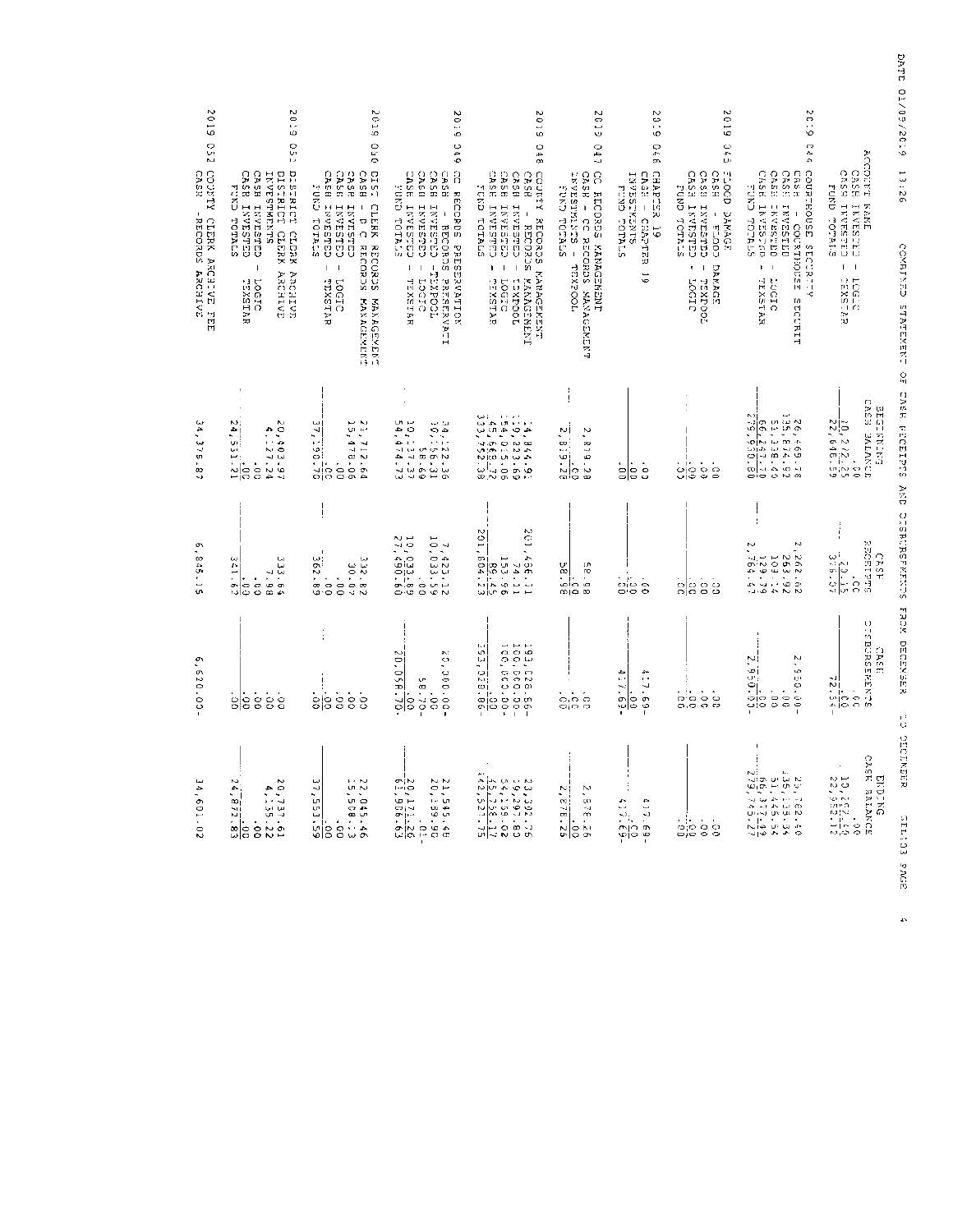| 2019<br>88<br>CASH INVESTED<br><b>CASH</b><br><b>STATE</b><br><b>SHIPS</b><br>$\mathsf I$<br>STATE<br>2685 | 20.9<br><b>C61</b><br>CASH INVESTED - LOGIC<br>CASH INVESTED - TEXSTAR<br>CESH INVESTED -<br>TTTH-2<br>CASE<br>2004 GO REFUNDING DEBT SERVICE<br>CNLE<br>$-2004$ GO REFUNDING D/S<br>INVESTMENTS<br>TATOT<br>TEXPOQL                                                                                                     | 2019<br>650<br>LAIL COMMISSARY<br>CASH INVESTED<br>CASH<br>CASH<br><b>CASH</b><br>FUND TOTALS<br>- OFTSEPTE<br>INVESTED<br>- JAIL COMMISSARY<br>$\pmb{\ast}$<br>ł<br>TOO3XED<br>TEXSTAR<br>21907 | 50:9<br>990<br>SHERIF FORFITURE<br>CASH INVESTED<br>CASH INVESTED<br>INVERSING<br>CASH SHEREF FOREIT SERVICE<br>ELATOT CNUR<br>$\blacksquare$<br>$\,$ $\,$<br>LOCIC<br>TEXSTAR                                                                                                                                                                    | 2019<br>o<br>5<br>$\Box$<br>INVESTMENTS<br>CASH - SEIZURE-LAW<br>A SEIZURE FUND<br>FUND TOTALS | ET0Z<br>O<br>ίņ<br>DISTRICT ATTY FORFITURE<br>CASH INVESTED<br>CASH INVESTED<br>CASH INVESTED -<br>CASH<br>FUND TOTALS<br>ISVESTED<br>- D.A. FORFEITURE FU<br>$\overline{\phantom{a}}$<br>$\pmb{\cdot}$<br>10010<br>TOOdXIL<br>EXSTAR           | 5102<br>Ó<br>Š<br>CO ATTY FOREEITUR<br>FUND TOTALS<br>'n | 2019<br>しこく<br>DA CHECK COLLECTING<br>CASH - DA CEECK COLLECTING<br>CASH INVESTRD<br>PUND TOTALE | 6702<br>ن<br>تا<br>CA CHECK COLLECTING<br>CASH - CHECK COLLECTING<br>CASH INVESTED -<br><b>CASH</b><br>CASH - CHECK<br>CASH INVESTED<br>FUXD TOTALS<br>CHAPSTRIC<br>$\overline{1}$<br>TEXSLAR<br>215071<br>$\tilde{\mathbf{z}}$ | ACCOUNT XRES<br>CASH INVIEWS<br>CREAT HEAD<br>1.ろくせいけいけえい<br>EUND TETALS<br>$\mathsf{L}$<br>$\mathbf{I}$<br>DOGIC<br>TEXENSR |
|------------------------------------------------------------------------------------------------------------|--------------------------------------------------------------------------------------------------------------------------------------------------------------------------------------------------------------------------------------------------------------------------------------------------------------------------|--------------------------------------------------------------------------------------------------------------------------------------------------------------------------------------------------|---------------------------------------------------------------------------------------------------------------------------------------------------------------------------------------------------------------------------------------------------------------------------------------------------------------------------------------------------|------------------------------------------------------------------------------------------------|-------------------------------------------------------------------------------------------------------------------------------------------------------------------------------------------------------------------------------------------------|----------------------------------------------------------|--------------------------------------------------------------------------------------------------|---------------------------------------------------------------------------------------------------------------------------------------------------------------------------------------------------------------------------------|------------------------------------------------------------------------------------------------------------------------------|
| $66, 677.50$<br>02.77.50                                                                                   | CB 679.82<br>30.192.254.152<br>20.192.152<br>19,019.06<br>30,78<br>$rac{5!}{2!}$                                                                                                                                                                                                                                         | 133,115<br>26,335.99<br>80,400.25<br>$\frac{3}{55}$ , $\frac{31}{55}$<br>$\frac{1}{\mathbf{C}}$                                                                                                  | 29, 304, 22<br>28, 581, 44<br>22, 594, 67<br>1. 3, 071, 72<br>1. 3, 071, 72                                                                                                                                                                                                                                                                       | $\frac{12}{95,620.21}$<br>45,620.21                                                            | $\begin{array}{l} 21.9555.20 \\ 29.581.46 \\ 25.501.46 \\ 26.500 \\ 27.500 \\ 28.51.63 \end{array}$                                                                                                                                             | Ţ<br>앍                                                   | $\frac{25.200}{75.364}$                                                                          | Ļ,<br>1,545.69<br>2,635.74<br>$-35.$<br>동등<br>is<br>S                                                                                                                                                                           | CASE BALANCE<br><b>BDO122326</b><br>26, 2021<br>25, 2021<br>25, 2021<br>96.165.19                                            |
| 66t<br>, 922.99<br>16.15                                                                                   | 198,566.58<br>30,569.63<br>36.44<br>90,553.78<br>79,<br>œ<br>$rac{26}{100}$ .<br>$\omega$ $\infty$                                                                                                                                                                                                                       | N)<br>21.12<br>156.17<br>156.10<br>$rac{49.26}{26.49}$                                                                                                                                           | $\begin{array}{r} 11.1 \\ 15.2 \\ 15.6 \\ 19.6 \\ 19.6 \\ 19.6 \\ 19.6 \\ 19.6 \\ \end{array}$                                                                                                                                                                                                                                                    | 1, 352.00<br>힎                                                                                 | $\mathbf{I}$<br>÷<br>-:<br>$\frac{12}{5}$<br>$\frac{12}{5}$<br>$\frac{12}{5}$<br>$\frac{12}{5}$<br>$\frac{12}{5}$<br>$\frac{12}{5}$<br>$\frac{12}{5}$<br>$\frac{12}{5}$<br>$\frac{12}{5}$<br>$\frac{12}{5}$<br>$\frac{12}{5}$<br>$\frac{12}{5}$ | 읽                                                        |                                                                                                  | ္တုိ ့ ့<br>၁၀၀၀၀<br>ဖြစ်ပြဲ ဖြစ်ပြ                                                                                                                                                                                             | CASH                                                                                                                         |
| $26.46 -$<br>$\frac{1}{2}$                                                                                 | 10.1002.000<br>100,000.00<br>$\cdot$<br>នន<br>å                                                                                                                                                                                                                                                                          | نه<br>په<br>363.38<br>$\frac{1}{5}$                                                                                                                                                              | $\frac{-69}{10,040.00}$<br>00.050, 00<br>$\overline{0}$<br>š                                                                                                                                                                                                                                                                                      | 4, 521.<br>$\mathcal{L}_{\mathbf{A}}$ .<br>$\frac{52}{321.9}$ .<br>ė                           | $\mathbf{r}$                                                                                                                                                                                                                                    | 믱                                                        | $\epsilon$<br>0.00<br>0.00                                                                       | 12.05<br>12.05<br>$\frac{1}{2}$<br>$_{\rm c}^{\circ}$<br>်<br>၁                                                                                                                                                                 | CASH<br>STKENDERSTO<br>ው<br>g,<br>$\frac{100}{126.00}$<br>$\ddot{\phantom{0}}$<br>CO.<br>$\circ$                             |
| 146,573.03<br>146,310.31                                                                                   | $\begin{array}{l} 1\  \  7\  \  7\  \  2\  \  2\  \  7\  \  6\  \  6\  \  6\  \  6\  \  6\  \  6\  \  6\  \  6\  \  6\  \  6\  \  6\  \  6\  \  6\  \  6\  \  6\  \  6\  \  6\  \  6\  \  6\  \  6\  \  6\  \  6\  \  6\  \  6\  \  6\  \  6\  \  6\  \  6\  \  6\  \  6\$<br>Φ<br>$\frac{077}{03}$<br>$\frac{640}{0.2}$ | $\frac{25}{131}$ , $\frac{168.51}{116.66}$<br>25,993.73<br>80,556.42<br>$\frac{1}{5}$                                                                                                            | $\begin{array}{l} 19 \\ 23 \\ 25 \\ 36 \\ 15 \\ 26 \\ 27 \\ 28 \\ 29 \\ 22 \\ 23 \\ 25 \\ 36 \\ 37 \\ 28 \\ 29 \\ 21 \\ 23 \\ 31 \\ 41 \\ 52 \\ 61 \\ 61 \\ 62 \\ 63 \\ 64 \\ 65 \\ 67 \\ 69 \\ 60 \\ 60 \\ 61 \\ 62 \\ 63 \\ 64 \\ 65 \\ 66 \\ 67 \\ 68 \\ 69 \\ 60 \\ 60 \\ 60 \\ 61 \\ 62 \\ 63 \\ 64 \\ 65 \\ 66 \\ 67 \\ 68 \\ 69 \\ 69 \\ $ | i^<br>$\frac{1}{12}$ , $\frac{1}{15}$ , $\frac{3}{10}$<br>2,450.30                             | $\begin{array}{l} 13,677,01\\ 23,675.51\\ 25,635.31\\ 25,635.61\\ 25,925.61\\ \end{array}$                                                                                                                                                      | .<br>S                                                   | $\ddot{\phantom{a}}$<br>$\ddot{\phantom{0}}$<br>L.<br>0.000<br>0.000<br>0.000                    | $1, 833.64$<br>2,640.63<br>л.<br>$\frac{(3 + 3 + 5)}{20}$<br>$\frac{1}{5}$                                                                                                                                                      | E AREN BALANCE<br>15, 25, 26, 25, 21<br>18, 25, 26, 25, 21<br>16, 26, 16, 26, 03<br>16, 26, 163<br>HEGHERG                   |

DATE 01/09/2019 13:26 CONSINERING SERIES CRESSISSISSISSISTS IN SERIES AND SERIES OF CRESS OF SERIES TO DECEMBER GELICI PAGE

ò,